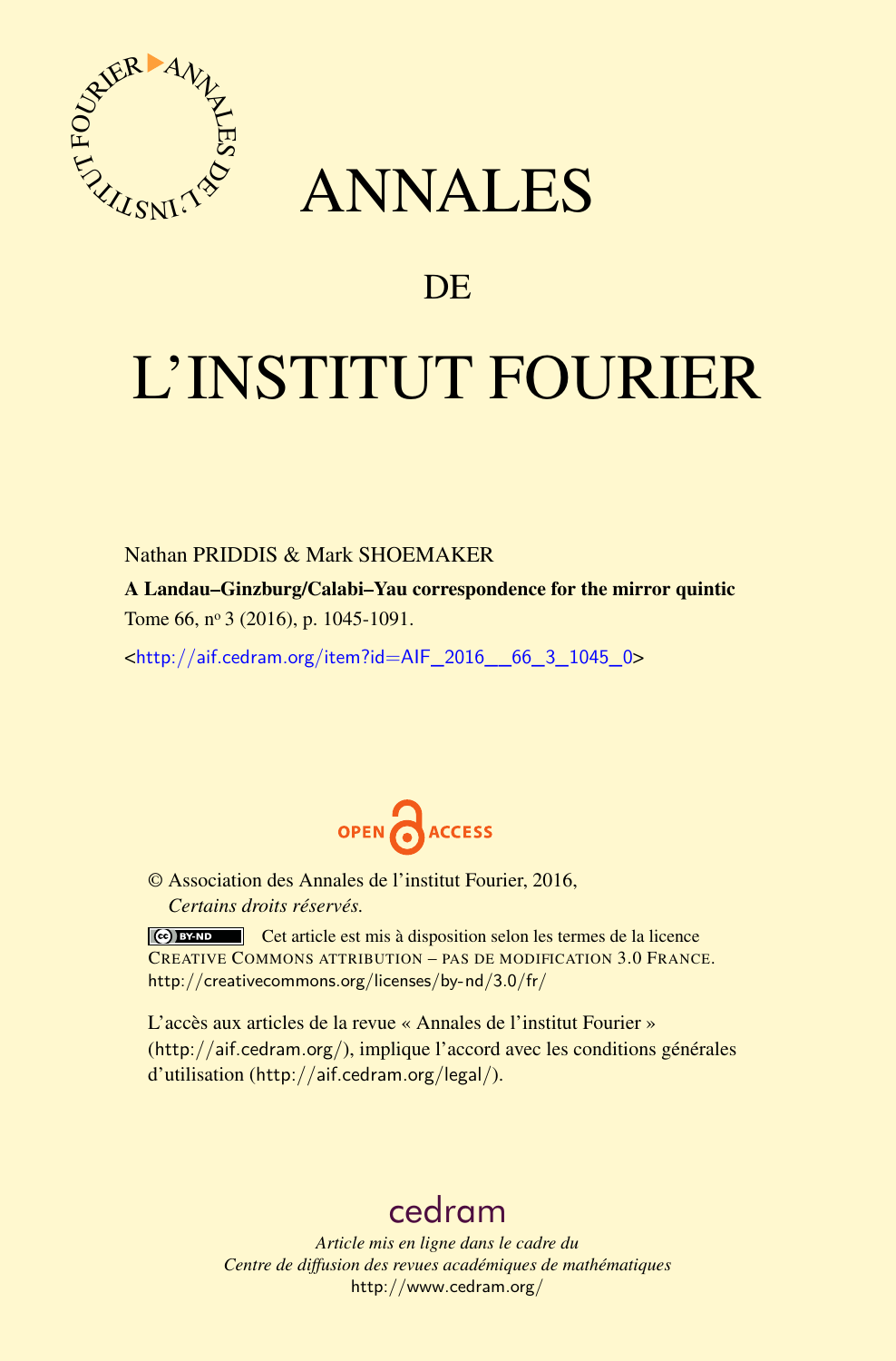# A LANDAU–GINZBURG/CALABI–YAU CORRESPONDENCE FOR THE MIRROR QUINTIC

## **by Nathan PRIDDIS & Mark SHOEMAKER**

ABSTRACT. — We prove a version of the Landau–Ginzburg/Calabi–Yau correspondence for the mirror quintic. In particular we calculate the genus–zero FJRW theory for the pair  $(W, G)$  where *W* is the Fermat quintic polynomial and  $G = SL_W$ . We identify it with the Gromov–Witten theory of the mirror quintic three–fold via an explicit analytic continuation and symplectic transformation. In the process we prove a mirror theorem for the corresponding Landau–Ginzburg model (*W, G*).

Résumé. — Nous montrons une version de la correspondance Landau–Ginzburg/ Calabi–Yau pour le miroir quintique. Plus précisément, on calcule la théorie FJRW en genre zéro pour la paire (*W, G*), où *W* est le polynôme de Fermat quintique et *G* = SL*<sup>W</sup>* . On l'identifie ensuite avec la théorie de Gromov–Witten de la quintique avec une continuation analytique explicite et une transformation symplectique. On démontre au passage un théorème miroir pour le modèle de Landau–Ginzburg (*W, G*) correspondant.

The Landau–Ginzburg/Calabi–Yau (LG/CY) correspondence was conjectured by physicists over twenty years ago based on mirror symmetry ([\[20,](#page-46-0) [21\]](#page-46-1)). It describes a deep relationship between the geometry of Calabi– Yau complete intersections and the local structure of corresponding singularities. Mathematically it was not until 2007, with the development of Fan–Jarvis–Ruan–Witten (FJRW) theory ([\[12\]](#page-46-2)), that the conjecture could be made precise. The LG/CY correspondence is now understood as relating the Gromov–Witten (GW) theory of a Calabi–Yau to the FJRW theory of the corresponding singularity (see Conjecture [3.1\)](#page-18-0). Though interesting in its own right, there is also evidence to suggest that FJRW theory is easier to calculate than Gromov–Witten theory. For example in [\[16\]](#page-46-3), Guéré calculates the genus-zero FJRW theory in a range of cases where the corresponding GW theory is currently unknown. Thus the LG/CY correspondence provides a possible method of attack for determining the Gromov–Witten theory of many Calabi–Yau's.

Keywords: Landau–Ginzburg, Calabi–Yau, Mirror symmetry. Math. classification: 14N35, 14J33, 53D45, 14J17, 32G20.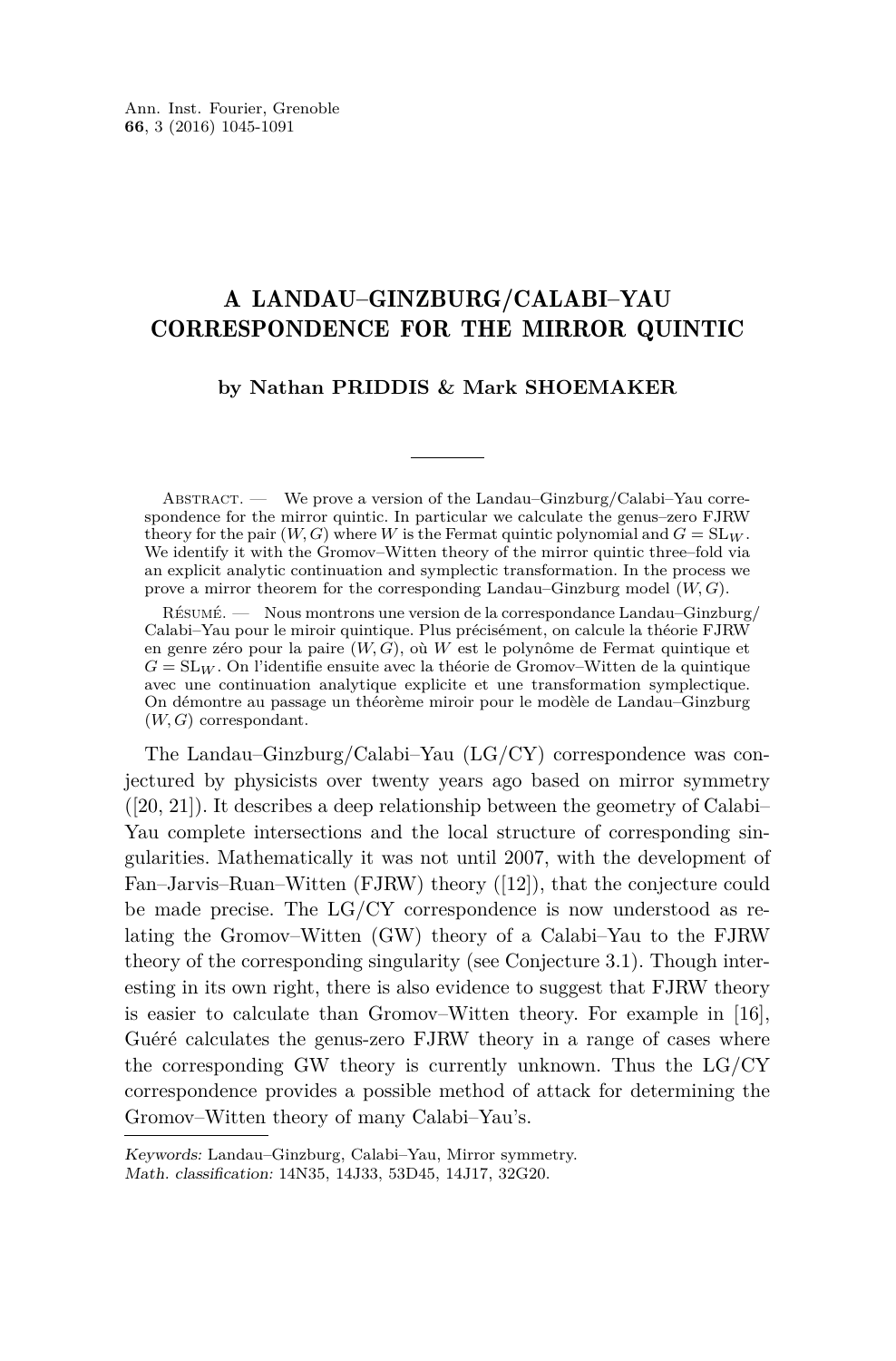In genus zero the LG/CY correspondence has been proven in the case of a hypersurfaces in a Gorenstein weighted projective space in [\[5,](#page-46-4) [4,](#page-46-5) [17\]](#page-46-6) and extended to certain complete intersections in [\[8\]](#page-46-7). In this paper we prove a version of the genus zero correspondence for the mirror quintic, a Calabi– Yau hypersurface in an orbifold quotient of projective space. This is the first case where the correspondence has been shown for a space which cannot be constructed as a complete intersection in weighted projective space.

#### **The quintic**

We start by reviewing the LG/CY correspondence and its relation to mirror symmetry in the simpler case of the Fermat quintic. We use the term Landau–Ginzburg model to refer to a pair (*W, G*) where *W* is nondegenerate quasihomogeneous polynomial on  $\mathbb{C}^N$  and  $G$  is a finite subgroup of Aut(*W*). We think of this data as defining a singularity  $\{W=0\} \subset$ [ $\mathbb{C}^N/G$ ]. In the case of the Fermat quintic,  $W = x_1^5 + \cdots + x_5^5$ , and we set  $G = \langle f \rangle = \langle (\zeta_5, \ldots, \zeta_5) \rangle$  where  $\zeta_5 = \exp(2\pi i/5)$ . Note that vanishing locus of *W* also defines a Calabi–Yau variety in projective space,  $M = \{W = 0\}$ in  $\mathbb{P}^4$ .

On the Calabi–Yau side, one may define Gromov–Witten (GW) invariants

$$
\langle \psi^{a_1} \alpha_1, \dots, \psi^{a_n} \alpha_n \rangle_{g,n,d}^M
$$

as certain intersection numbers on the moduli space of stable maps from genus–*g* curves into *M*. On the Landau–Ginzberg side, Fan, Jarvis and Ruan  $(12)$  have defined an analogous set of invariants, the FJRW invariants,

$$
\langle \psi^{a_1} \phi_{h_1}, \dots, \psi^{a_n} \phi_{h_n} \rangle_{g,n}^{(W,\langle f \rangle)}
$$

as intersection numbers on the moduli space of so–called *W*–curves (see Section [1\)](#page-6-0). The LG/CY correspondence for the quintic predicts a relationship between the Landau–Ginzburg model  $(W, \langle \mathcal{I} \rangle)$  and the hypersurface  $M \text{ }\subset \mathbb{P}^4$  given by relating generating functions of the FJRW and GW invariants, respectively.

In genus zero, the GW theory of *M* is completely determined by Givental's *J*–function. More precisely, consider a basis for the state space  $H^*(M)$ of the GW theory of *M*. We can express a point of the state space in coordinates as  $\mathbf{s} = \sum_{i \in I} s^i \beta_i$ . The *J*–function is defined as a cohomology–valued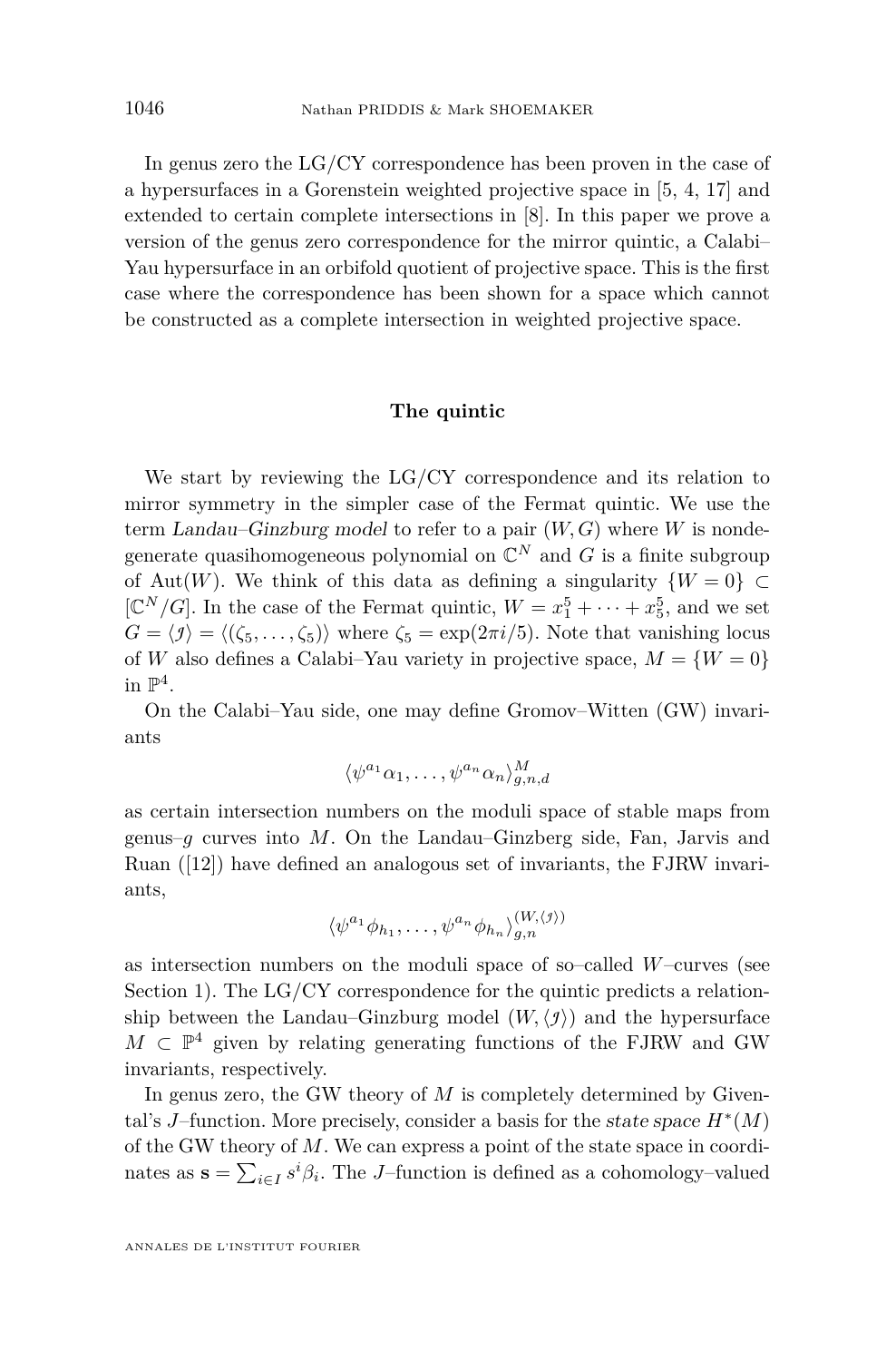function,

$$
J^M(\mathbf{s},z) := z + \mathbf{s} + \sum_{n\geqslant 0} \sum_{\substack{a,d\geqslant 0\\h\in I}} \frac{Q^d}{n!z^{a+1}} \langle \mathbf{s}, \dots, \mathbf{s}, \psi^a \beta_h \rangle_{0,n+1,d}^M \beta^h.
$$

In the case of the quintic hypersurface, the genus zero GW theory is completely determined by the restriction of the *J*–function to degree two.

Mirror symmetry plays an important conceptual role in the correspondence. To state the mirror theorem for the quintic, we must consider the mirror family to *M*. Let  $W_{\psi} = x_1^5 + \cdots + x_5^5 - \psi x_1 \cdots x_5$ . Define the group  $\bar{G} \cong (\mathbb{Z}/5\mathbb{Z})^3$  as the subgroup of the big torus of  $\mathbb{P}^4$  acting via generators *e*1*, e*2*, e*3:

<span id="page-3-0"></span>(0.1) 
$$
e_1[x_1, x_2, x_3, x_4, x_5] = [\zeta x_1, x_2, x_3, x_4, \zeta^{-1} x_5]
$$

$$
e_2[x_1, x_2, x_3, x_4, x_5] = [x_1, \zeta x_2, x_3, x_4, \zeta^{-1} x_5]
$$

$$
e_3[x_1, x_2, x_3, x_4, x_5] = [x_1, x_2, \zeta x_3, x_4, \zeta^{-1} x_5].
$$

Define the family  $W_{\psi}$  of mirror quintics as the family (of orbifolds)

$$
\mathcal{W}_{\psi} := \{ W = 0 \} \subset [\mathbb{P}^4/\bar{G}].
$$

The mirror theorem for the Fermat quintic, as formulated by Givental ([\[13\]](#page-46-8)) states that after after a change of variables, the components of  $J^M(\mathbf{s}, z)$ restricted to *s* in  $H^2(W)$  give a basis of solutions to the Picard–Fuchs equations for  $W_{\psi}$  around the point  $\psi = \infty$ .

In the same way that the GW theory of *M* corresponds to the family  $W_{\psi}$  around  $\psi = \infty$ , it has recently been proven that the FJRW theory of  $(W, \langle f \rangle)$  corresponds to the same family in a neighborhood of  $\psi = 0$ . In this case the state space of the theory is defined in terms of Lefshetz thimbles of the singularity, and one may also define an FJRW *J*–function,  $J^{(W,\langle f\rangle)}(\mathbf{t},z)$ , in exact analogy to GW theory. In [\[5\]](#page-46-4) it is proven that after a change of variables, the restriction of  $J^{(W,\langle j \rangle)}(\mathbf{t},z)$  to *t* of degree two gives a basis of solutions to the Picard–Fuchs equations for  $\mathcal{W}_{\psi}$  around the point  $\psi = 0$ . As in the GW theory of M, the genus zero FJRW theory is completely determined by the restriction of the *J*–function to degree two.

The GW theory and FJRW theory correspond to Picard–Fuchs equations in neighborhoods of  $\psi = \infty$  and  $\psi = 0$  respectively. Thus we obtain as a corollary to the above mirror theorems that the genus zero GW theory of *M* may be identified with the genus zero FJRW theory of  $(W, \langle \mathcal{I} \rangle)$ via analytic continuation in  $\psi$  and a linear transformation U. This is the LG/CY correspondence in genus zero.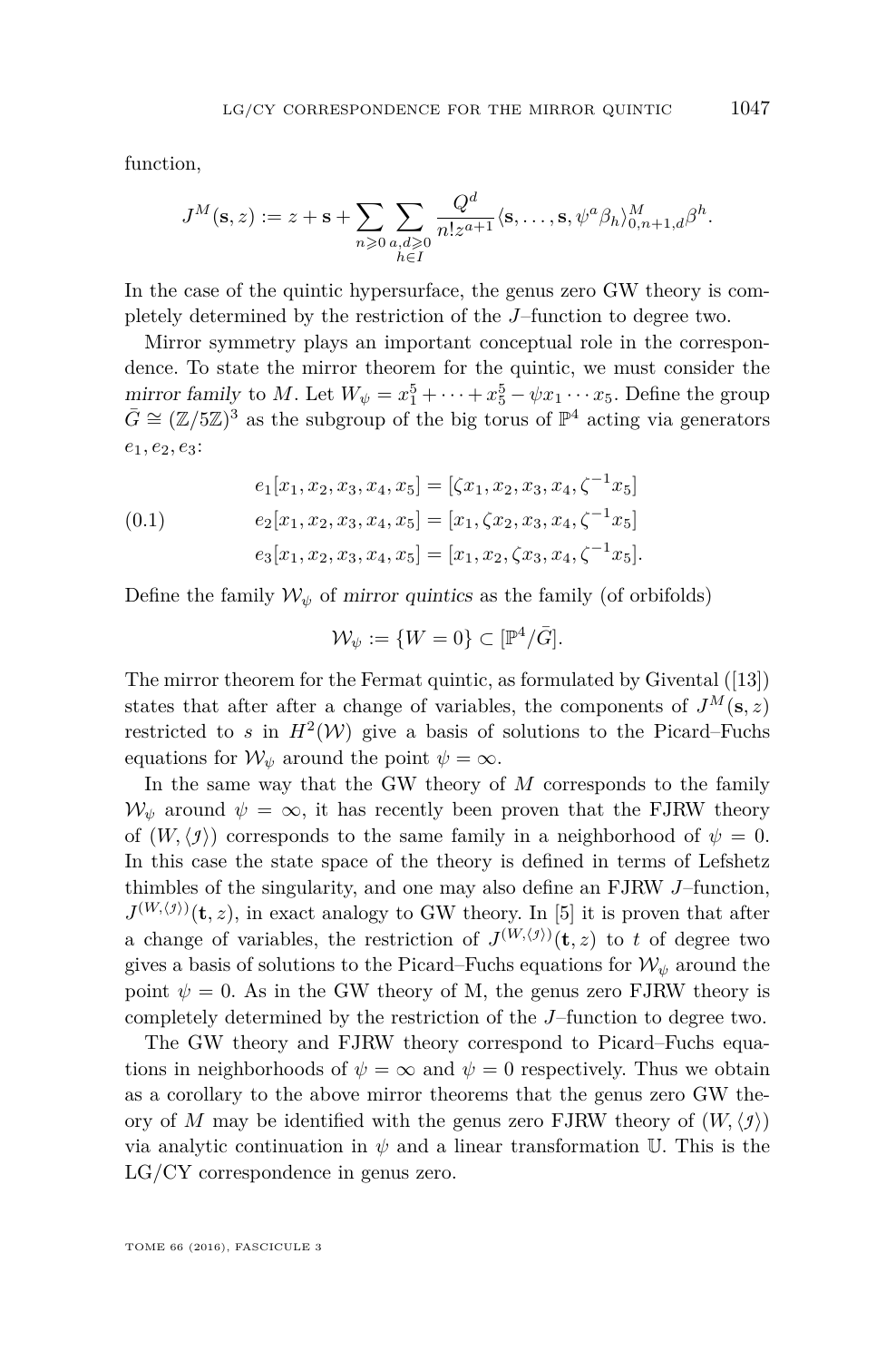Finally, Givental's symplectic formalism gives a possibility of determining the higher genus LG/CY correspondence from the genus zero correspondence. Namely, it has been conjectured [\[5,](#page-46-4) Conjecture 3.2.1] that the quantization of U should relate the higher genus invariants of the two respective theories.

#### **The mirror quintic**

Given the deep connection between the quintic *M* and the mirror quintic  $W := W_0$ , it is natural to ask if we can prove a similar LG/CY correspondence for  $W$ . In this paper we prove that such a correspondence exists in this case as well. Consider the one–parameter family of deformations of *M* given by  $M_{\psi} := \{W_{\psi} = 0\} \subset \mathbb{P}^{4}$ . This family is mirror to  $\mathcal{W}$ .

In analogy to the original mirror theorem, it was proven in [\[18\]](#page-46-9) that the orbifold GW theory of  $W$  may be related to the Picard–Fuchs equations of  $M_{\psi}$  around  $\psi = \infty$ . To be more precise, it was shown that after restricting to the degree two part of the untwisted subspace of the state space,  $H^2_{un}(\mathcal{W}) \subset H^*_{CR}(\mathcal{W})$ , the components of the mirror quintic *J*–function,  $J^{\mathcal{W}}(s, z)$ , give solutions to the Picard–Fuchs equations of a holomorphic  $(3,0)$ –form on  $M_{\psi}$  around  $\psi = \infty$ . It was shown furthermore that the first derivatives

<span id="page-4-0"></span>
$$
J_g^{\mathcal{W}}(s, z) := z \frac{\partial J^{\mathcal{W}}(\mathbf{s}, z)}{\partial s^g}\Big|_{s \in H^2_{un}(\mathcal{W})}
$$

give solutions to the Picard–Fuchs equations for the other (non–holomorphic) families of 3–forms on  $M_{\psi}$  around  $\psi = \infty$ .

As we will show, FJRW theory gives an analogous statement near the point  $\psi = 0$ . Consider the group

(0.2) 
$$
G := \langle \mathcal{I}, e_1, e_2, e_3 \rangle \cong (\mathbb{Z}/5\mathbb{Z})^4,
$$

where  $e_1, e_2$ , and  $e_3$  are as in  $(0.1)$ . The genus zero FJRW theory of (*W, G*) can be identified with solutions to the Picard–Fuchs equations of  $M_{\psi}$  around  $\psi = 0$  as follows:

<span id="page-4-1"></span>THEOREM 0.1 (see Remark [4.12\)](#page-32-0).  $\overline{\phantom{a}}$  After restricting to an appropriate one–parameter subset  $\mathbf{t} = t$ , the FJRW *J*–function  $J^{(W,G)}(t, z)$  satisfies, up to a change of variables, the Picard–Fuchs equations of a holomorphic (3,0)–form on  $M_{\psi}$  around  $\psi = 0$ . Furthermore, the first derivatives  $J_h^{(W,G)}$  $h_h^{(W,G)}(t,z)$  give solutions to the Picard–Fuchs equations of the other (non– holomorphic) families of 3–forms on  $M_{\psi}$  around  $\psi = 0$ .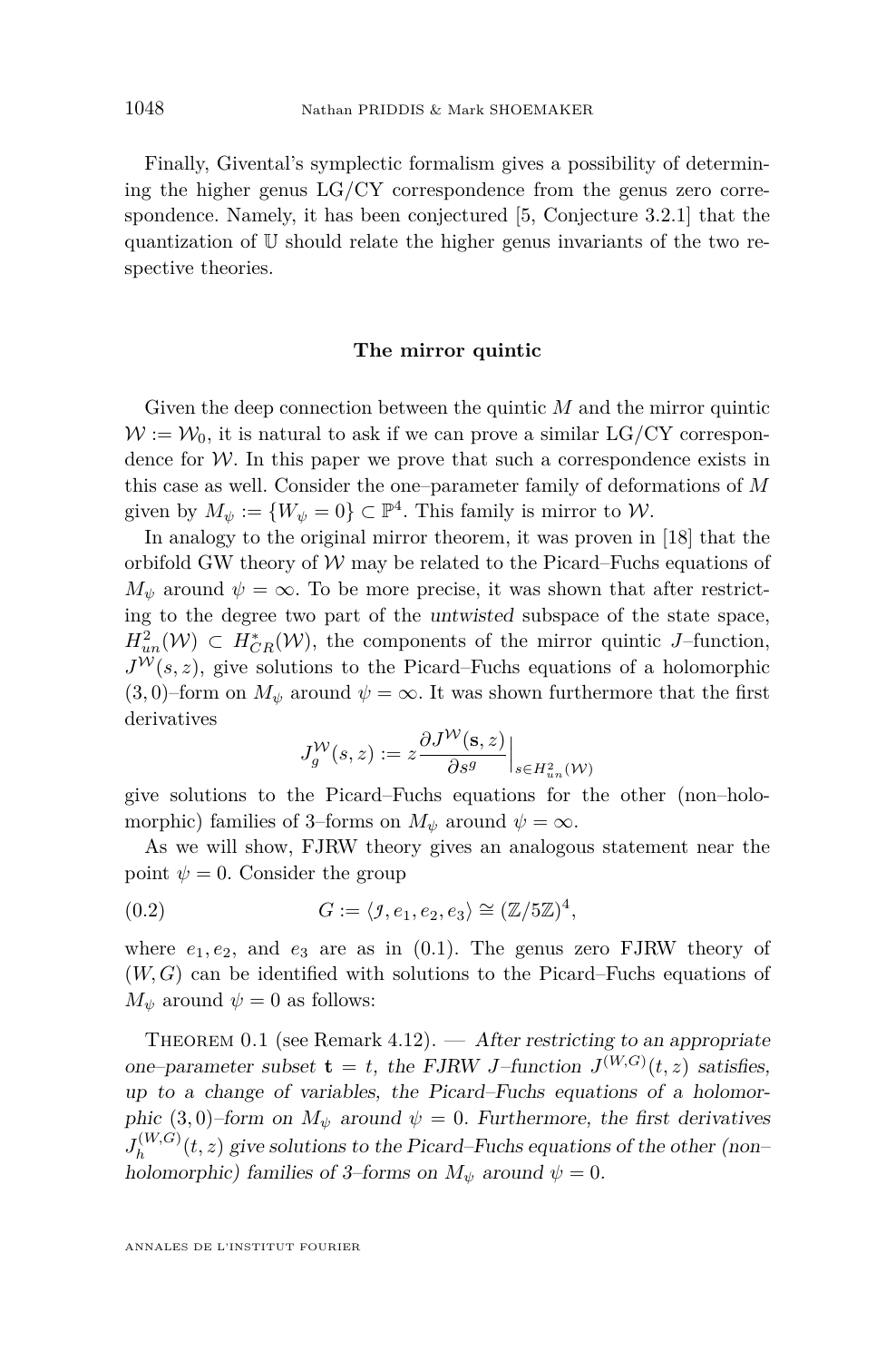Solutions to the Picard–Fuchs equations for the family  $M_{\psi}$  around  $\psi = 0$ and  $\psi = \infty$  are related by analytic continuation. So as a corollary to the above theorem, we obtain an explicit relationship between the respective *J*–functions  $J^{\mathcal{W}}(s, z)$  and  $J^{(W,G)}(t, z)$  and their derivatives.

THEOREM 0.2 (Theorem [5.1\)](#page-43-0). — There exists a linear symplectic transformation U which (after a mirror transformation) identifies derivatives of the analytic continuation of  $J^{\mathcal{W}}(\mathbf{s}, z)$  with those of  $J^{(W,G)}(\mathbf{t}, z)$ . Such a U is unique up to a factor and choice of analytic continuation.

The consideration of not just  $J^{\mathcal{W}}(\mathbf{s},z)$  and  $J^{(W,G)}(\mathbf{t},z)$  but also their derivatives is necessary to uniquely determine U.

Givental's symplectic formalism allows one to rephrase the above theorem in a more useful form. In this setting, one can view the genus zero generating functions of GW theory and FJRW theory as generating Lagrangian cones  $\mathscr{L}^W$  and  $\mathscr{L}^{(W,G)}$  in appropriate symplectic vector spaces. These Lagrangian subspaces completely determine the respective genus zero theories. The above theorem then identifies a certain subset of  $\mathscr{L}^\mathcal{W}$ , the small slice (see Definition [3.3\)](#page-19-0) of  $\mathscr{L}^{\mathcal{W}}$ , with the corresponding slice of  $\mathscr{L}^{(W,G)}$ .

THEOREM 0.3 (Theorem [5.4\)](#page-45-0). — The symplectic transformation  $\mathbb U$  identifies the analytic continuation of the small slice of  $\mathscr{L}^{\mathcal{W}}$  with the small slice of  $\mathscr{L}^{(W,G)}$ .

As in the case of the quintic, it is conjectured that the quantization of  $\mathbb U$ identifies the (analytic continuation of the) higher genus GW theory of  $W$ with the FJRW theory of (*W, G*).

#### **Acknowledgements**

The authors wish to express their gratitude to Prof. Y. Ruan for his help and guidance over the years. They would also like to thank E. Clader, D. Ross, and Y. Shen for helpful discussions on Givental's theory and A. Chiodo for giving useful comments on our paper.

M.S. is grateful to Prof. Y. P. Lee for the collaboration which made this work possible, as well as many helpful discussions about the current project.

This material is based upon work supported by the National Science Foundation under NSF RTG grant 1045119 and NSF FRG grant 1159265.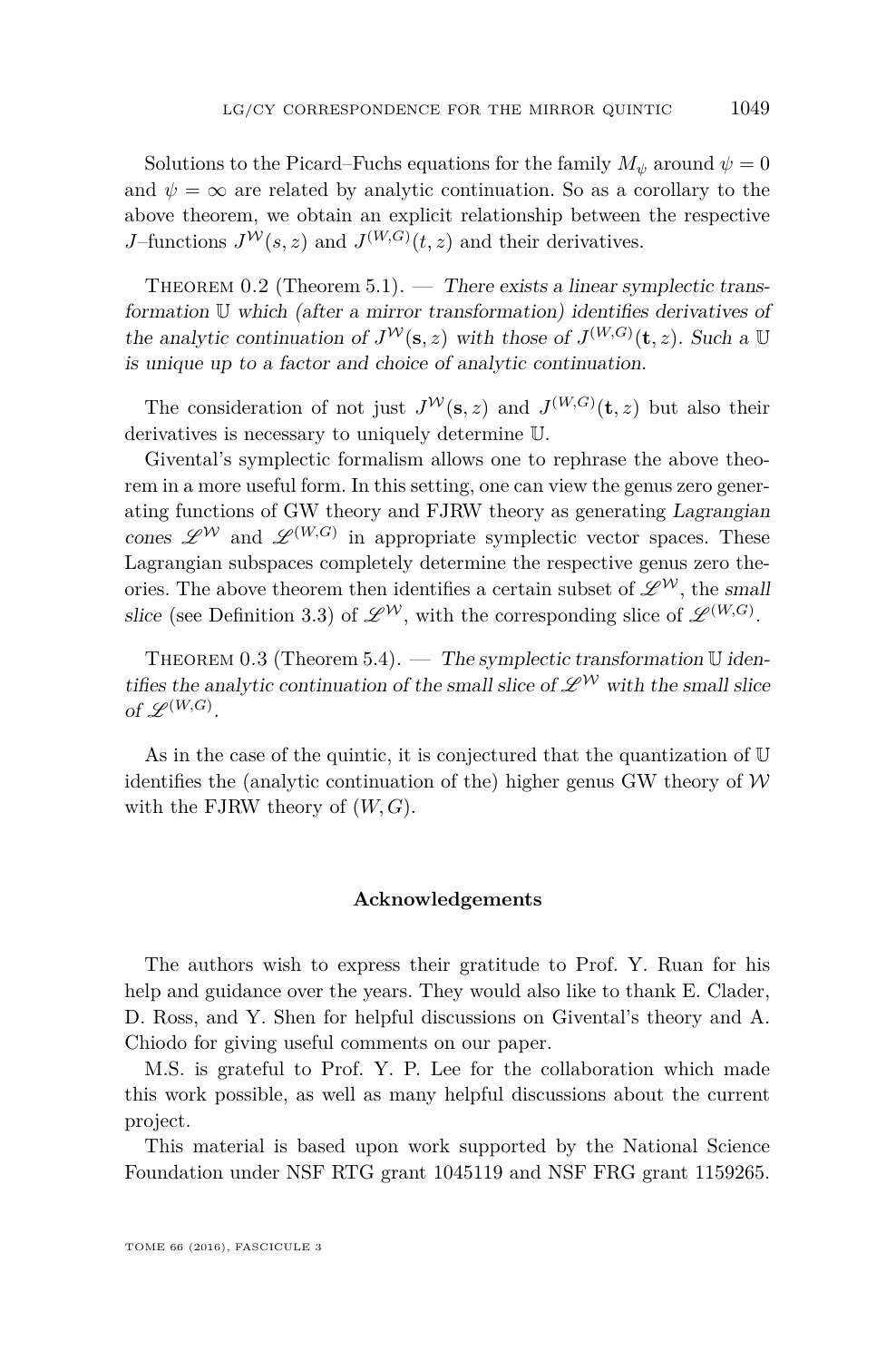#### **1. LG–Theory**

<span id="page-6-0"></span>For the Mirror Quintic, the LG model is described by FJRW–theory. Here we will give a brief review of the definitions and facts we will need to describe the  $LG/CY$  correspondence (see [\[12\]](#page-46-2) or [\[5\]](#page-46-4)). The mirror theorem for the LG model will be given in Section [4.](#page-19-1)

#### **1.1. State Space**

A polynomial  $W \in \mathbb{C}[x_1, \ldots, x_N]$  is quasihomogeneous of degree d with integer weights  $w_1, \ldots, w_N$  if for every  $\lambda \in \mathbb{C}$ ,

$$
W(\lambda^{w_1}x_1,\ldots,\lambda^{w_N}x_N)=\lambda^d W(x_1,\ldots,x_N).
$$

By rescaling the numbers  $w_1, \ldots, w_N$  and *d*, we can require that  $gcd(w_1, \ldots, w_N) = 1$ . For each  $1 \leq i \leq N$ , let  $q_k = \frac{w_k}{d}$ . The central charge of *W* is defined to be

(1.1) 
$$
\hat{c} := \sum_{k=1}^{N} (1 - 2q_k).
$$

A polynomial is nondegenerate if

- (i) the weights  $q_k$  are uniquely determined by  $W$ , and
- (ii) the hypersurface defined by  $W$  is non-singular in projective space.

The maximal group of diagonal symmetries is defined as

$$
G_{max} := \{ (\alpha_1, \ldots, \alpha_N) \subseteq (\mathbb{C}^*)^N \, | \, W(\alpha_1 x_1, \ldots, \alpha_N x_N) = W(x_1, \ldots, x_N) \}
$$
\nNote that  $G_{max}$  always contains the exponential grading element  $\mathcal{I} = (e^{2\pi i q_1}, \ldots, e^{2\pi i q_N})$ . If  $W$  is nondegenerate,  $G_{max}$  will be finite. Define the exponent of  $W$ , denoted  $\bar{d}$ , as the order of the largest cyclic subgroup of  $G_{max}$ . In this paper, we will assume for simplicity that  $\bar{d}$  is equal to the degree  $d$  of  $W$ . This does not hold in general, but will be true in the case of interest to us.

A group  $G \subset G_{max}$  is admissible if there is a Laurent polynomial Z, quasihomogeneous with the same weights as *W*, having no monomials in common with W, such that the maximal group of diagonal symmetries of  $W + Z$  is equal to *G*. Every admissible group *G* has the property that  $\mathcal{I} \in G$ . Let

$$
SL_W = \left\{ (\alpha_1, \ldots, \alpha_N) \in G_{max} \middle| \prod \alpha_i = 1 \right\}.
$$

If *W* satisfies the Calabi–Yau condition  $\sum_{k=1}^{N} w_k = d$ , then  $Z = x_1 x_2 \dots x_N$ will be quasihomogeneous, thus  $SL_W$  will be admissible.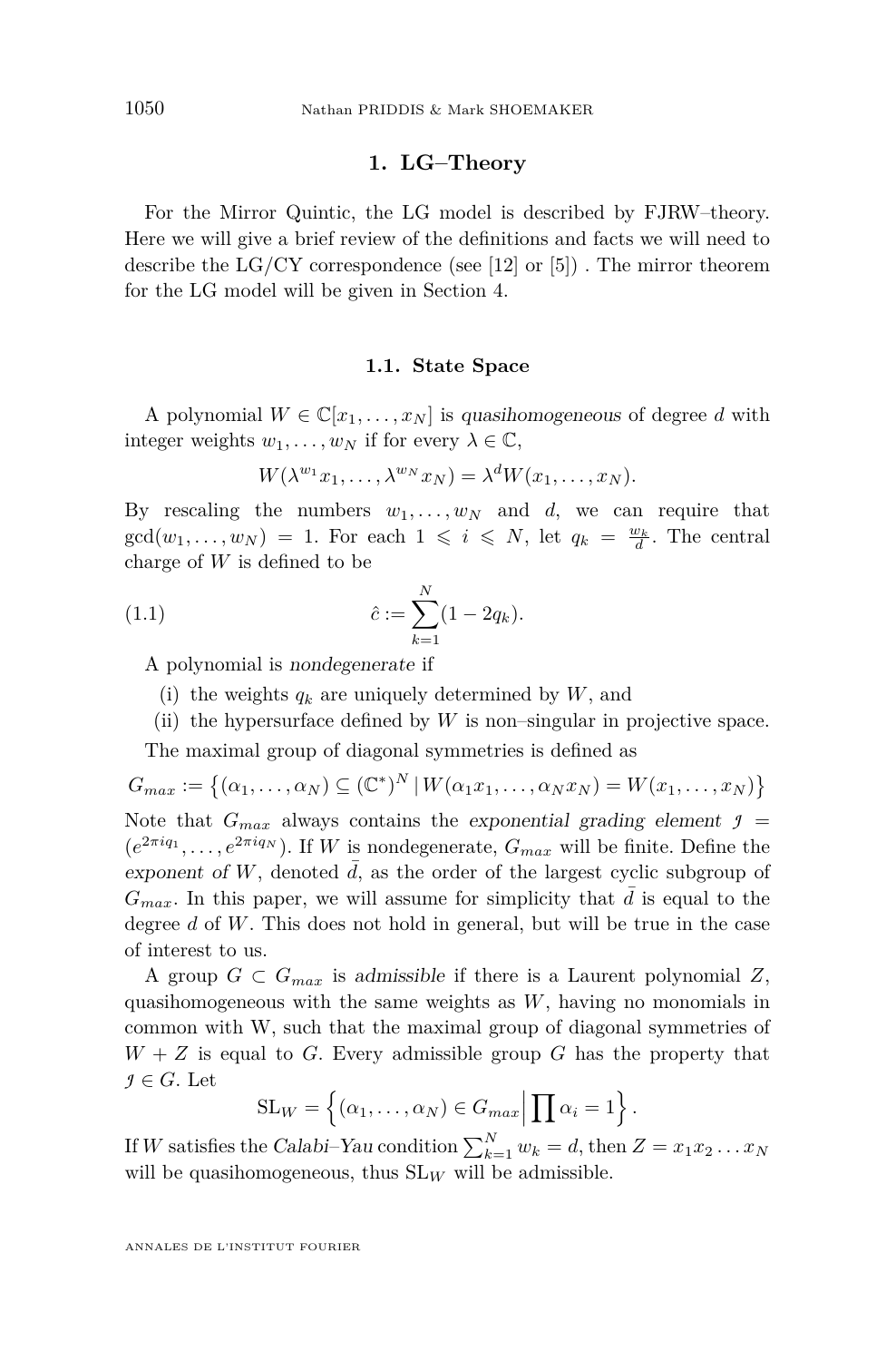Let *G* be an admissible group. For  $h \in G$ , let  $\mathbb{C}_h^N$  denote the fixed locus of  $\mathbb{C}^N$  with respect to *h*. Let  $N_h$  be the complex dimension of the fixed locus of *h*. Define

$$
\mathscr{H}_h := H_{N_h}(\mathbb{C}_h^N, W_h^{+\infty}; \mathbb{C})^G,
$$

that is, *G*–invariant elements of the the middle dimensional relative cohomology of  $\mathbb{C}_h^N$ . Here  $W_h^{+\infty} := (\Re W_h)^{-1}(\rho, \infty)$ , for  $\rho \gg 0$ . The state space is the direct sum of the "sectors"  $\mathcal{H}_h$ , i.e.

$$
\mathscr{H}_{W,G}:=\bigoplus_{h\in G}\mathscr{H}_h.
$$

 $\mathcal{H}_{W,G}$  is Q-graded by the *W*-degree. To define this grading, first note that each element  $h \in G$  can be uniquely expressed as

$$
h = (e^{2\pi i \Theta_1(h)}, \dots, e^{2\pi i \Theta_N(h)})
$$

with  $0 \leq \Theta_k(h) < 1$ . The degree–shifting number is

<span id="page-7-0"></span>
$$
\iota(h) := \sum_{k=1}^N (\Theta_k(h) - q_k).
$$

For  $\alpha_h \in \mathcal{H}_h$ , the (real) *W*–degree of  $\alpha_h$  is defined by

(1.2) 
$$
\deg_W(\alpha_h) := N_h + 2\iota(h).
$$

<span id="page-7-1"></span>Remark  $1.1.$  — Although we will not need it in this paper, one can define a product structure on  $\mathcal{H}_{W,G}$ , which then becomes a graded algebra. Let  $\phi_j$  be the fundamental class in  $\mathscr{H}_j$ , and note that  $\deg_W(\phi_j) = 0$ . In fact  $\phi_j$  is the identity element in  $\mathcal{H}_{W,G}$ . This partially explains the prominence of the element *J* in the above discussion.

There is also a non–degenerate pairing

$$
\langle -,-\rangle:\mathscr{H}_h\times\mathscr{H}_{h^{-1}}\to\mathbb{C},
$$

which induces a symmetric non–degenerate pairing,

$$
\langle -, - \rangle : \mathcal{H}_{W,G} \times \mathcal{H}_{W,G} \to \mathbb{C}.
$$

#### **1.2. Moduli of W–curves**

Recall that an *n*–pointed orbifold curve is a stack of Deligne–Mumford type with at worst nodal singularities with orbifold structure only at the marked points and the nodes. We require the nodes to be balanced, in the sense that the action of the stabilizer group be given by

$$
(x,y) \mapsto (e^{2\pi i/k}x, e^{-2\pi i/k}y).
$$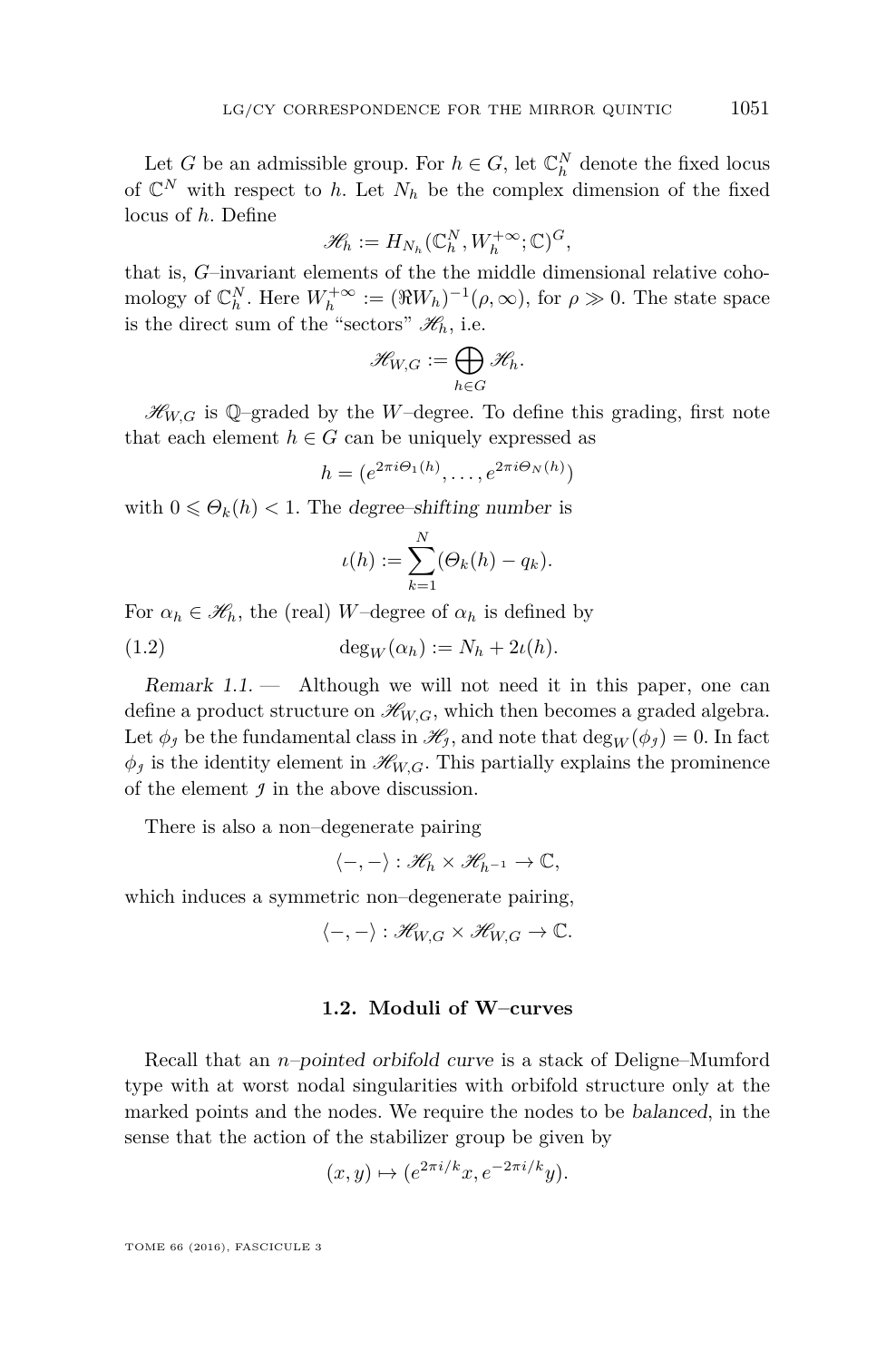Given such a curve,  $\mathcal{C}$ , let  $\omega$  be its dualizing sheaf. The *log-canonical* bundle is

$$
\omega_{\log}:=\omega(p_1+\cdots+p_n)
$$

Following [\[5\]](#page-46-4), we will consider *d*–stable curves. A *d*–stable curve is a proper connected orbifold curve  $\mathcal C$  of genus  $q$  with  $n$  distinct smooth markings  $p_1, \ldots, p_n$  such that

- (i) the *n*–pointed underlying coarse curve is stable, and
- (ii) all the stabilizers at nodes and markings have order *d*.

There is a moduli stack,  $\overline{\mathcal{M}}_{g,n,d}$  parametrizing such curves. It is proper, smooth and has dimension  $3g - 3 + n$ . (As noted in [\[5\]](#page-46-4), it differs from the moduli space of curves only because of the stabilizers over the normal crossings.)

Write *W* as a sum of monomials  $W = W_1 + \cdots + W_s$ , with  $W_l =$  $c_l \prod x_k^{a_{lk}}.$  Given line bundles  $\mathcal{L}_1, \ldots, \mathcal{L}_N$  on the *d*–stable curve  $\mathcal{C},$  we define *N*  $k=1$ <br>the line bundle

*.*

$$
W_l(\mathcal{L}_1, \dots, \mathcal{L}_N) := \bigotimes_{k=1}^N \mathcal{L}_k^{\otimes a_{lk}}
$$

DEFINITION  $1.2. - A$  *W*-structure is the data

<span id="page-8-0"></span> $(C, p_1, \ldots, p_n, \mathcal{L}_1, \ldots, \mathcal{L}_N, \varphi_1, \ldots, \varphi_N),$ 

where C is an *n*-pointed *d*-stable curve, the  $\mathcal{L}_k$  are line bundles on C satisfying

$$
(1.3) \t W_l(\mathcal{L}_1,\ldots,\mathcal{L}_N) \cong \omega_{\log},
$$

and for each  $k, \varphi_k : \mathcal{L}_k^{\otimes d} \to \omega_{\log}^{w_k}$  is an isomorphism of line bundles.

There exists a moduli stack of *W*–structures, denoted by  $W_{g,n}$ .

PROPOSITION 1.3 ([\[5\]](#page-46-4)). — The stack  $W_{g,n}$  is nonempty if and only if  $n > 0$  or  $2g - 2$  is a positive multiple of *d*. It is a proper, smooth Deligne– Mumford stack of dimension  $3g - 3 + n$ . It is etale over  $\overline{\mathcal{M}}_{q,n,d}$  of degree  $|G_{max}|^{2g-1+n}/d^{N}.$ 

The moduli space can be decomposed into connected components, which we now describe. Because  $\mathcal{L}_k$  is a dth root of a line bundle pulled back from the coarse underlying curve, the generator of the isotropy group at *p<sup>i</sup>* acts on  $\mathcal{L}_k$  by multiplication by  $e^{2\pi im_k^i/d}$  for some  $0 \leqslant m_k^i < d$ . The integer  $m_k^i$  is the multiplicity of  $\mathcal{L}_k$  at  $p_i$ , and will usually be denoted  $\text{mult}_{p_i}(\mathcal{L}_k)$ . Equation [\(1.3\)](#page-8-0) ensures that  $(e^{2\pi im_1^i/d}, \ldots, e^{2\pi im_N^i/d}) \in G_{max}$ . Furthermore,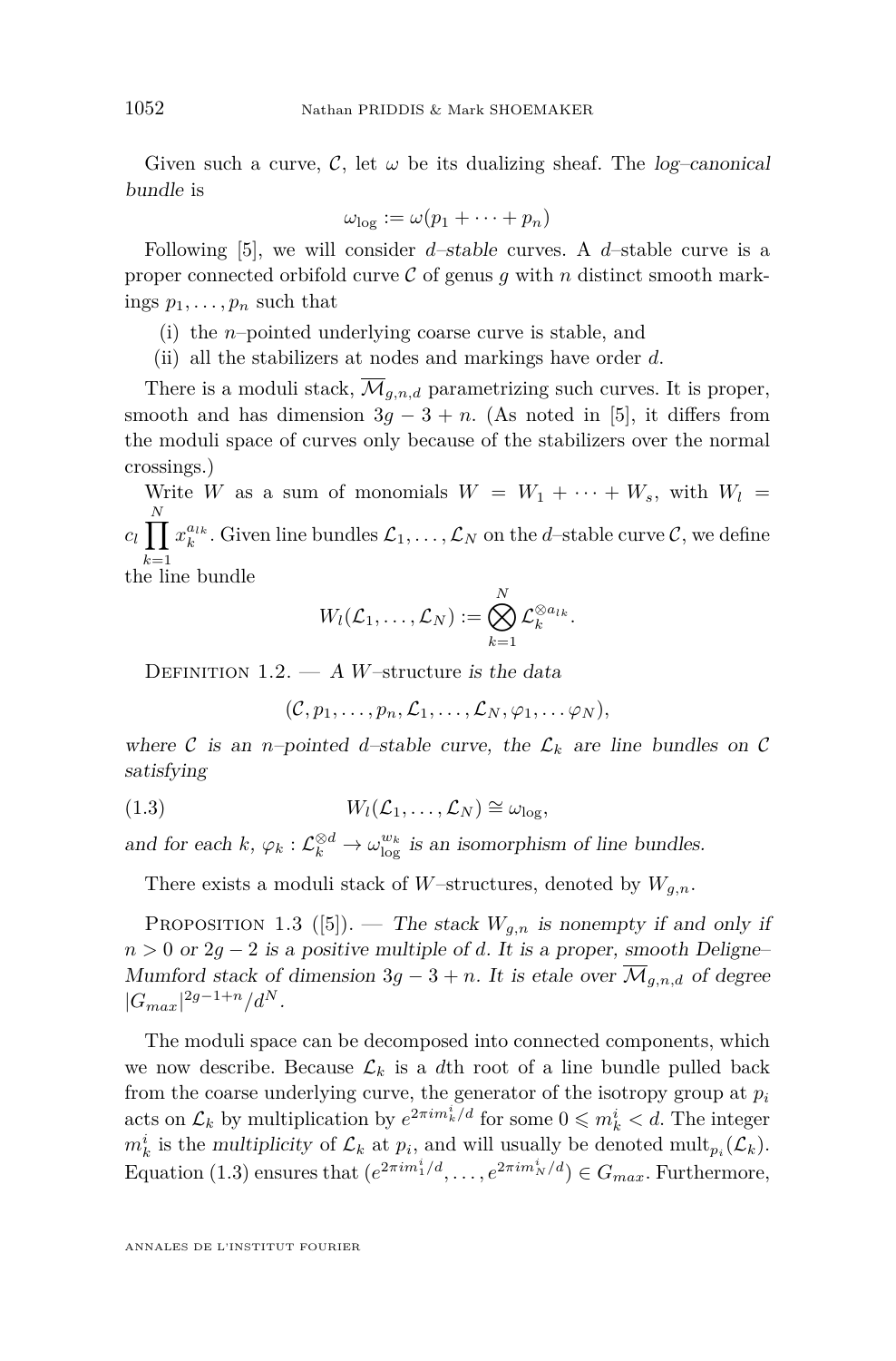when we push forward the line bundle  $\mathcal{L}_k$  to the coarse curve, we find it has degree

<span id="page-9-0"></span>(1.4) 
$$
q_k(2g - 2 + n) - \sum_{i=1}^n \text{mult}_{p_i}(\mathcal{L}_k)/d,
$$

which must therefore be an integer.

Let  $\mathbf{h} = (h_1, \ldots, h_n)$  denote an *n*–tuple of group elements,  $h_i \in G_{max}$ . Define  $W_{q,n}(\mathbf{h})$  to be the stack of *n*–pointed, genus g W–curves for which  $\text{mult}_{p_i}(\mathcal{L}_k)/d = \Theta_k(h_i)$ . The following proposition describes a decomposition of  $W_{q,n}$  in terms of multiplicities:

<span id="page-9-1"></span>PROPOSITION 1.4  $([5, 12])$  $([5, 12])$  $([5, 12])$  $([5, 12])$  $([5, 12])$ . — The stack  $W_{g,n}$  can be expressed as the disjoint union

$$
W_{g,n}=\coprod W_{g,n}(\mathbf{h})
$$

with each  $W_{g,n}(\mathbf{h})$  an open and closed substack of  $W_{g,n}$ . Furthermore,  $W_{q,n}(\mathbf{h})$  is non–empty if and only if

$$
h_i \in G_{max}, \quad i = 1, \dots, n
$$

$$
q_k(2g - 2 + n) - \sum_{i=1}^n \Theta_k(h_i) \in \mathbb{Z}, \qquad k = 1, \dots, N.
$$

Suppose  $G \subset G_{max}$  is an admissible group, so G is the maximal group of diagonal symmetries of  $W + Z$  for some choice of quasihomogeneous Laurent polynomial *Z*. We define  $W_{g,n,G}$  to be the stack of  $(W+Z)$ – curves with genus *g* and *n* marked points. This definition does not depend on the particular choice of *Z* (see [\[12\]](#page-46-2)).

PROPOSITION 1.5 ([\[5,](#page-46-4) [12\]](#page-46-2)). —  $W_{g,n,G}$  is a proper substack of  $W_{g,n}$ .

We denote the universal curve by  $\pi : \mathscr{C} \to W_{g,n,G}(\mathbf{h})$ , and the universal *W*–structure by  $(\mathbb{L}_1, \ldots, \mathbb{L}_N)$ .

For each substack  $W_{q,n}(\mathbf{h})$ , one may define a virtual cycle  $[W_{q,n}(\mathbf{h})]^{vir}$ of degree

$$
2\left((\hat{c}-3)(1-g) + n - \sum_{i=1}^{n} \iota(h_i)\right).
$$

The virtual cycle  $[W_{q,n,G}(\mathbf{h})]^{vir}$  is defined as

$$
[W_{g,n,G}(\mathbf{h})]^{vir} := \frac{|G_{max}|}{|G|} i^*[W_{g,n}(\mathbf{h})]^{vir},
$$

with  $i: W_{g,n,G}(\mathbf{h}) \hookrightarrow W_{g,n}(\mathbf{h})$  the inclusion map.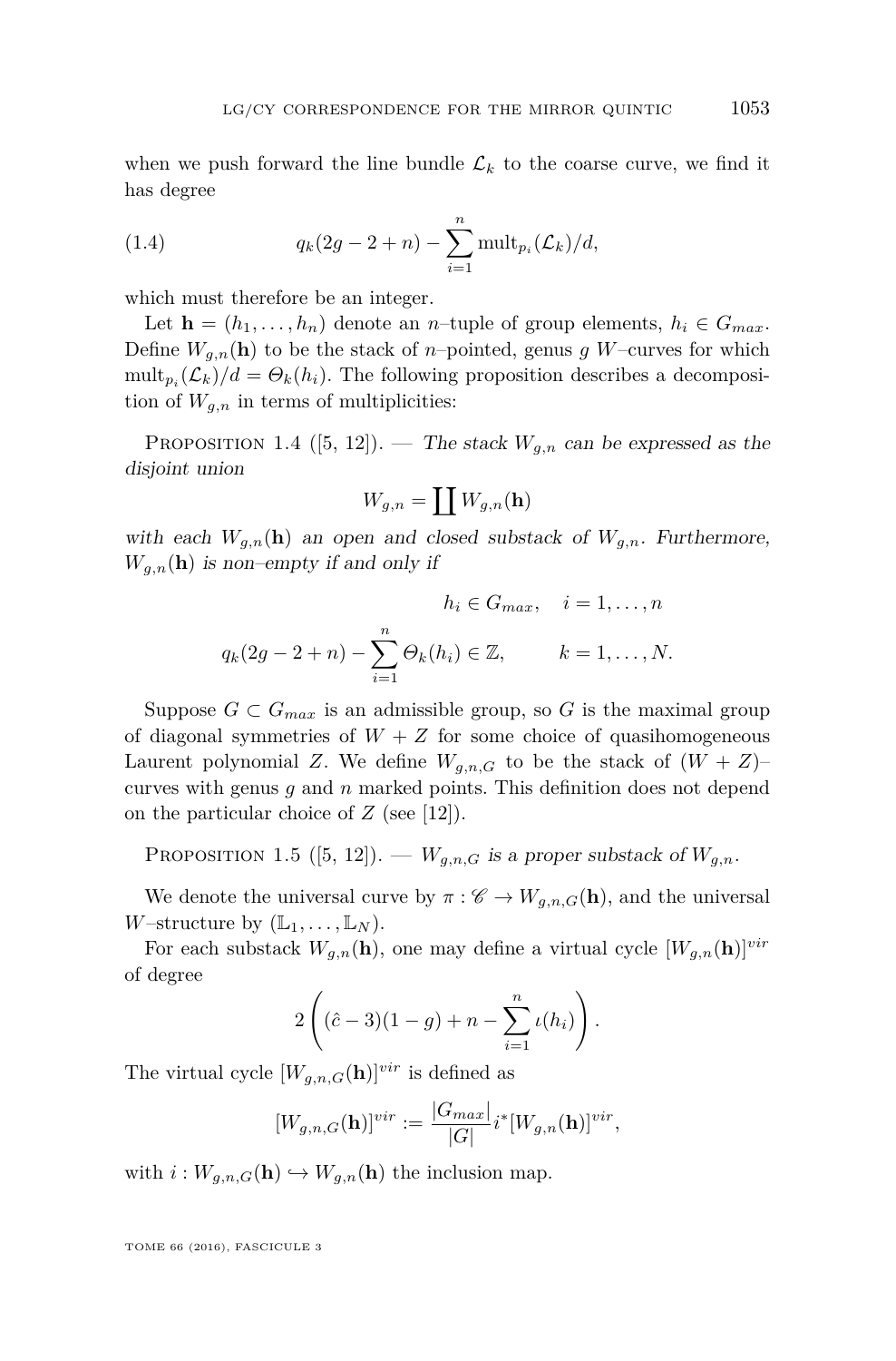The stacks  $W_{g,n}$  are also equipped with  $\psi$ –classes. We define  $\psi_i$  as the first Chern class of the bundle whose fiber over a point is the cotangent line to the corresponding coarse curve at the *i*th marked point.

#### **1.3. FJRW Invariants**

<span id="page-10-0"></span>FJRW invariants can be defined for any pair (*W, G*) where *W* is a nondegenerate quasihomogeneous polynomial and *G* is an admissible group. However, the most general definition is somewhat complicated, and unnecessary for our purposes here. To simplify the exposition, we will specialize to the case of interest to us, namely  $W = x_1^5 + \cdots + x_5^5$  and  $G = SL_W$ .

*W* is degree five with weights are  $w_k = 1$  for  $1 \leq k \leq 5$ . In this case  $\mathcal{I} = (e^{2\pi i/5}, \dots, e^{2\pi i/5})$ , and  $\hat{c} = 3$ . The group  $G_{max}$  is isomorphic to  $(\mathbb{Z}_5)^5$ , and the subgroup  $G = SL_W$  is defined in [\(0.2\)](#page-4-0). By a slight abuse of notation, we will often represent a group element  $h = (e^{2\pi i \Theta_1(h)}, \dots, e^{2\pi i \Theta_N(h)})$  by

$$
h=(\Theta_1(h),\ldots,\Theta_5(h)).
$$

With this convention, we can write

$$
G = \left\{ \left( \frac{r_1}{5}, \dots, \frac{r_5}{5} \right) \mid \sum_{k=1}^{5} r_k \equiv 0 \pmod{5}, 0 \leq r_k \leq 4 \right\}.
$$

In computing the state space, we find that the only non–zero sectors are the identity sector  $\mathcal{H}_e$ , and those with  $N_h = 0$ . If  $N_h = 0$  we call  $\mathcal{H}_h$ a "narrow" sector. Let  $\hat{S} = \{h \in G | N_h = 0\}$  denote the index set for the narrow sectors. As each narrow sector is fixed by *G*, the state space can be decomposed as

$$
\mathscr{H}_{W,G}=\mathscr{H}_e\oplus\bigoplus_{h\in \hat{S}}\mathscr{H}_h.
$$

with  $\mathcal{H}_h \cong \mathbb{C}$ . The elements of  $\mathcal{H}_e$  have degree three. The elements of each of the narrow sectors have even W–degree. In what follows we will focus on the subspace of narrow sectors,

$$
\mathscr{H}_{W,G}^{nar}:=\bigoplus_{h\in \hat{S}}\mathscr{H}_h.
$$

There is an obvious choice of basis  $\{\phi_h\}_{h \in \hat{S}}$ , where  $\phi_h$  is the fundamental class in  $\mathscr{H}_h$ . Let  $\{\phi^h\}$  denote the dual basis with respect to the pairing, i.e.  $\phi^h = \phi_{h^{-1}}$ .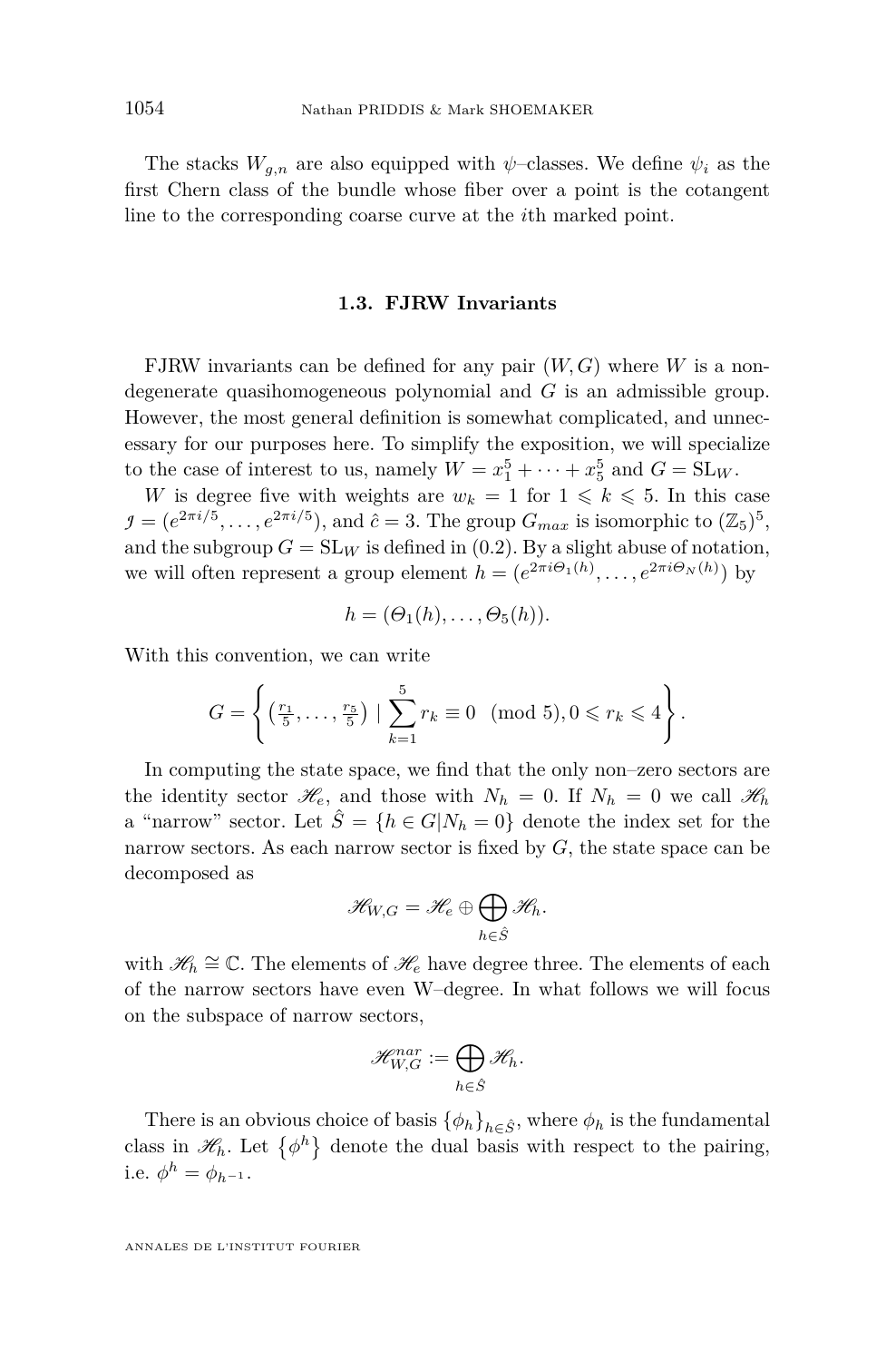The moduli space may now be described as

$$
W_{g,n,G} = \{(\mathcal{C}, p_1, \ldots, p_n, \mathcal{L}_1, \ldots, \mathcal{L}_5, \varphi_1, \ldots, \varphi_5) | \newline \varphi_k : \mathcal{L}_k^{\otimes 5} \stackrel{\sim}{\to} \omega_{\log}, \otimes_{k=1}^5 \mathcal{L}_k \cong \omega_{\log}\}.
$$

For each  $\mathbf{h} = (h_1, \ldots, h_n) \in (G)^n$ , the virtual cycle  $[W_{g,n}(\mathbf{h})]^{vir}$  has degree

$$
2\left((\hat{c}-3)(1-g) + n - \sum_{k=1}^{n} \iota(h_k)\right) = 2n - 2\sum_{k=1}^{n} \iota(h_k).
$$

Let  $\mathbf{h} = (h_1, \ldots, h_n)$ . Define the FJRW invariant

$$
\langle \psi^{a_1} \phi_{h_1}, \dots, \psi^{a_n} \phi_{h_n} \rangle_{g,n}^{(W,G)} := \frac{1}{625^{g-1}} \int_{[W_{g,n,G}(\mathbf{h})]^{\text{vir}}} \prod_{i=1}^n \psi_i^{a_i}.
$$

Extending linearly, we obtain invariants defined for any insertions in  $\mathcal{H}_{W,G}$ .

The perfect obstruction theory used to define the virtual class is given by  $-R\pi_*(\bigoplus_{k=1}^5 \mathbb{L}_k)^\vee$ . In genus zero, the situation simplifies greatly:

<span id="page-11-0"></span>PROPOSITION  $1.6.$  — The genus zero FJRW theory for the mirror quintic is concave, and

$$
-R\pi_*\Big(\bigoplus_{k=1}^5 \mathbb{L}_k\Big)^{\vee} = R^1\pi_*\Big(\bigoplus_{k=1}^5 \mathbb{L}_k\Big)^{\vee}.
$$

Proof. — We will show that over any geometric point  $(C, p_1, \ldots, p_n)$  $\mathcal{L}_1, \ldots, \mathcal{L}_5, \varphi_1, \ldots, \varphi_5$  in the moduli space,  $\bigoplus_{k=1}^5 H^0(\mathcal{C}, \mathcal{L}_k) = 0$ . This then implies the result. Let  $f : C \to C$  denote the map from the stack C to the coarse underlying curve C, and let  $|\mathcal{L}_k|$  denote the push forward  $f_*\mathcal{L}_k$ . Then  $H^0(\mathcal{C}, \mathcal{L}_k) \cong H^0(\mathcal{C}, |\mathcal{L}_k|)$ , thus it suffices to show that the line bundle  $|\mathcal{L}_k|$  has no global sections.

Let  $\Gamma$  be the dual graph to *C* (see [\[15\]](#page-46-10)). Recall that each vertex *v* of  $\Gamma$ corresponds to a rational curve component  $C_v$ . Let  $P_v$  denote the set of special points (marks and nodes) on  $C_v$  and  $k_v$  the number of such points. For  $\tau \in P_v$ , let mult<sub>*τ*</sub>( $\mathcal{L}_k$ ) be the multiplicity of  $\mathcal{L}_k$  at the point  $\tau$ . As in equation [\(1.4\)](#page-9-0), the degree of the push forward  $|\mathcal{L}_k|_{C_v}$  can be expressed in terms of the multiplicity at each special point:

$$
\deg(|\mathcal{L}_k|_{C_v}) = \frac{1}{5}(k_v - 2) - \frac{1}{5} \sum_{\tau \in P} \text{mult}_{\tau}(\mathcal{L}_k)
$$

$$
= -\frac{2}{5} + \frac{1}{5} \sum_{\tau \in P} (1 - \text{mult}_{\tau}(\mathcal{L}_k))
$$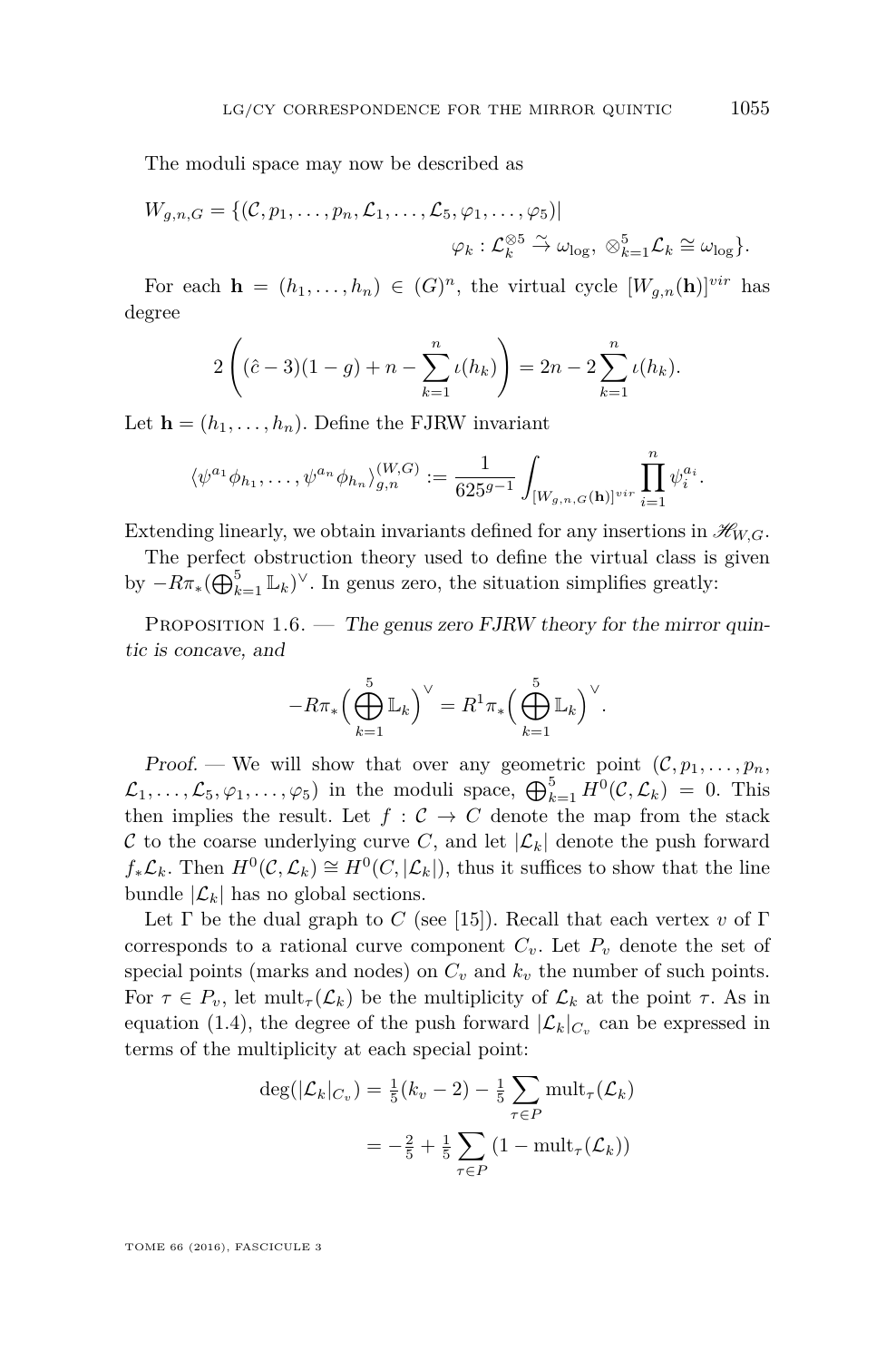Since we have restricted our consideration to narrow sectors,  $\text{mult}_{\tau}(\mathcal{L}_k)$ 0 whenever  $\tau$  is not a node. If *C* is irreducible, we see that  $\deg(|\mathcal{L}_k|)$  is negative and  $H^0(C, |\mathcal{L}_k|) = 0$ . If *C* is reducible, each component of  $C_v$  has at least one node and we obtain the following inequality:

<span id="page-12-0"></span>
$$
(1.5) \qquad \deg(|\mathcal{L}_k|_{C_v}) \leq \frac{1}{5}(\#\mathrm{nodes}(C_v) - 2) < \#\mathrm{nodes}(C_v) - 1.
$$

Since we are in genus 0,  $\Gamma$  is a tree. Choose one of the 1-valent vertices, *v*. There is only one node on the corresponding rational component *Cv*. By equation [\(1.5\)](#page-12-0),  $\deg(|\mathcal{L}_k|_{C_v}) < 0$  so any section of  $|\mathcal{L}_k|$  must vanish on  $C_v$ . Choosing a vertex attached to  $t + 1$  edges, [\(1.5\)](#page-12-0) yields  $\deg(|\mathcal{L}_k|_{C_v}) < t$ . Therefore if a section of  $|\mathcal{L}_k|_{C_v}$  vanishes at *t* of the nodes, we see by degree considerations that it must be identically zero on  $C_v$ .

By starting at the outer vertices of  $\Gamma$  and working in, the above two facts allow one to show that a section of  $|\mathcal{L}_k|$  must vanish on every component of  $C$ .

On each *W*–curve in  $W_{g,n,G}$  we have  $\otimes_{k=1}^5 \mathcal{L}_k \cong \omega_{\log}$ . This implies that  $\mathcal{L}_5$  is determined by  $\mathcal{L}_1, \mathcal{L}_2, \mathcal{L}_3, \mathcal{L}_4$ . We will use this fact to facilitate computation.

Let  $(A_4)_{g,n}$  denote the moduli space of genus *g*, *n*–marked  $A_4$ –curves corresponding to the polynomial  $A_4 = x^5$ . Such *W*-structures are often referred to as 5-spin curves. Let  $(A_4^4)_{g,n}$  denote the fiber product

$$
(A_4^4)_{g,n} := (A_4)_{g,n} \times_{\overline{\mathcal{M}}_{g,n,5}} (A_4)_{g,n} \times_{\overline{\mathcal{M}}_{g,n,5}} (A_4)_{g,n} \times_{\overline{\mathcal{M}}_{g,n,5}} (A_4)_{g,n}
$$

PROPOSITION  $1.7.$  — There is a surjective map

$$
s: (A_4^4)_{g,n} \to W_{g,n,G}
$$

which is a bijection at the level of a point.

Proof. — The map is

$$
\begin{aligned} (\mathcal{L}_1,\dots,\mathcal{L}_4,\phi_1,\dots,\phi_4) &\mapsto\\ &\Big(\mathcal{L}_1,\dots,\mathcal{L}_4,\Big((\bigotimes_{k=1}^4\mathcal{L}_k^\vee)\otimes\omega_{log}\Big),\varphi_1,\dots,\varphi_4,\varphi_1^\vee\otimes\dots\otimes\varphi_4^\vee\otimes\mathrm{id}\,\Big). \end{aligned}
$$

Notice that the image of this map satisfies  $\bigotimes_{k=1}^{5} \mathcal{L}_k \cong \omega_{\log}$ , and the fifth line bundle in the image is a fifth root of  $\omega_{\text{log}}$ . Furthermore, every point in  $W_{g,n,G}$  is of this form. It is clear that this map is bijective at the level of a point. This implies the proposition.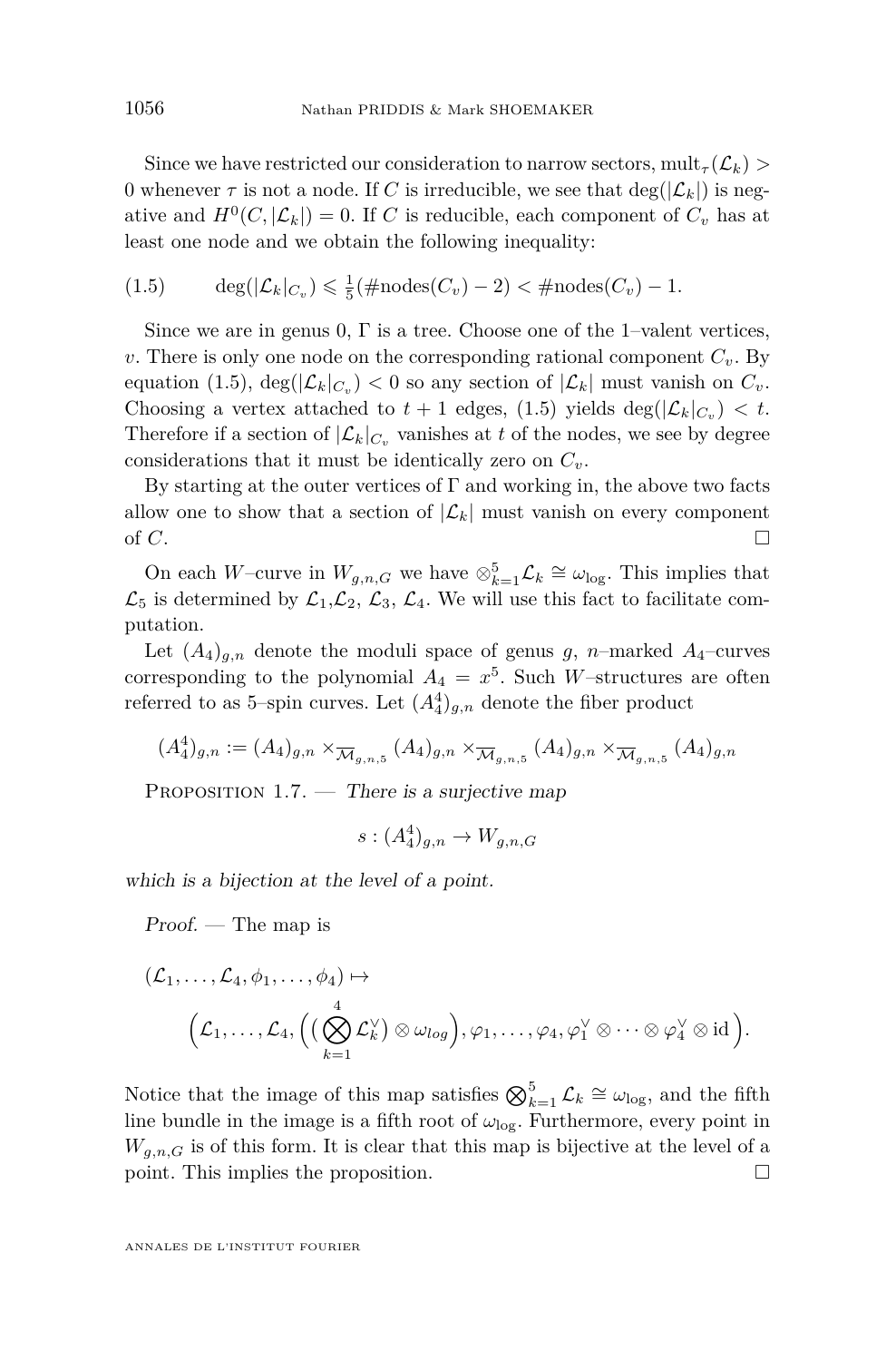Using the previous two propositions, we can give a more useful description of the genus zero correlators. Given  $\mathbf{h} = (h_1, \ldots, h_n)$ , let us denote

$$
A_4^4(\mathbf{h})_{g,n} := (A_4)_{g,n}(\Theta_1(h_1),\ldots\Theta_1(h_n)) \times_{\overline{\mathcal{M}}_{g,n,d}} \ldots
$$

$$
\cdots \times_{\overline{\mathcal{M}}_{g,n,d}} (A_4)_{g,n}(\Theta_4(h_1),\ldots,\Theta_4(h_n)).
$$

Each factor of  $(A_4)_{q,n}$  is equipped with a universal  $A_4$ -structure. Abusing notation, we denote the universal line bundle over the *i*<sup>th</sup> factor of  $(A_4^4)_{g,n}$ also by  $\mathbb{L}_i$ . By the universal properties of the *W*-structure on  $W_{g,n}$ , we have  $s^* \mathbb{L}_k \cong \mathbb{L}_k$  for  $1 \leq k \leq 4$ . Define  $\mathbb{L}_5$  on  $(A_4^4)_{g,n}$  as the pullback  $s^* \mathbb{L}_5$ .

In [\[12\]](#page-46-2) the authors show that  $[W_{0,n,G}]^{vir}$  is Poincaré dual to  $5c_{top}(R^1\pi_*(\bigoplus_{i=1}^5 \mathbb{L}_i)^\vee)$  as a consequence of concavity. By the projection formula, we can pull the correlators back to  $(A_4^4)_{0,n}$ . The map *s* has degree 5, so we get the following expression for the genus 0 correlators:

$$
\langle \psi^{a_1} \phi_{h_1}, \dots, \psi^{a_n} \phi_{h_n} \rangle_{0,n}^{(W,G)} = 625 \int_{A_4^4(\mathbf{h})_{0,n}} \prod_{i=1}^n \psi_i^{a_i} \cup c_{top} \Big( R^1 \pi_* \big( \bigoplus_{i=1}^5 \mathbb{L}_i \big)^\vee \Big)
$$

#### **2. Gromov–Witten theory of the mirror quintic**

Here we introduce the mirror quintic and describe its cohomology.

Recall the pair  $(W, G)$  from Section [1.3.](#page-10-0) Let  $\overline{G}$  denote the quotient  $G/\langle \overline{g} \rangle$ . Let  $\mathcal Y$  denote the global quotient orbifold

$$
\mathcal{Y}=[\mathbb{P}^4/\bar{G}]
$$

where the  $\bar{G}$ –action on  $\mathbb{P}^4$  comes from coordinate–wise multiplication. The mirror quintic  $W$  is defined as the hypersurface

$$
\mathcal{W} := \{W = 0\} \subset \mathcal{Y}.
$$

The correct cohomology theory for orbifold Gromov–Witten theory is Chen–Ruan orbifold cohomology, defined via the inertia orbifold (see [\[3\]](#page-46-11)). If  $\mathcal{X} = [V/H]$  is a global quotient of a nonsingular variety V by a finite group *H*, the inertia orbifold  $I\mathcal{X}$  takes a particularly simple form. Let  $S_H$ denote the set of conjugacy classes (*h*) in *H*, then

$$
I[V/H] = \coprod_{(h)\in S_H} [V^h/C(h)].
$$

As a vector space, the Chen–Ruan cohomology groups  $H^*_{CR}(\mathcal{X})$  of an orbifold  $X$  are the cohomology groups of its inertia orbifold:

$$
H^*_{CR}(\mathcal{X}) := H^*(I\mathcal{X}).
$$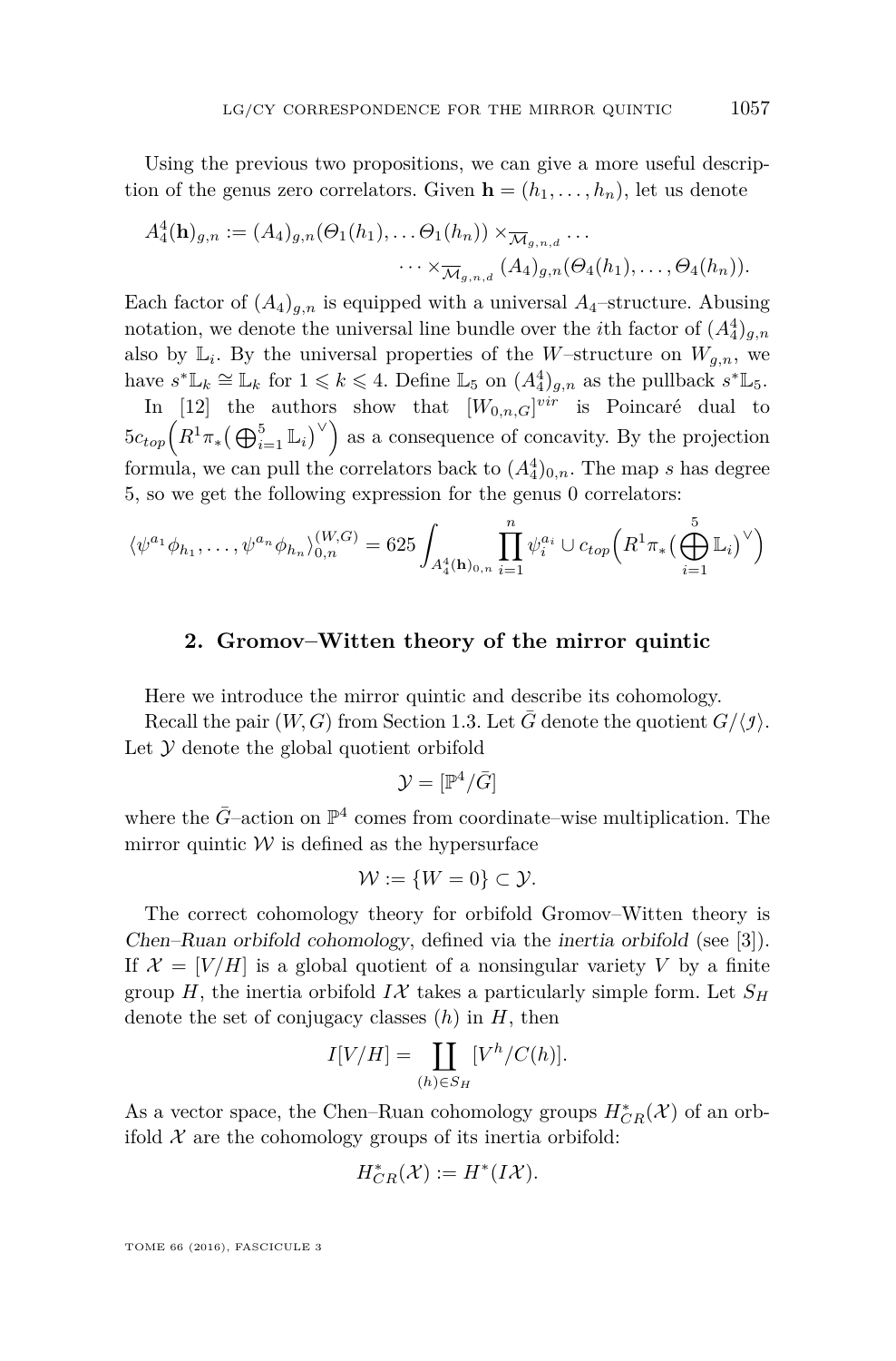We will now describe the Chen–Ruan cohomology of the mirror quintic W. For more detail, refer to [\[18\]](#page-46-9). For an element  $g \in G$ , denote by [g] the corresponding element in  $\bar{G}$  and  $I(g) := \{k \in \{1, 2, 3, 4, 5\} \, | \, \Theta_k(g) = 0\}.$ The order of this set is  $N_q$  as defined in Section [1.](#page-6-0)

Fix an element  $\bar{g} \in \bar{G}$ . Given  $g \in G$  such that  $[g] = \bar{g}$ , the set

$$
\mathbb{P}_g^4 := \{ x_j = 0 \}_{j \notin I(g)} \subset \mathbb{P}^4
$$

is a component of the fixed locus  $(\mathbb{P}^4)^{\bar{g}}$ . From this we see that each element  $g \in G$  such that  $[g] = \overline{g}$  corresponds to a connected component  $\mathcal{Y}_g$  of  $I\mathcal{Y}$ associated with  $\mathbb{P}_{g}^{4} \subset (\mathbb{P}^{4})^{\bar{g}}$ . Note that if *g* has no coordinates equal to zero then  $\mathbb{P}_{g}^{4}$  is empty, and so is  $\mathcal{Y}_{g}$ . This gives us a convenient way of indexing components of *I*Y.

Let

$$
\mathcal{Y}_g = \{ (x, [g]) \in I\mathcal{Y} \mid x \in [\mathbb{P}_g^4/\bar{G}] \},\
$$

and let *S* denote the set of all *g* such that  $\Theta_k(g)$  is equal to 0 for at least one *k*. Then

$$
I\mathcal{Y}=\coprod_{g\in S}\mathcal{Y}_g,
$$

with each  $\mathcal{Y}_q$  a connected component.

The inertia orbifold of the mirror quintic  $W$  can be described in terms of *I*Y. The mirror quintic *W* intersects nontrivially with  $\mathcal{Y}_g$  exactly when  $N_q \geqslant 2$ . (that is, dim  $\mathcal{Y}_q \geqslant 1$ .) Let

$$
\tilde{S} := \left\{ g \in G \middle| N_g \geqslant 2 \right\}.
$$

Then

$$
I \mathcal{W} = \coprod_{g \in \tilde{S}} \mathcal{W}_g \text{, where } \mathcal{W}_g = \mathcal{W} \cap \mathcal{Y}_g.
$$

All nontrivial intersections are transverse, so

$$
\dim(\mathcal{W}_g) = \dim(\mathcal{Y}_g) - 1 = N_g - 2.
$$

For  $q \in \tilde{S}$ , the age of q is defined as

$$
age(g) := \sum_{k=1}^{5} \Theta_k(g).
$$

The Chen–Ruan cohomology of  $W$  is defined, as a graded vector space, by

$$
H^*_{CR}(\mathcal{W}) := \bigoplus_{g \in \tilde{S}} H^{*-2 \deg(g)}(\mathcal{W}_g).
$$

As in FJRW theory, we will only be interested in the subring of  $H^*_{CR}(\mathcal{W})$ consisting of classes of even (real) degree. We will denote this ring as  $H_{CR}^{even}(\mathcal{W})$ .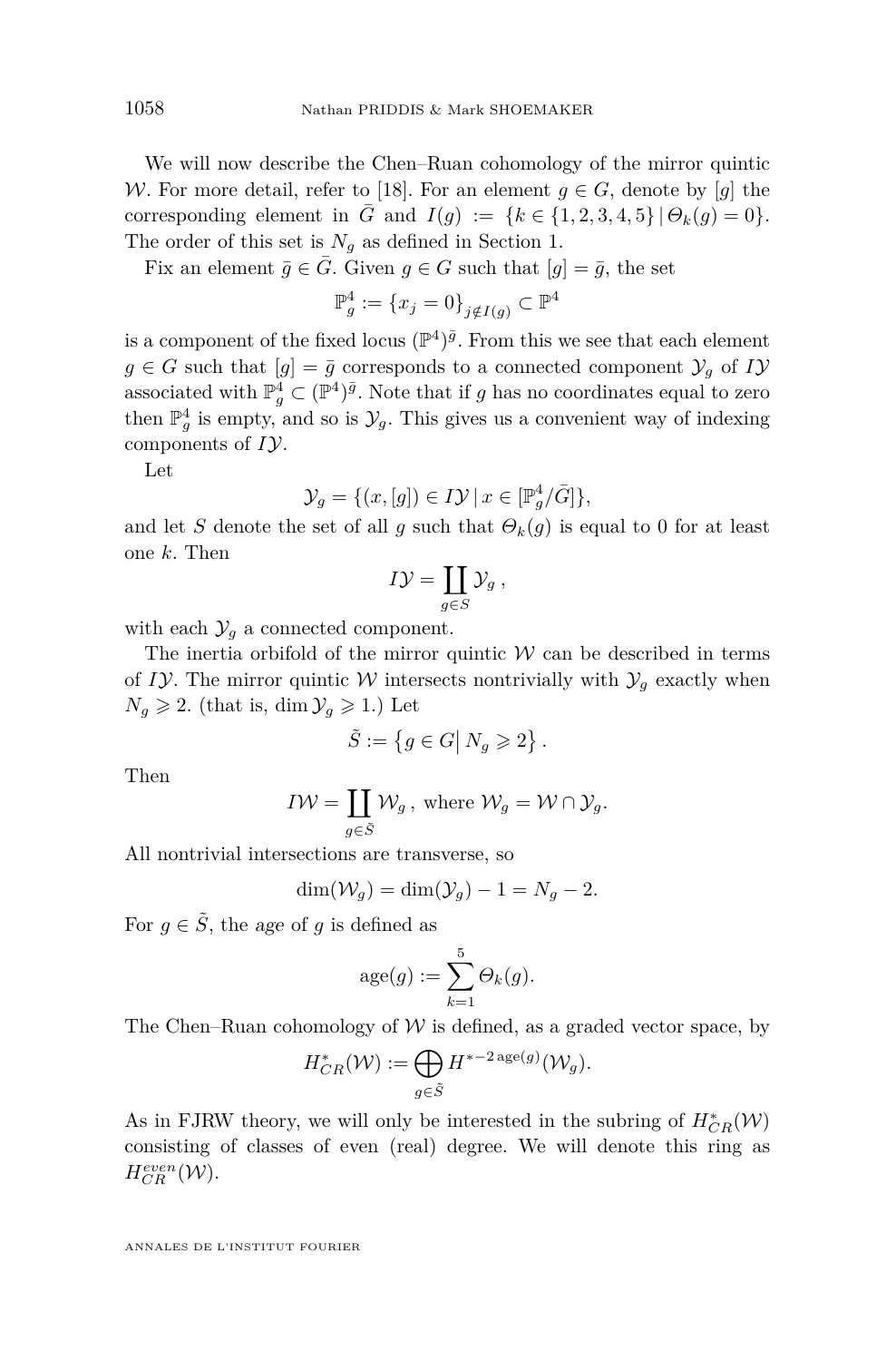Let  $\mathbf{1}_q$  denote the constant function with value one on  $\mathcal{W}_q$ . Let  $\overline{H}$  denote the class in  $H^*(\mathcal{Y})$  which pulls back to the hyperplane class in  $\mathbb{P}^4$  and H the induced class on W.

A convenient basis for  $H_{CR}^{even}(\mathcal{W})$  is

$$
\bigcup_{g\in \tilde{S}}\{\mathbf{1}_g,\mathbf{1}_gH,\ldots,\mathbf{1}_gH^{\dim(\mathcal{W}_g)}\}.
$$

Let *s* represent the dual coordinate to  $H \in H^*_{CR}(\mathcal{W})$ . We denote by  $H^2(\mathcal{W})$  the subspace *sH* of classes in  $H^2_{CR}(\mathcal{W})$  supported on the untwisted component  $W \subset I W$ .

# <span id="page-15-0"></span>**3. Givental formalism and the LG/CY conjecture for the mirror quintic**

Similar to Section [1,](#page-6-0) given a smooth orbifold  $\mathcal{X}$ , one may define Gromov– Witten invariants

$$
\langle \psi^{a_1} \alpha_1, \dots, \psi^{a_n} \alpha_n \rangle_{g,n,d}^{\mathcal{X}},
$$

where *d* is the degree of the map from the source curve into  $\mathcal{X}$  and  $\beta_i \in$  $H^{even}_{CR}(\mathcal{X})$  (see e.g. [\[1\]](#page-46-12) or [\[2\]](#page-46-13)). Summing over the degree, we write

$$
\langle \psi^{a_1} \alpha_1, \dots, \psi^{a_n} \alpha_n \rangle_{g,n}^{\mathcal{X}} := \sum_d Q^d \langle \psi^{a_1} \alpha_1, \dots, \psi^{a_n} \alpha_n \rangle_{g,n,d}^{\mathcal{X}},
$$

where the  $Q^d$  are formal Novikov variables used to guarantee convergence.

Let  $\square$  denote a theory—either the Gromov–Witten theory of a space X or the FJRW theory of a quasihomogeneous polynomial (*W, G*)—with state space  $(H^{\square}, \langle -, -\rangle_{\square})$  with basis  $\{\beta_i\}_{i \in I}$  and invariants

$$
\langle \psi^{a_1} \beta_{i_1}, \dots, \psi^{a_n} \beta_{i_n} \rangle_{g,n}^{\square}.
$$

We may define formal generating functions of  $\Box$ -invariants. Let **t** =  $\sum_{i \in I} t^i \beta_i$  represent a point of  $H^{\Box}$  written in terms of the basis. For notational convenience denote the formal series  $\sum_{k\geqslant 0} \mathbf{t}_k \psi^k$  as  $\mathbf{t}(\psi)$ . Define the genus *g* generating function by

$$
\mathcal{F}_g^{\square}:=\sum_n \frac{1}{n!} \langle \mathbf{t}(\psi),\ldots,\mathbf{t}(\psi)\rangle_{g,n}^{\square}.
$$

Let  $D$  denote the total genus descendent potential,

$$
\mathcal{D}^{\square}:=\exp\left(\sum_{g\geqslant 0}\hbar^{g-1}\mathcal{F}_g^{\square}\right).
$$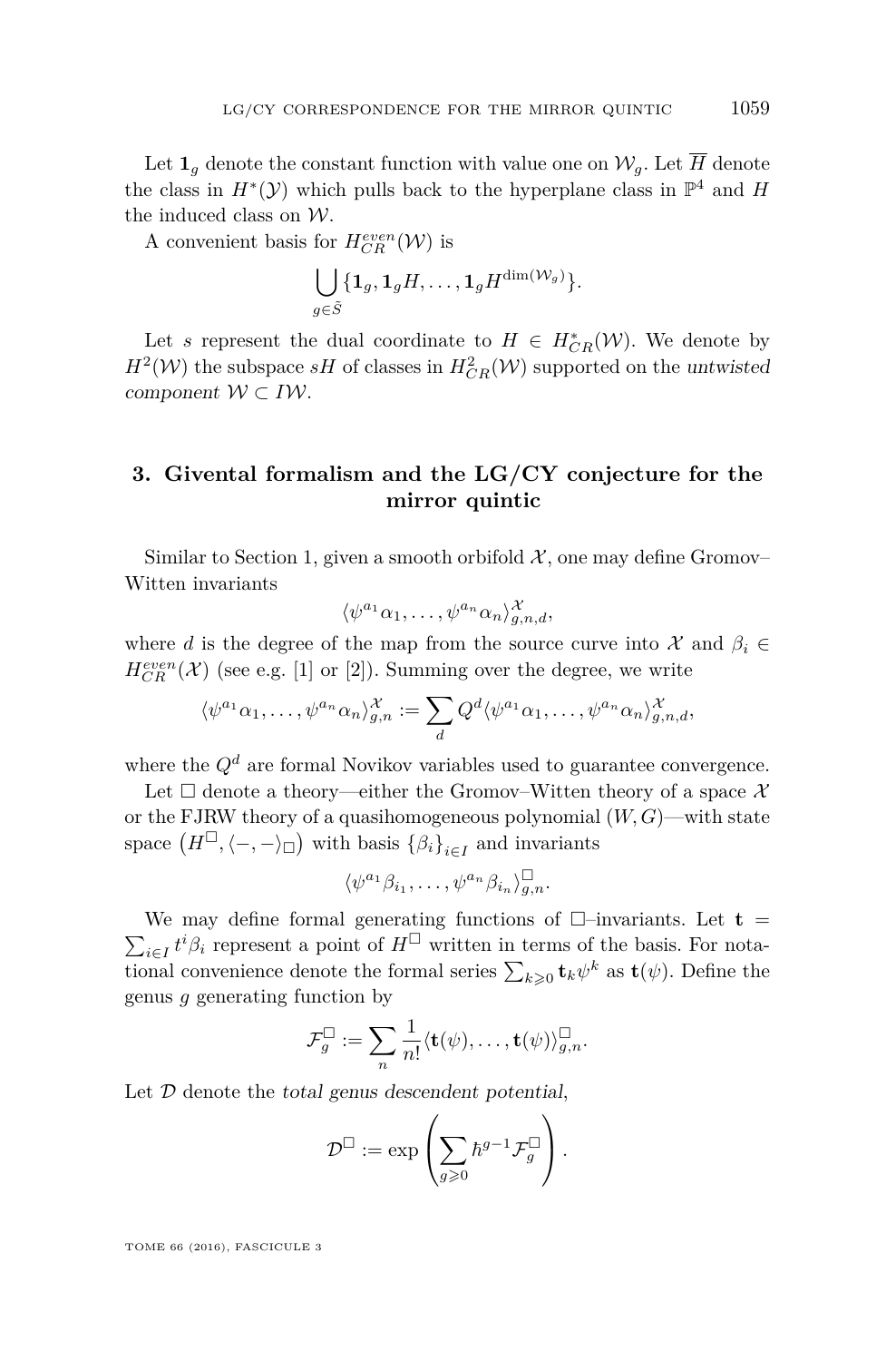As in Gromov–Witten theory, the correlators in FJRW theory satisfy the so–called string equation (SE), dilation equation (DE), and topological recursion relation (TRR) (For the proof in orbifold Gromov–Witten theory see [\[19\]](#page-46-14), in the case of FJRW theory see [\[12\]](#page-46-2)). These equations can be formulated in terms of differential equations satisfied by the various genus g generating functions  $\mathcal{F}_g^{\Box}$ . We can use this extra structure to rephrase the theory in terms of Givental's overruled Lagrangian cone. For a more detailed exposition of what follows we refer the reader to Givental's original paper on the subject ([\[13\]](#page-46-8)).

Let  $\mathcal{V}^{\square}$  denote the vector space  $H^{\square}((z^{-1}))$ , equipped with the symplectic pairing

$$
(3.1) \qquad \Omega_{\square}(f_1, f_2) := \text{Res}_{z=0} \langle f_1(-z), f_2(z) \rangle_{\square}.
$$

 $\mathscr{V}^{\square}$  admits a natural polarization  $\mathscr{V}^{\square} = \mathscr{V}^{\square}_+ \oplus \mathscr{V}^{\square}_-$  defined in terms of powers of *z*:

<span id="page-16-1"></span>
$$
\mathcal{V}_+^{\square} = H^{\square}[z],
$$
  

$$
\mathcal{V}_-^{\square} = z^{-1} H^{\square}[[z^{-1}]].
$$

We obtain Darboux coordinates  $\{q_k^i, p_{k,i}\}$  with respect to the polarization on  $\mathscr{V}^{\square}$  by representing each element of  $\mathscr{V}^{\square}$  in the form

$$
\sum_{k\geqslant 0}\sum_{i\in I}q_k^i\beta_iz^k+\sum_{k\geqslant 0}\sum_{i\in I}p_{k,i}\beta^i(-z)^{-k-1}
$$

One can view  $\mathcal{F}_0^{\square}$  as the generating function of a Lagrangian subspace  $\mathscr{L}^{\square}$ of  $\mathcal{V}^{\square}$ . Let  $\beta_0$  denote the unit in  $H^{\square}$ , and make the change of variables (the so–called Dilaton shift)

$$
q_1^0 = t_1^0 - 1 \quad q_k^i = t_k^i \text{ for } (k, i) \neq (1, 0).
$$

Then the set

<span id="page-16-0"></span>
$$
\mathscr{L}^\square := \left\{ \mathbf{p} = d_\mathbf{q} \mathcal{F}_0^\square \right\}
$$

defines a Lagrangian subspace. More explicitly,  $\mathscr{L}^{\square}$  contains the points of the form

$$
-\beta_0 z + \sum_{\substack{k \geqslant 0 \\ i \in I}} t_k^i \beta_i z^k + \sum_{\substack{a_1, \ldots, a_n, a \geqslant 0 \\ i_1, \ldots, i_n, i \in I}} \frac{t_{a_1}^{i_1} \cdots t_{a_n}^{i_n}}{n! (-z)^{a+1}} \langle \psi^{a_1} \beta_{i_1}, \ldots, \psi^{a_n} \beta_{i_n}, \psi^a \beta_i \rangle_{0, n+1}^\square \beta^i.
$$

Because  $\mathcal{F}_0^{\square}$  satisfies the SE, DE, and TRR,  $\mathscr{L}^{\square}$  will take a special form. In fact,  $\mathscr{L}^{\square}$  is a cone satisfying the condition that for all  $f \in \mathscr{V}^{\square}$ ,

(3.2) 
$$
\mathscr{L}^{\square} \cap L_f = zL_f
$$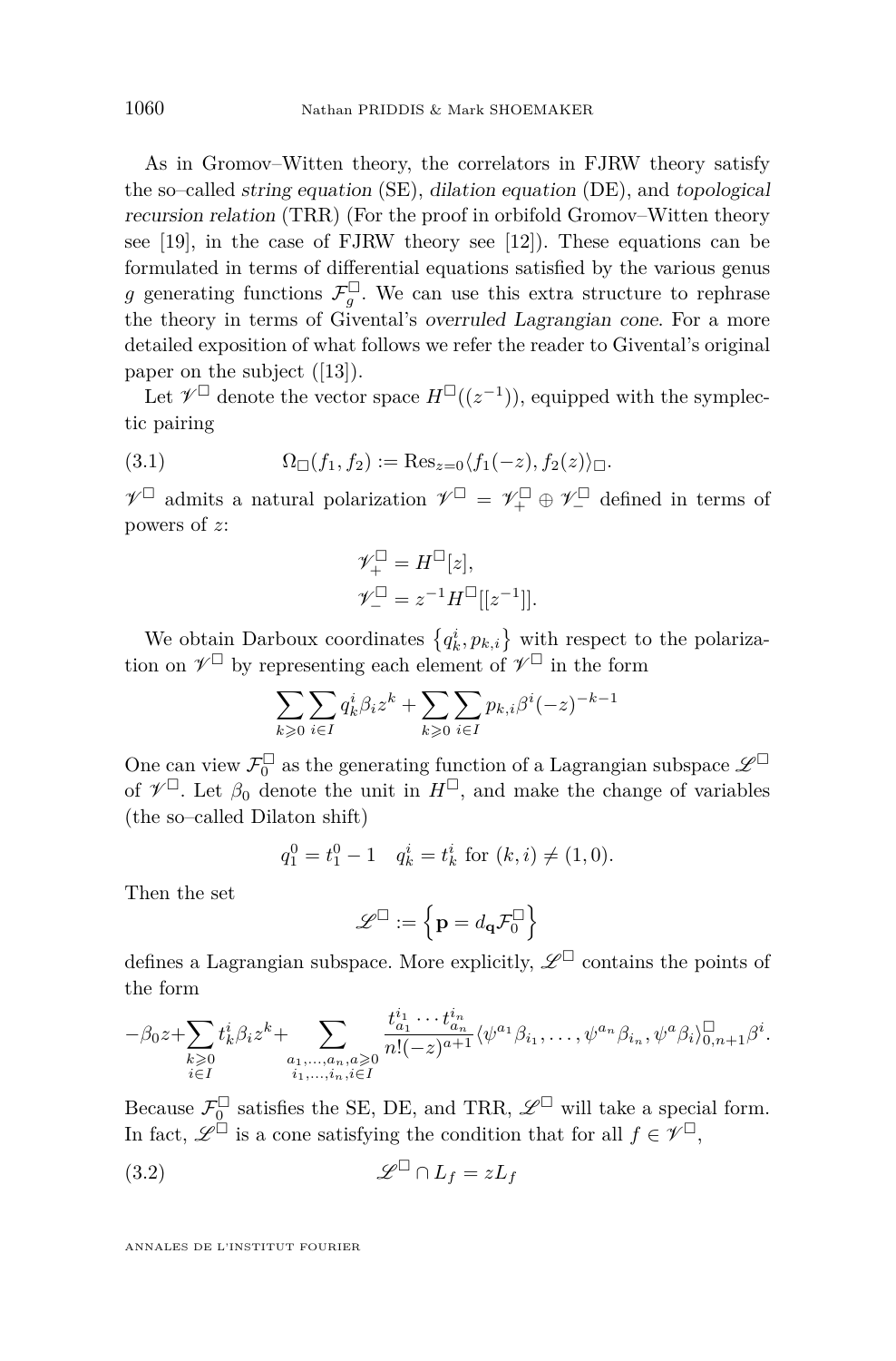where  $L_f$  is the tangent space to  $\mathscr{L}^{\square}$  at f. Equation [\(3.2\)](#page-16-0) justifies the term overruled, as each tangent space  $L_f$  is filtered by powers of  $z$ .

$$
L_f \supset zL_f \supset z^2L_f \supset \cdots
$$

and  $\mathscr{L}^{\square}$  itself is ruled by the various  $zL_f$ . The codimension of  $zL_f$  in  $L_f$ is equal to  $\dim(H^{\square})$ .

A generic slice of  $\mathscr{L}^{\square}$  parametrized by  $H^{\square}$ , i.e.

$$
\{f(\mathbf{t})|\mathbf{t}\in H^{\square}\}\subset\mathscr{L}^{\square},
$$

will be transverse to the ruling. Given such a slice, we can reconstruct  $\mathscr{L}^\square$ as

(3.3) 
$$
\mathscr{L}^{\square} = \left\{ z L_{f(\mathbf{t})} | \mathbf{t} \in H^{\square} \right\}.
$$

Givental's *J*–function is defined in terms of the intersection

<span id="page-17-0"></span>
$$
\mathscr{L}^{\square}\cap-\beta_0z\oplus H\oplus\mathscr{V}^-.
$$

Writing things out explicitly, the *J*–function is given by

$$
J^{\square}(\mathbf{t},z) = \beta_0 z + \mathbf{t} + \sum_{n\geqslant 0} \sum_{\substack{a\geqslant 0 \\ h\in I}} \frac{1}{n!z^{a+1}} \langle \mathbf{t}, \ldots, \mathbf{t}, \beta_h \psi^a \rangle_{0,n+1}^{\square} \beta^h.
$$

In other words, we can obtain the *J*–function by setting  $t_k^i = 0$  whenever  $k > 0$ .

In [\[14\]](#page-46-15) it is shown that the image of  $J^{\square}(\mathbf{t}, -z)$  is transverse to the ruling of  $\mathscr{L}^{\square}$ , so  $J^{\square}(\mathbf{t},-z)$  is a function satisfying [\(3.3\)](#page-17-0). Thus the ruling at  $J^{\square}(\mathbf{t}, -z)$  is spanned by the derivatives of  $J^{\square}$ , i.e.

<span id="page-17-1"></span>
$$
(3.4) \quad zL_{J^{\Box}(\mathbf{t},-z)} = \big\{ J^{\Box}(\mathbf{t},-z) + z \sum c_i(z) \frac{\partial}{\partial t^i} J^{\Box}(\mathbf{t},-z) | c_i(z) \in \mathbb{C}[z] \big\}.
$$

By the string equation,  $z \frac{\partial}{\partial t^0} J^{\square}(\mathbf{t}, z) = J^{\square}(\mathbf{t}, z)$ , so [\(3.4\)](#page-17-1) simplifies to

$$
zL_{J^{\Box}(\mathbf{t},-z)} = \{z\sum c_i(z)\frac{\partial}{\partial t^i}J^{\Box}(\mathbf{t},-z)|c_i(z)\in\mathbb{C}[z]\}.
$$

#### **3.1. The conjecture**

The LG/CY correspondence was first proposed by physicists ([\[20,](#page-46-0) [21\]](#page-46-1)), and is given as a conjecture in [\[5\]](#page-46-4). It is phrased mathematically as a correspondence between Gromov–Witten invariants of a Calabi–Yau manifold, and the FJRW invariants of a specified pair  $(W, G)$ . In genus 0, the correspondence can be interpreted in terms of the Lagrangian cones of the respective theories. In [\[5\]](#page-46-4) the genus 0 conjecture is proven for the Fermat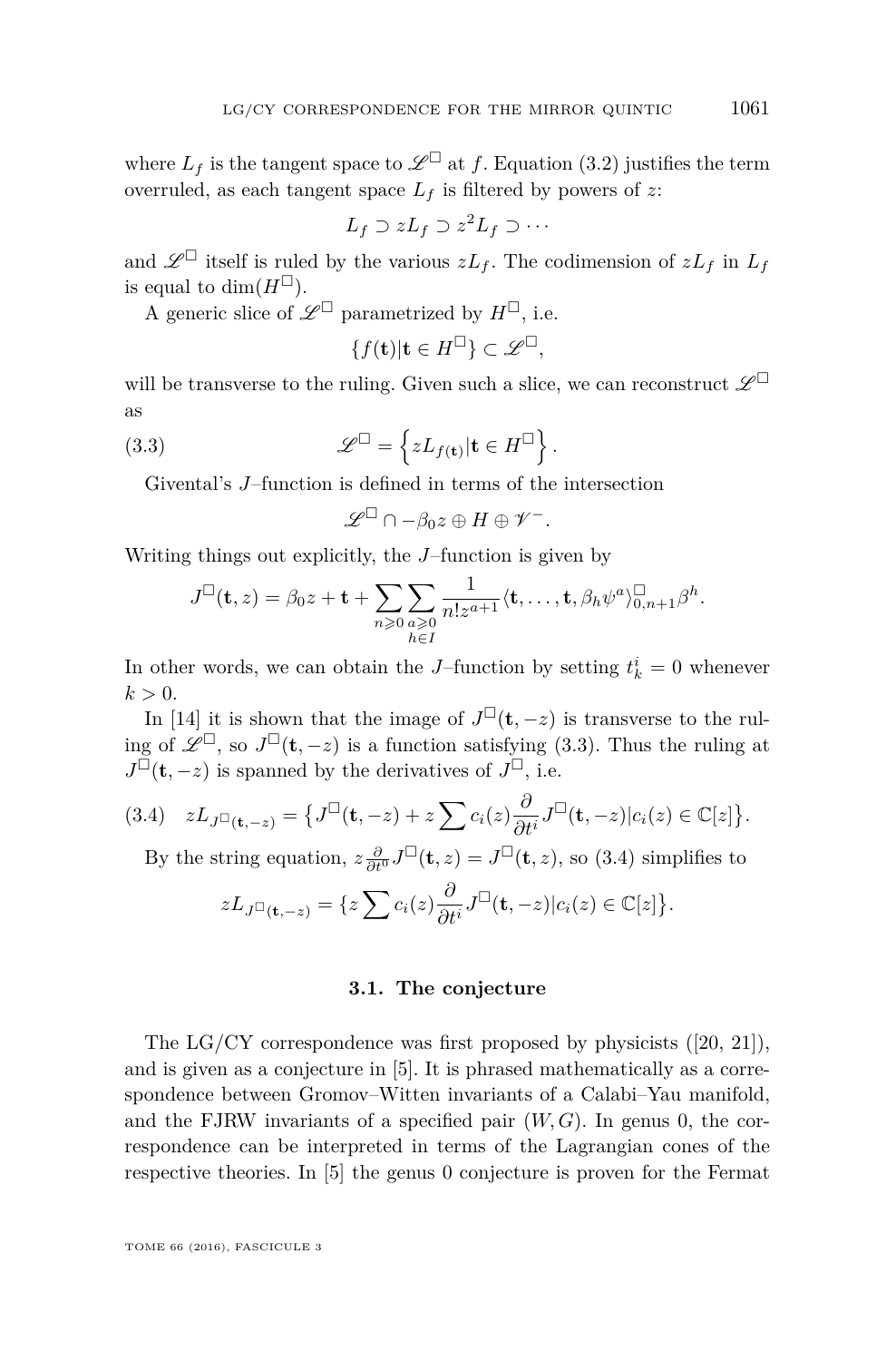quintic using this interpretation. For simplicity we state the conjecture below only in the particular case of the mirror quintic.

In what follows we will use  $(W, G)$  in place of  $\Box$  to denote the FJRW theory of  $(W, G)$  and W in place of  $\Box$  to denote the Gromov–Witten theory of W. The FJRW and Gromov–Witten state spaces will be  $\mathcal{H}_{W,G}^{nar}$  and  $H_{CR}^{even}(\mathcal{W})$  respectively. The full LG/CY correspondence may be stated as a relationship between  $\mathcal{D}^{(W,G)}$  and the analytic continuation of  $\mathcal{D}^{W}|_{Q^d=1}$ , where the latter represents the total genus descendant potential for  $W$  after setting the Novikov variable to one. Once Novikov variables have been set to one, the conjecture may be phrased as follows:

<span id="page-18-0"></span>CONJECTURE 3.1 ([\[5\]](#page-46-4)). — Let  $\mathcal{V}^{(W,G)}$  and  $\mathcal{V}^{\mathcal{W}}$  be the Givental spaces corresponding to the FJRW theory of (*W, G*) and the Gromov–Witten theory of W.

(1) There is a degree–preserving  $\mathbb{C}[z, z^{-1}]$ -valued linear symplectic isomorphism

$$
\mathbb{U}: \mathscr{V}^{(W,G)} \to \mathscr{V}^{\mathcal{W}}
$$

and a choice of analytic continuation of  $\mathscr{L}^{\mathcal{W}}$  such that

$$
\mathbb{U}(\mathscr{L}^{(W,G)})=\mathscr{L}^{\mathcal{W}}.
$$

(2) After analytic continuation, up to an overall constant the total potential functions are related by quantization of U, i.e.

$$
\mathcal{D}^{\mathcal{W}} = \mathbb{\hat{U}}(\mathcal{D}^{(W,G)}).
$$

Remark 3.2. — It is not guaranteed that  $\mathcal{D}^{\mathcal{W}}|_{\mathcal{Q}^d=1}$  is an analytic function. Implicit in the conjecture, however, is the claim that after setting the Novikov variables to one,  $\mathcal{D}^{\mathcal{W}}$  converges in some neighborhood. Thus one must first check convergence in order to prove the LG/CY correspondence. For the purposes of this paper however, the necessary convergence will follow from the mirror theorem of [\[18\]](#page-46-9) restated here in equation [\(5.1\)](#page-34-0).

3.1.1. The Small Slice of  $\mathscr L$ 

<span id="page-18-1"></span>In  $[5]$ , the LG/CY correspondence is proven by relating the respective *J*–functions for the two theories. A crucial point in the argument is that in the case of the quintic three–fold *M*, the *J*–function  $J^M(\mathbf{s}, z)$  (and hence the full Lagrangian cone  $\mathscr{L}^M$  may be recovered from the small *J*–function

$$
J_{small}^M(s,z) := J^M(\mathbf{s},z)|_{\mathbf{s}=s \in H^2(M)}.
$$

This is no longer true for the mirror quintic.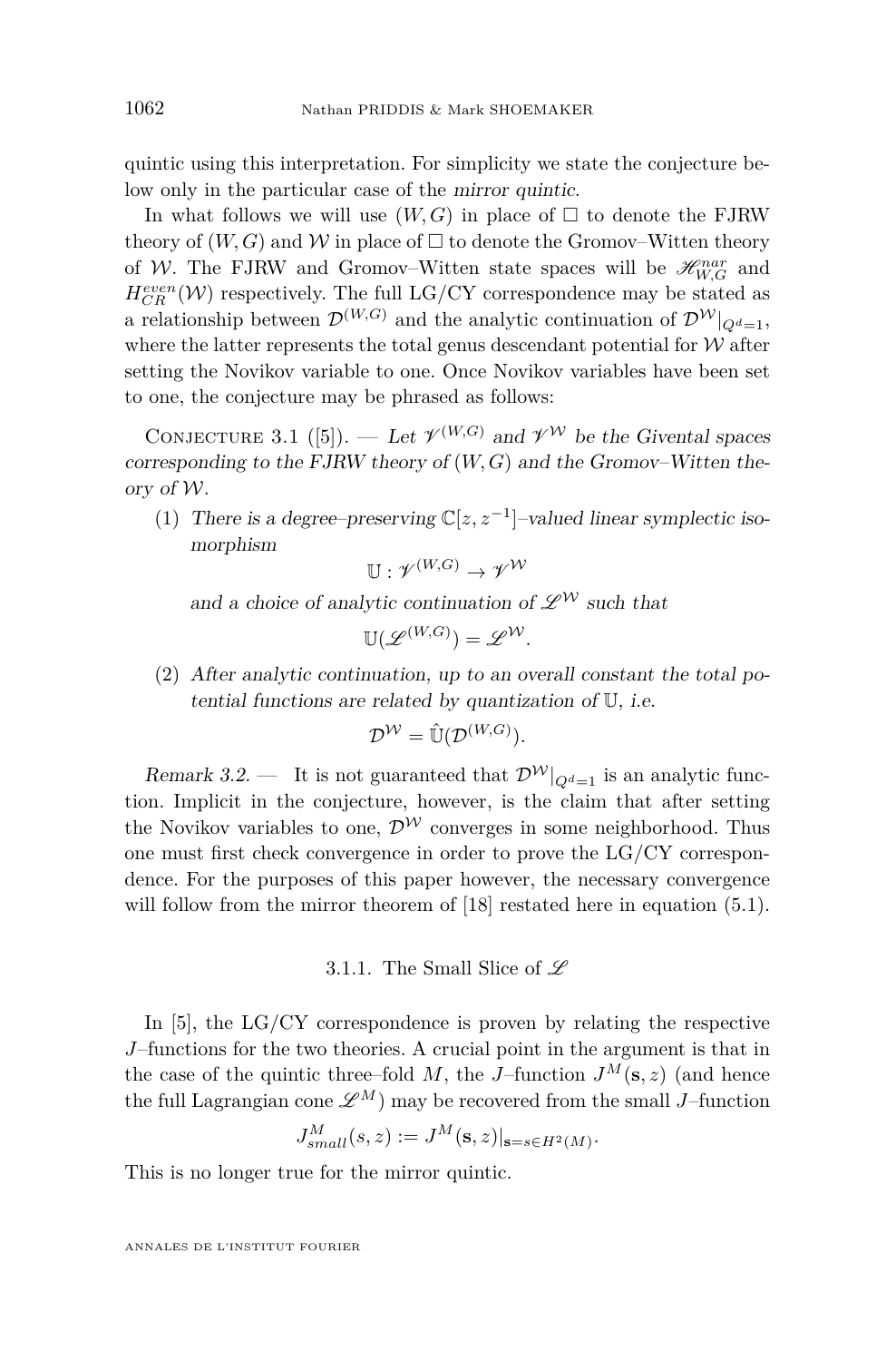Although calculating the big *J*–function for W appears to be a difficult problem, in [\[18\]](#page-46-9) its derivatives  $\frac{\partial}{\partial s^i} J^{\mathcal{W}}(\mathbf{s}, z)$  may be calculated at any point  $sH \in H^2(W)$ . This allows us to prove a "small" version of the LG/CY correspondence for the mirror quintic. We will phrase the theorem in analogy with Conjecture [3.1.](#page-18-0)

In order to do so we define the small slice of  $\mathscr{L}^{\mathcal{W}}$  and  $\mathscr{L}^{(W,G)}$  to be that part of the ruling coming from  $sH \in H^2(W)$  and  $t\phi_{j^2} \in \mathcal{H}_{W,G}^2$  respectively:

<span id="page-19-0"></span>DEFINITION 3.3. — The small slices of  $\mathscr{L}^{W}$  and  $\mathscr{L}^{(W,G)}$  are defined by

$$
\mathcal{L}_{small}^{\mathcal{W}} := \{ zL_{J^{\mathcal{W}}(\mathbf{s}, -z)} | \mathbf{s} = sH \}.
$$
  

$$
\mathcal{L}_{small}^{(W,G)} := \{ zL_{J^{(W,G)}(\mathbf{t}, -z)} | \mathbf{t} = t\phi_{j^2} \}.
$$

Our main theorem may then be stated as a correspondence between the small slices of the Lagrangian cones  $\mathscr{L}^{(W,G)}$  and  $\mathscr{L}^{\mathcal{W}}$ .

THEOREM 3.4 (Theorem [5.4\)](#page-45-0). — There exists a symplectic transformation U identifying the analytic continuation of  $\mathscr{L}^{\mathcal{W}}_{small}$  with  $\mathscr{L}^{(W,G)}_{small}$ .

#### **4. Twisted theory**

<span id="page-19-1"></span>In this section we compute the FJRW invariants necessary to prove the correspondence. Fix as a basis for  $\mathcal{H}_{W,G}^{nar}$  the set  $\{\phi_h\}_{h \in \hat{S}}$  defined in Section [1.3.](#page-10-0)

We will construct a twisted FJRW theory whose invariants coincide with those of (*W, G*) in genus zero. We first extend the state space

$$
\mathscr{H}_{W,G}^{ext}:=\mathscr{H}_{W,G}^{nar}\oplus\bigoplus_{h\in G\setminus \hat{S}}\phi_h\mathbb{C}.
$$

Any point  $\mathbf{t} \in \mathcal{H}_{W,G}^{ext}$  can be written as  $\mathbf{t} = \sum_{h \in G} t^h \phi_h$ . Let  $i_k(h) :=$  $\langle \Theta_k(h) - \frac{1}{5} \rangle$ , where  $\langle - \rangle$  denotes the fractional part. Notice  $i_k(h) = \frac{4}{5}$  exactly when  $\Theta_k(h) = 0$ . Set

$$
\deg_W(\phi_h) := 2 \sum_{k=1}^5 i_k(h).
$$

For  $h \in \hat{S}$ , this definition matches the W–degree defined in [\(1.2\)](#page-7-0).

We extend the definition of our FJRW invariants to include insertions  $\phi_h$  in  $\mathcal{H}_{W,G}^{ext}$ . Namely, set

$$
\langle \psi^{a_1} \phi_{h_1}, \dots, \psi^{a_n} \phi_{h_n} \rangle_{0,n}^{(W,G)} = 0
$$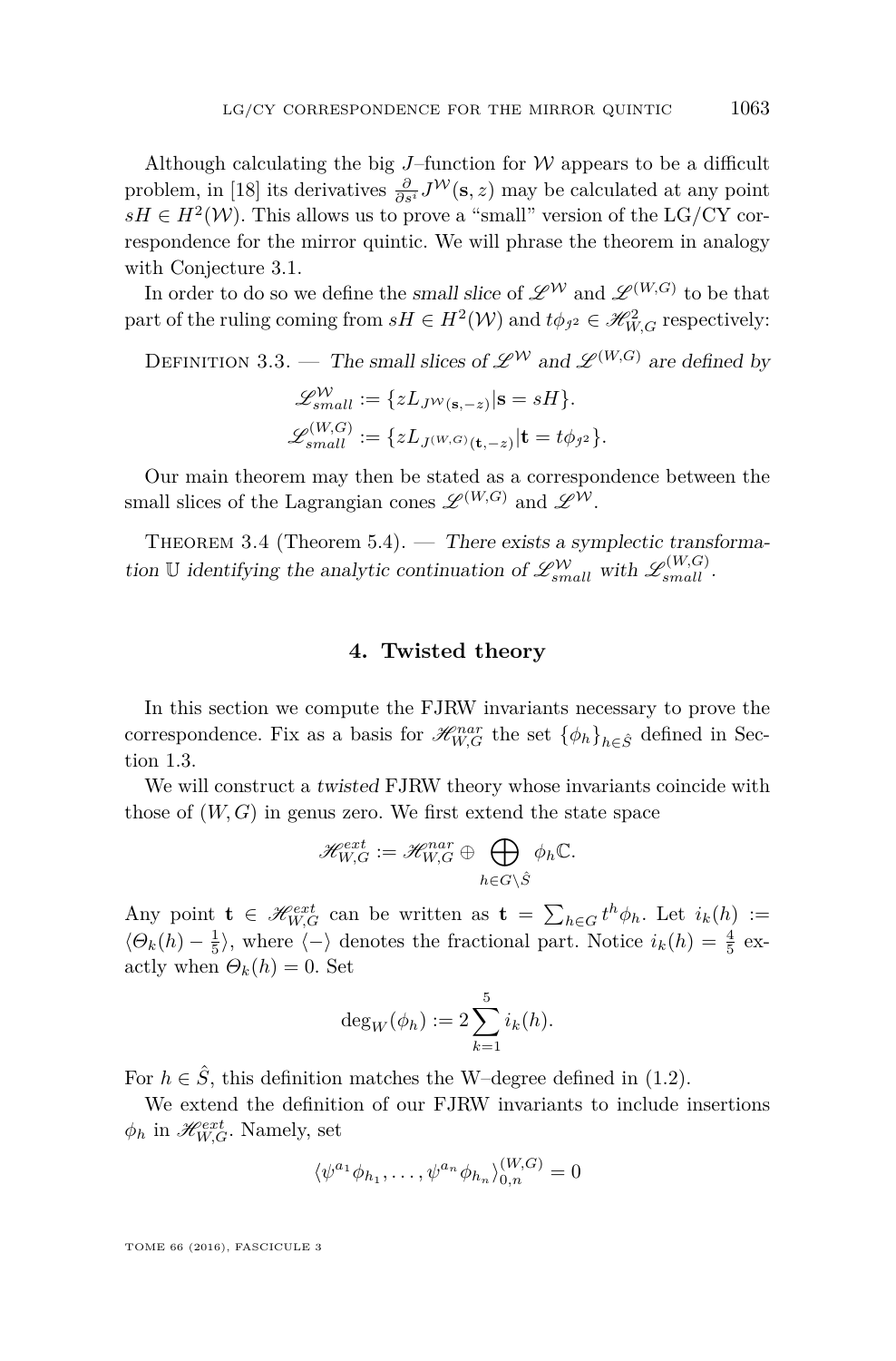if  $h_i \in G \setminus \hat{S}$ .

We would like to unify our definition of the extended FJRW invariants, by re–expressing them as integrals over  $(\tilde{A}_4^4)_{0,n}$ , a slight variation of  $(A_4^4)_{0,n}$ . We will make use of the following lemma.

<span id="page-20-0"></span>LEMMA 4.1 ([\[5\]](#page-46-4)). — Let C be a *d*-stable curve and let M be a line bundle pulled back from the coarse space. If *l*|*d*, there is an equivalence between two categories of *l*th roots  $\mathcal L$  on *d*–stable curves:

$$
\left\{\mathcal{L}|\mathcal{L}^{\otimes l}\cong M\right\}\leftrightarrow \bigsqcup_{0\leqslant E<\sum lD_i}\left\{\mathcal{L}|\mathcal{L}^{\otimes l}\cong M(-E),\mathrm{mult}_{p_i}(\mathcal{L})=0\right\}.
$$

where the union is taken over divisors *E* which are linear combinations of integer divisors  $D_i$  corresponding to the marked points  $p_i$ .

Proof. — Let *p* denote the map which forgets stabilizers along the markings. The correspondence is simply  $\mathcal{L} \mapsto p^*p_*(\mathcal{L})$ .

DEFINITION  $4.2.$  — For  $m_1, ..., m_n \in \{\frac{1}{5}, \frac{2}{5}, \frac{3}{5}, \frac{4}{5}, 1\}$ , consider the stack  $\tilde{A}_4\left(m_1,\ldots,m_n\right)_{g,n}$  classifying genus  $g,n$ –pointed, 5–stable curves equipped with fifth roots:

$$
A_4(m_1,\ldots,m_n)_{g,n} :=
$$
  

$$
\left\{ (\mathcal{C},p_1,\ldots,p_n,\mathcal{L},\varphi) \middle| \phi : \mathcal{L}^{\otimes 5} \stackrel{\sim}{\to} \omega_{\log}(-\sum_{i=1}^n 5m_i D_i), \text{ mult}_{p_i}(\mathcal{L}) = 0 \right\},
$$

where the integer divisors  $D_i$  correspond to the markings  $p_i$ .

The moduli space  $A_4(m_1, \ldots, m_n)_{g,n}$  also has a universal curve  $\mathscr{C} \to A_4$ and a universal line bundle  $\mathbb{L}$ .

We now define an analogue of  $(A_4^4)_{g,n}$ , replacing  $(A_4)_{g,n}$  with  $(\tilde{A}_4)_{g,n}$  in each factor. For  $1 \leq i \leq n$ , let  $m_i = (m_{1i}, \ldots, m_{5i})$  be a 5-tuple of fractions satisfying  $m_{ki} \in \{\frac{1}{5}, \frac{2}{5}, \frac{3}{5}, \frac{4}{5}, 1\}$ , and  $\langle \sum_{k=1}^{5} m_{ki} \rangle = 0$ . Let **m** denote the  $5 \times n$  matrix  $(m)_{ki} = m_{ki}$ .

Define

$$
\widetilde{A}_4^4(\mathbf{m})_{g,n} := \widetilde{A}_4(m_{11},\ldots,m_{1n})_{g,n} \times_{\overline{\mathcal{M}}_{g,n,5}} \cdots \times_{\overline{\mathcal{M}}_{g,n,5}} \widetilde{A}_4(m_{41},\ldots,m_{4n})_{g,n}.
$$

 $\widetilde{A}_4^4(\mathbf{m})_{g,n}$  carries four universal line bundles  $\widetilde{\mathbb{L}}_1, \ldots, \widetilde{\mathbb{L}}_4$  satisfying

$$
(\widetilde{\mathbb{L}}_k)^{\otimes 5} \cong \omega_{\log} \left( -\sum_{i=1}^n 5m_{ki} D_i \right).
$$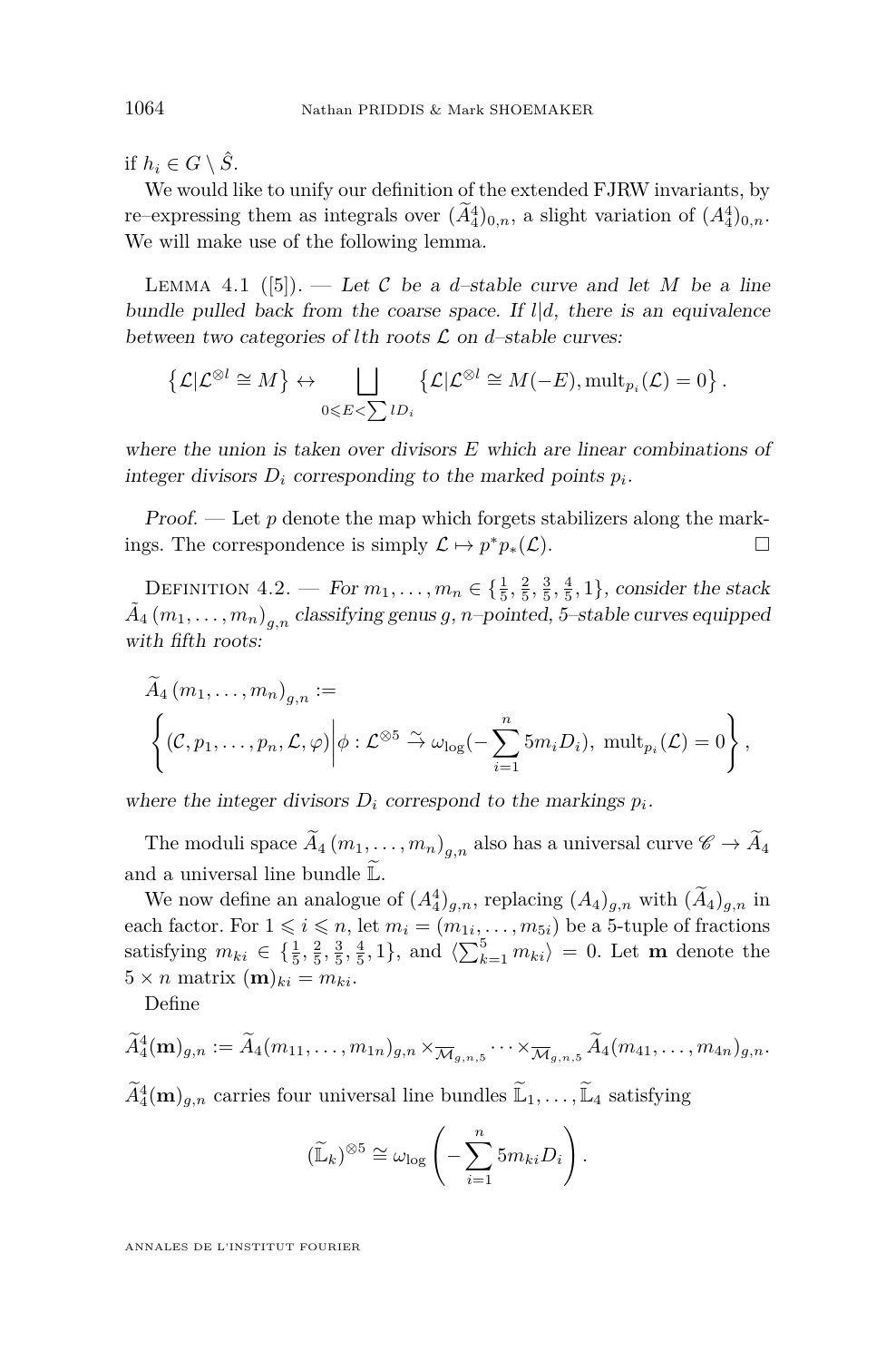Define a fifth line bundle

$$
\widetilde{\mathbb{L}}_5 := \widetilde{\mathbb{L}}_1^{\vee} \otimes \cdots \otimes \widetilde{\mathbb{L}}_4^{\vee} \otimes \omega_{\log} \left( - \sum_{i=1}^n \sum_{k=1}^5 m_{ki} D_i \right).
$$

One can check that  $(\widetilde{\mathbb{L}}_5)^{\otimes 5} \cong \omega_{\log}(-\sum_{i=1}^n 5m_{5i}D_i)$ .

The above moduli space yields a uniform way of defining the extended FJRW invariants for  $(W, G)$ . Given  $\phi_{h_1}, \ldots, \phi_{h_n} \in \mathcal{H}_{W, G}^{ext}$ , let

$$
I(\mathbf{h}) = \begin{pmatrix} i_1(h_1) + \frac{1}{5} & \cdots & i_1(h_n) + \frac{1}{5} \\ \vdots & & \vdots \\ i_5(h_1) + \frac{1}{5} & \cdots & i_5(h_n) + \frac{1}{5} \end{pmatrix}.
$$

Consider the following proposition.

<span id="page-21-1"></span>PROPOSITION  $4.3.$  — On  $\widetilde{A}_4^4(I(\mathbf{h}))_{0,n}$ ,  $\pi_*\left(\bigoplus_{k=1}^5 \widetilde{\mathbb{L}}_k\right)$  vanishes and  $R^1 \pi_* \left( \bigoplus_{k=1}^5 \widetilde{\mathbb{L}}_k \right)$  *is locally free. Furthermore,* (4.1)

<span id="page-21-0"></span>
$$
\langle \psi^{a_1} \phi_{h_1}, \dots, \psi^{a_n} \phi_{h_n} \rangle_{0,n}^{(W,G)} = 625 \int_{\tilde{A}_4^4(I(\mathbf{h}))_{0,n}} \prod \psi_i^{a_i} \cup c_{top} \Big( R^1 \pi_* \big( \bigoplus_{k=1}^5 \tilde{\mathbb{L}}_k \big)^{\vee} \Big).
$$

*Proof.* — Comparing  $A_4$  and  $A_4$ , we see that if  $m_{ki} \in \{\frac{1}{5}, \frac{2}{5}, \frac{3}{5}, \frac{4}{5}\}\)$  for all *k, i*, we can identify  $A_4^4(\mathbf{m})_{g,n}$  with  $A_4^4(\mathbf{m})_{g,n}$  via Lemma [4.1.](#page-20-0) Under this identification  $R^j \pi_* (\mathbb{L}_k) = R^j \pi_* (\mathbb{L}_k)$ . This gives [\(4.1\)](#page-21-0) in the case  $\phi_{h_1}, \ldots, \phi_{h_n} \in \mathcal{H}_{W,G}^{nar}.$ 

To finish the proof we must consider the case where  $h_i \in G \setminus \hat{S}$  for some *i*. In this case  $(I(h))_{ki} = 5$  for some *k*. Thus it suffices to prove that if  $m_{ki} = 5$ for some *i* and *k*, then  $\pi_*(\bigoplus_{k=1}^5 \widetilde{\mathbb{L}}_k) = 0$  and  $c_{top}(R^1 \pi_*(\bigoplus_{k=1}^5 \widetilde{\mathbb{L}}_k)) = 0$ .

Without loss of generality assume  $m_{k1} = 5$ . Consider the integer divisor  $D_1$  on  $A_4^4(\mathbf{m})_{0,n}$  corresponding to the first marked point. We have the following exact sequence

$$
0 \to \widetilde{\mathbb{L}}_k \to \widetilde{\mathbb{L}}_k(D_1) \to \widetilde{\mathbb{L}}_k(D_1)|_{D_1} \to 0.
$$

This gives rise to the long exact sequence

$$
0 \to \pi_*(\widetilde{\mathbb{L}}_k) \to \pi_*(\widetilde{\mathbb{L}}_k(D_1)) \to \pi_*(\widetilde{\mathbb{L}}_k(D_1)|_{D_1})
$$
  

$$
\to R^1 \pi_*(\widetilde{\mathbb{L}}_k) \to R^1 \pi_*(\widetilde{\mathbb{L}}_k(D_1)) \to R^1 \pi_*(\widetilde{\mathbb{L}}_k(D_1)|_{D_1}) \to 0.
$$

The first two terms are 0. Indeed, consider first  $\pi_*(\mathbb{L}_k)$ . The fiber over the point  $(C, p_1, \ldots, p_n, \tilde{L}_1, \ldots, \tilde{L}_5)$  is equal to  $H^0(C, \tilde{L}_k)$ . As in Propo-sition [1.6](#page-11-0) we will show that  $\tilde{\mathcal{L}}_k$  has no global sections by computing its degree on each irreducible component of C. If C is irreducible,  $deg(\mathcal{L}_k) < 0$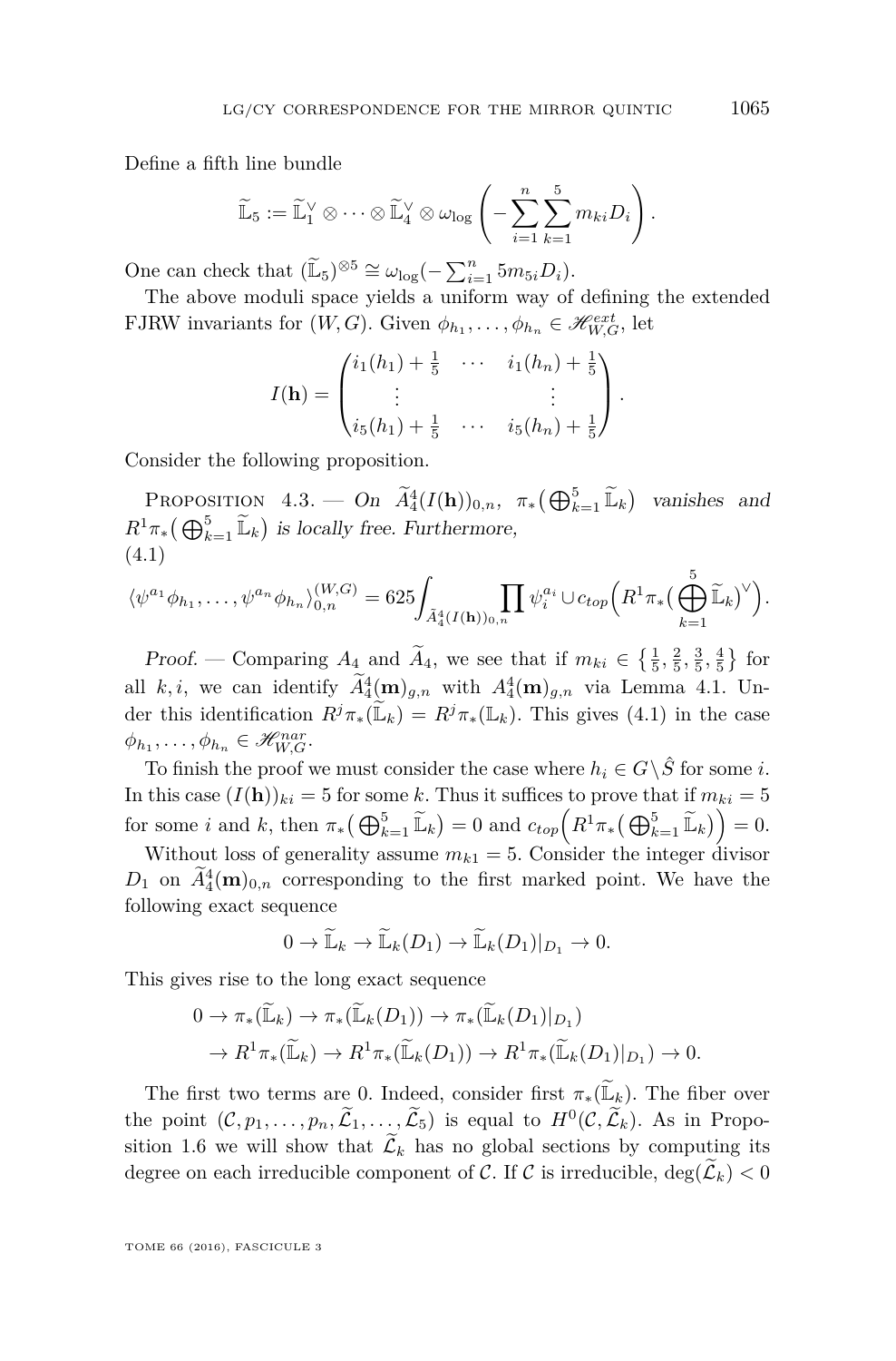and the claim follows. If not, let  $\Gamma$  denote the dual graph to  $\mathcal{C}$ , let *v* be a vertex corresponding to the irreducible component  $\mathcal{C}_v$  and let  $P_v$  be the set of special points of  $\mathcal{C}_v$ . As in Proposition [1.6,](#page-11-0) we obtain the inequality deg( $\mathcal{L}_k|_{\mathcal{C}_v}$ ) < #nodes( $\mathcal{C}_v$ ) − 1. Again one can proceed vertex by vertex starting from outer vertices of  $\Gamma$  and show that the restriction of  $\mathcal{L}_k$  to each component has no nonzero global sections.

We can do the same with  $\pi_*(\mathbb{L}_k(D_1))$ , with one alteration. If C is reducible, and  $v'$  corresponds to the irreducible component carrying the first marked point, then  $\deg \mathcal{L}_k(D_1)|_{\mathcal{C}_{v'}}$   $\lt$  #nodes( $\mathcal{C}_{v'}$ ). But any section of  $\widetilde{\mathcal{L}}_k(D_1)$  must still vanish on all other components of *C*, and by degree considerations it must therefore vanish on  $\mathcal{C}_{v'}$ .

*D*<sub>1</sub> is zero–dimensional on each fiber, so  $R^1 \pi_*(\mathbb{L}_k(D_1)|_{D_1})$  also vanishes. The above long exact sequence above becomes

$$
0 \to \pi_*\widetilde{\mathbb{L}}_k(D_1)|_{D_1} \to R^1\pi_*\widetilde{\mathbb{L}}_k \to R^1\pi_*\widetilde{\mathbb{L}}_k(D_1) \to 0.
$$

Therefore

$$
c_{top}(R^1\pi_*\widetilde{\mathbb{L}}_k) = c_{top}(\pi_*\widetilde{\mathbb{L}}_k(D_1)|_{D_1}) \cdot c_{top}(R^1\pi_*\widetilde{\mathbb{L}}_k(D_1)).
$$

But  $c_{top}(\pi_*\widetilde{\mathbb{L}}_k(D_1)|_{D_1})=0$ , as  $\widetilde{\mathbb{L}}_k(D_1)|_{D_1}\cong \mathbb{L}_k|_{D_1}$  is a fifth root of  $\omega_{\log}|_{D_1}$ which is trivial. Thus  $c_{top}(R^1\pi_*\widetilde{\mathbb{L}}_k) = 0$  as well.

We may define a  $\mathbb{C}^*$ -equivariant generalization of the above theory. This will allow us to compute invariants which, in the non–equivariant limit coincide with the genus zero FJRW invariants above. Given a point  $(C, p_1, \ldots, p_n, \widetilde{\mathcal{L}}_1, \ldots, \widetilde{\mathcal{L}}_5)$  in  $(\widetilde{A}_4^4)_{g,n}$ , let  $\mathbb{C}^*$  act on the total space of  $\bigoplus_{k=1}^5 \widetilde{\mathcal{L}}_k$  by multiplication of the fiber. This induces an action on  $(\widetilde{A}_4^4)_{g,n}$ .

Set  $R = H_{\mathbb{C}^*}^*(pt, \mathbb{C})[[s_0, s_1, \dots]],$  the ring of power series in the variables  $s_0, s_1, \ldots$  with coefficients in the equivariant cohomology of a point,  $H_{\mathbb{C}^*}^*(pt, \mathbb{C}) = \mathbb{C}[\lambda]$ . Define a multiplicative characteristic class **c** taking values in *R*, by

$$
\mathbf{c}(E) := \exp\left(\sum_{k} s_k \ch_k(E)\right)
$$

for  $E \in K^*((A_4^4)_{g,n}).$ 

Define the twisted state space

$$
\mathscr{H}^{tw} := \mathscr{H}_{W,G}^{ext} \otimes R \cong \bigoplus_{h \in G} R \cdot \phi_h
$$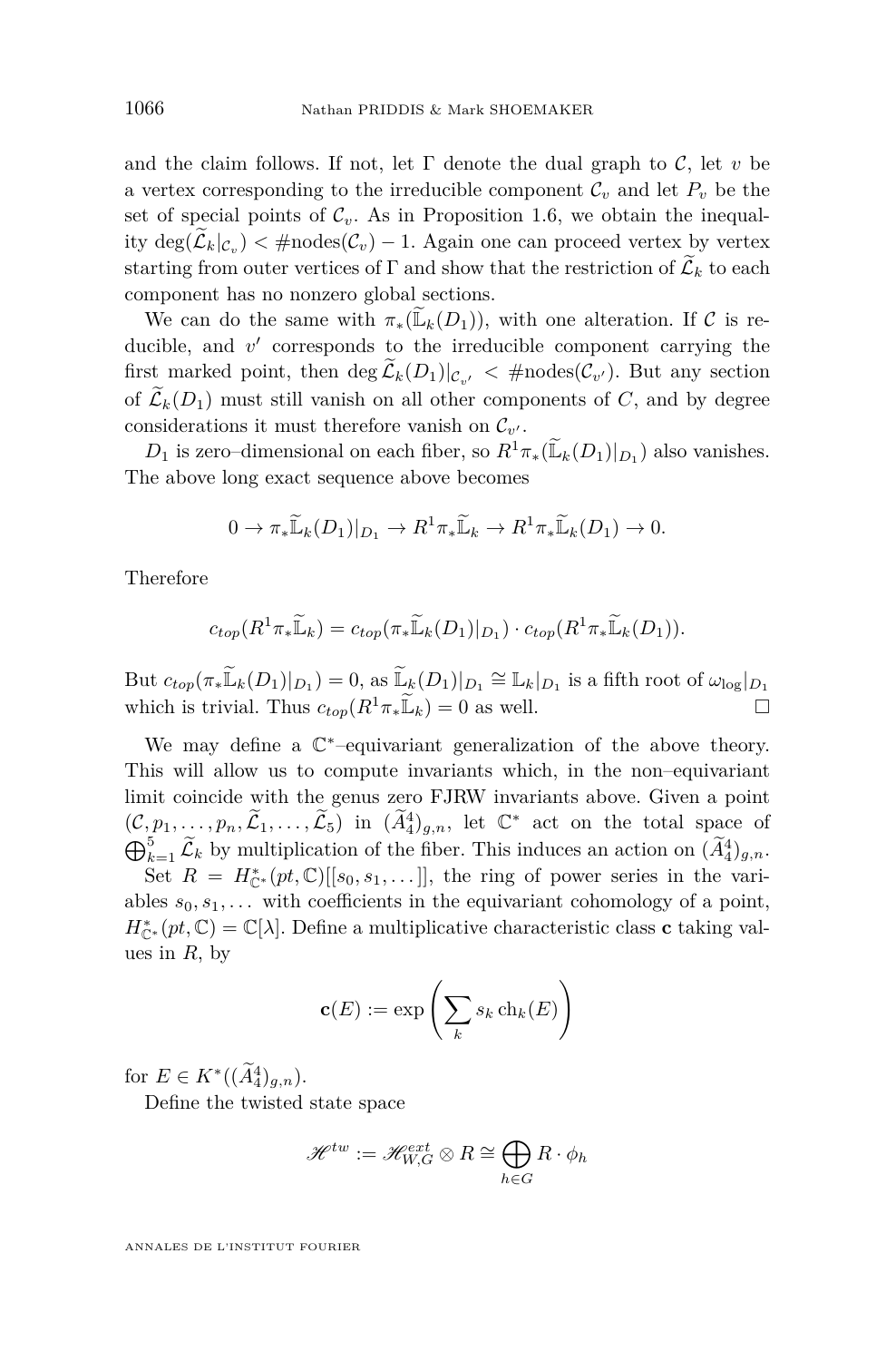and extend the pairing by

(4.2) 
$$
\langle \phi_{h_1}, \phi_{h_2} \rangle := \begin{cases} \prod_{\{k \mid i_k(h_1) = 4/5\}} \exp(-s_0) & \text{if } h_1 = (h_2)^{-1} \\ 0 & \text{otherwise.} \end{cases}
$$

In this definition, the empty product is understood to be 1.

We define the symplectic vector space  $\mathscr{V}^{tw} := \mathscr{H}_{tw}((z^{-1}))$ , with the symplectic pairing defined as in equation [\(3.1\)](#page-16-1).

We may also define twisted correlators as follows. Given  $\phi_{h_1}, \ldots, \phi_{h_n}$ basis elements in  $\mathscr{H}^{tw}$ , define the invariant

$$
\langle \psi^{a_1} \phi_{h_1}, \dots, \psi^{a_n} \phi_{h_n} \rangle_{g,n}^{tw} := 625 \int_{\tilde{A}_4^4(I(\mathbf{h}))_{g,n}} \prod \psi_i^{a_i} \cup \mathbf{c} \Big( R \pi_* \Big( \bigoplus_{k=1}^5 \widetilde{\mathbb{L}_k} \Big) \Big).
$$

taking values in *R*. We can organize these invariants into generating functions  $\mathcal{F}^{tw}_{g}$  and  $\mathcal{D}^{tw}$  as in Section [3.](#page-15-0)

Specializing to particular values of *s<sup>d</sup>* yield different twisted invariants. In particular, if  $s_d = 0$  for all *d*, we get what is referred to as the untwisted theory. We will denote the generating functions of the untwisted theory by  $\mathcal{F}_g^{un}$  and  $\mathcal{D}^{un}$ .

On the other hand, setting

<span id="page-23-0"></span>(4.3) 
$$
s_d = \begin{cases} -\ln \lambda & \text{if } d = 0\\ \frac{(d-1)!}{\lambda^d} & \text{otherwise} \end{cases}
$$

we obtain the (extended) FJRW–theory invariants defined above. To see this first consider the following lemma.

LEMMA 4.4 ([\[5,](#page-46-4) Lemma 4.1.2]). — With  $s_d$  defined as in [\(4.3\)](#page-23-0), the multiplicative class  $\mathbf{c}(-V) = e_{\mathbb{C}^*}(V^{\vee})$ . In particular, the non–equivariant limit yields the top chern class of *V* ∨.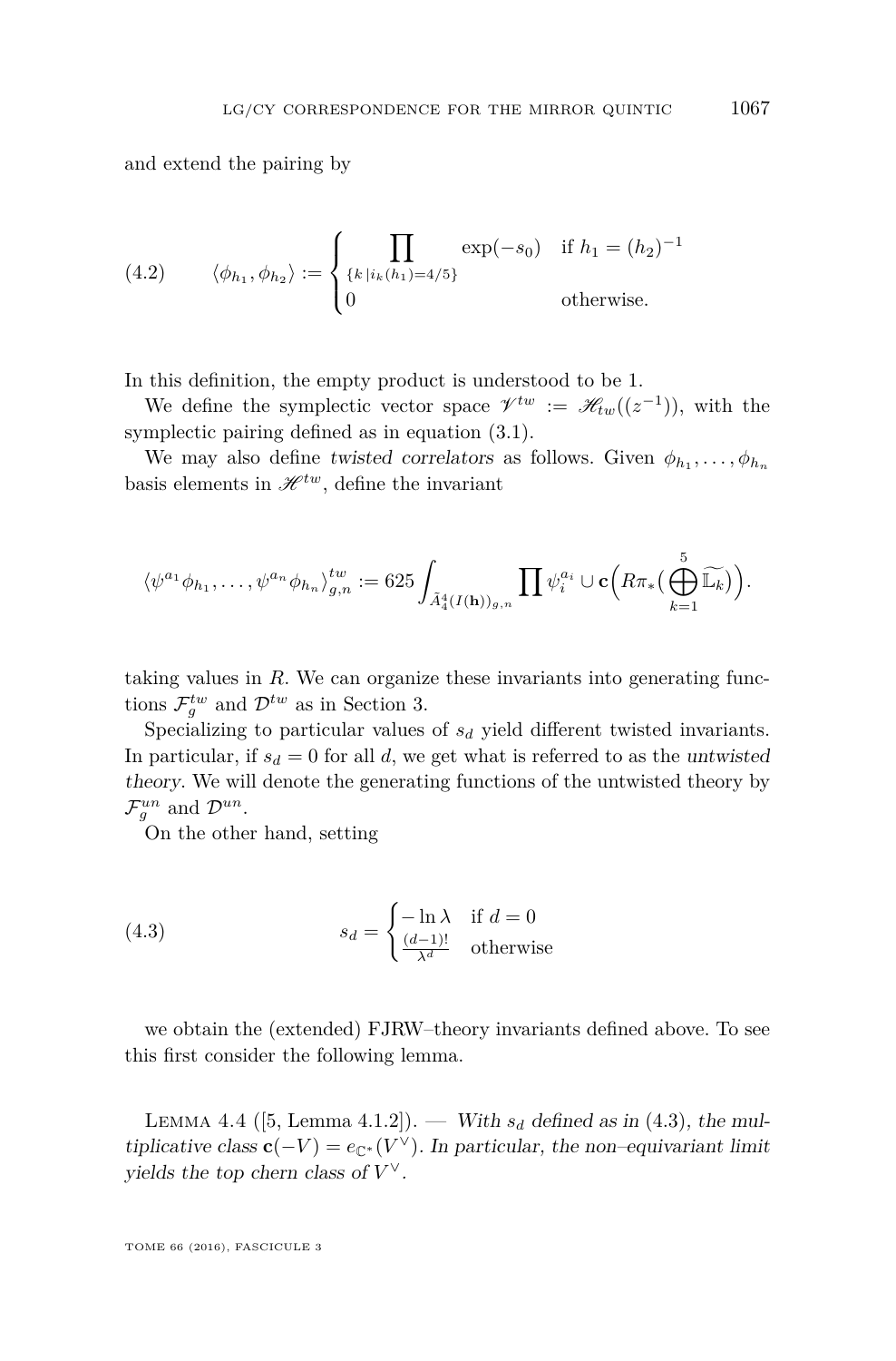Proof. — We can check this on a line bundle, and then apply the splitting principle. Consider a line bundle  $\mathcal{L}$ . Then we have

$$
\exp\left(\sum_{d\geq 0} s_d \operatorname{ch}_d(-\mathcal{L})\right) = \exp\left(\ln \lambda \operatorname{ch}_0(\mathcal{L}) - \sum_{d>0} s_d \operatorname{ch}_d(\mathcal{L})\right)
$$
  
\n
$$
= \exp\left(\ln \lambda \operatorname{ch}_0(\mathcal{L}^{\vee}) - \sum_{d>0} (-1)^d s_d \operatorname{ch}_d(\mathcal{L}^{\vee})\right)
$$
  
\n
$$
= \exp\left(\ln \lambda \operatorname{ch}_0(\mathcal{L}^{\vee}) + \sum_{d>0} (-1)^{d-1} \frac{(d-1)!}{\lambda^d} \operatorname{ch}_d(\mathcal{L}^{\vee})\right)
$$
  
\n
$$
= \lambda \exp\left(\sum_{d>0} (-1)^{d-1} \frac{c_1(\mathcal{L}^{\vee})^d}{d\lambda^d}\right)
$$
  
\n
$$
= \lambda \exp\left(\ln(1 + \frac{c_1(\mathcal{L}^{\vee})}{\lambda})\right)
$$
  
\n
$$
= \lambda + c_1(\mathcal{L}^{\vee})
$$

By Proposition [1.6,](#page-11-0)  $\pi_*(\bigoplus \widetilde{\mathbb{L}}_k) = 0$  and  $\mathbf{c}(R\pi_*(\widetilde{\mathbb{L}}_k)) = \mathbf{c}(-R^1\pi_*(\widetilde{\mathbb{L}}_k)).$ Setting  $s_d$  as in [\(4.3\)](#page-23-0) therefore yields

$$
\mathbf{c}\Big(R\pi_*\Big(\bigoplus_{k=1}^5\widetilde{\mathbb{L}}_k\Big)\Big)=e_{\mathbb{C}^*}\Big(R^1\pi_*\Big(\bigoplus_{k=1}^5\widetilde{\mathbb{L}}_k\Big)^\vee\Big).
$$

Applying Proposition [4.3](#page-21-1) we obtain the following

<span id="page-24-0"></span>COROLLARY 4.5. — After specializing  $s_d$  to the values in [\(4.3\)](#page-23-0),

$$
\lim_{\lambda \to 0} \mathcal{F}_0^{tw} = \mathcal{F}_0^{(W,G)}.
$$

We will compute twisted invariants by relating them to untwisted invariants, which we can compute directly. As before it is easy to check that  $\mathcal{F}_0^{un}$  satisfies SE, DE, and TRR, (where  $\phi_j$  plays the role of the unit in this theory, as in Remark [1.1\)](#page-7-1) so it defines an overruled Lagrangian cone  $\mathscr{L}^{un} \subset \mathscr{V}^{un}$ , satisfying the same geometric properties as described in Section [3.](#page-15-0) We obtain the untwisted *J*–function

$$
J^{un}(\mathbf{t},-z)=-z\phi_j+\mathbf{t}+\sum_{n\geqslant 0}\sum_{\substack{a\geqslant 0\\h\in G}}\frac{1}{n!(-z)^{a+1}}\left\langle \mathbf{t},\ldots \mathbf{t},\psi^a\phi_h\right\rangle_{0,n+1}^{un}\phi^h.
$$

We may similarly define  $J^{tw}(\mathbf{t}, z)$  and  $\mathscr{L}^{tw}$  in terms of  $\mathscr{F}_0^{tw}$ , but it is not obvious  $\mathscr{L}^{tw}$  is a Lagrangian cone. Rather than proving this directly, we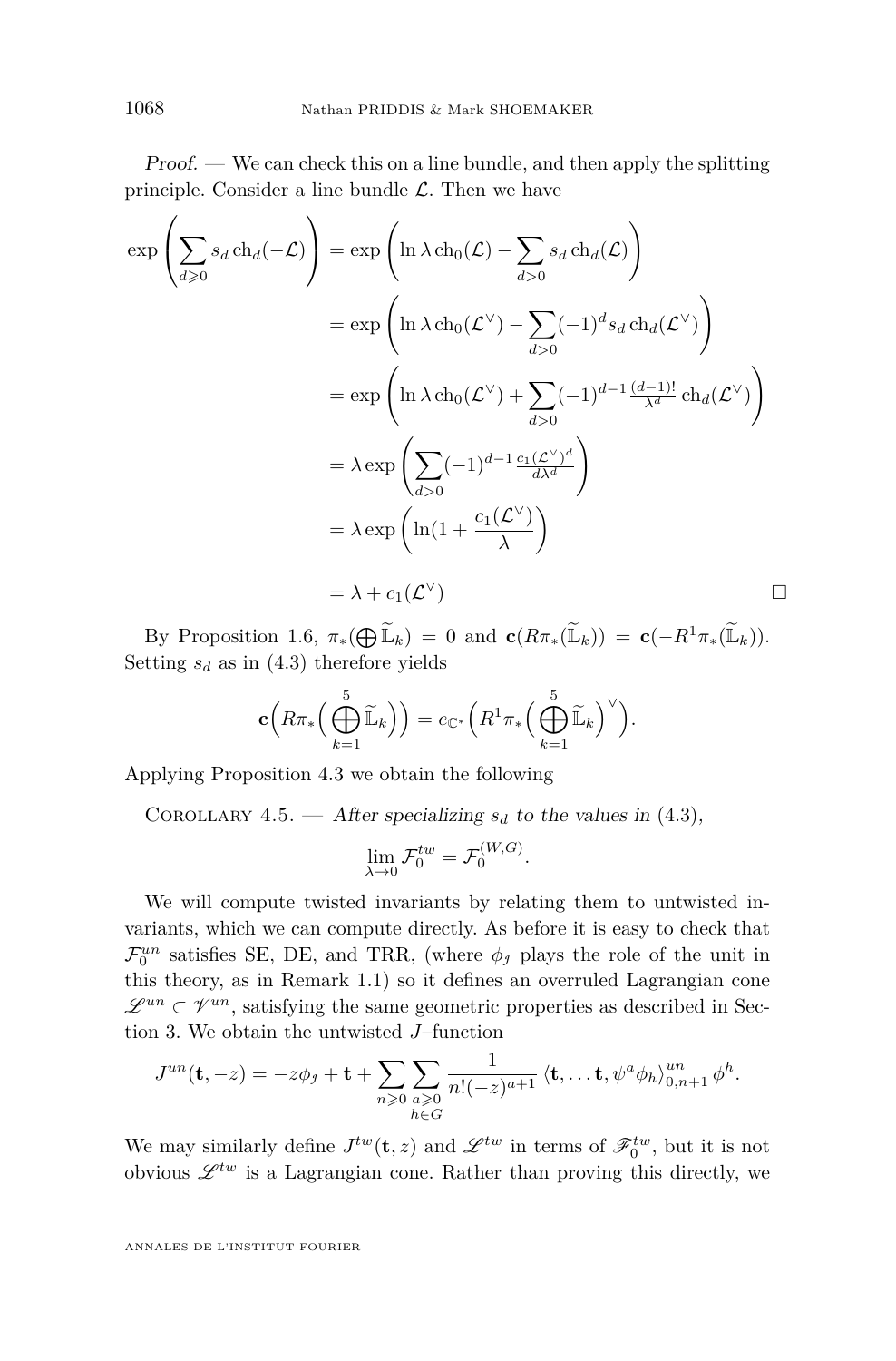will use the methods of quantization. Let  $B_d(x)$  denote the *d*th Bernoulli polynomial, and recall  $i_k(h) = \langle \Theta_k(h) - \frac{1}{5} \rangle$ .

<span id="page-25-2"></span>PROPOSITION  $4.6.$  — The symplectic transformation

$$
\Delta = \bigoplus_{h \in G} \prod_{k=1}^{5} \exp \left( \sum_{d \geq 0} s_d \frac{B_{d+1} (i_k(h) + \frac{1}{5})}{(d+1)!} z^d \right)
$$

satisfies  $\mathscr{L}^{tw} = \Delta(\mathscr{L}^{un}).$ 

Proof. — Note first that the identity  $B_d(1-x) = (-1)^d B_d(x)$  implies  $\Delta$ is symplectic.

The proof is the same as the proof in [\[5\]](#page-46-4) and [\[7\]](#page-46-16), with some slight modification. We give a sketch here. The strategy is to first relate  $\mathcal{D}^{un}$  to  $\mathcal{D}^{tw}$ via the quantization  $\hat{\Delta}$ . The desired statement then follows by taking the semiclassical limit (see [\[9\]](#page-46-17)).

<span id="page-25-0"></span>We will prove that

$$
(4.4) \qquad \qquad \hat{\Delta} \mathcal{D}^{un} = \mathcal{D}^{tw}
$$

by viewing both sides as functions with respect to the variables *s<sup>d</sup>* and showing they are both solutions to the same system of differential equations. First notice that both sides of [\(4.4\)](#page-25-0) have the same initial condition, i.e. when  $\mathbf{s} = 0$  they are equal. We will show that  $\mathcal{D}^{tw}$  and  $\mathcal{D}^{un}$  both satisfy

<span id="page-25-1"></span>(4.5) 
$$
\frac{\partial \Phi}{\partial s_d} = \sum_{k=0}^{5} P_d^{(k)} \Phi
$$

where

$$
P_d^{(k)} = \frac{B_{d+1}(\frac{1}{5})}{(d+1)!} \frac{\partial}{\partial t_{d+1}^j} - \sum_{\substack{a \geq 0 \\ h \in G}} \frac{B_{d+1}(i_k(h) + \frac{1}{5})}{(d+1)!} t_a^h \frac{\partial}{\partial t_{a+d}^h} + \frac{\hbar}{2} \sum_{\substack{a+a'=d-1 \\ h, h' \in G}} (-1)^{a'} \eta^{h,h'} \frac{B_{d+1}(i_k(h) + \frac{1}{5})}{(d+1)!} \frac{\partial^2}{\partial t_a^h \partial t_{a'}^{h'}},
$$

and  $\eta^{h,h'}$  denotes the inverse pairing.

It is clear that  $\hat{\Delta} \mathcal{D}^{un}$  satisfies the equation, it remains to show that  $\mathcal{D}^{tw}$ does as well. Substituting  $\mathcal{D}^{tw}$  for  $\Phi$  in [\(4.5\)](#page-25-1) and taking the derivative with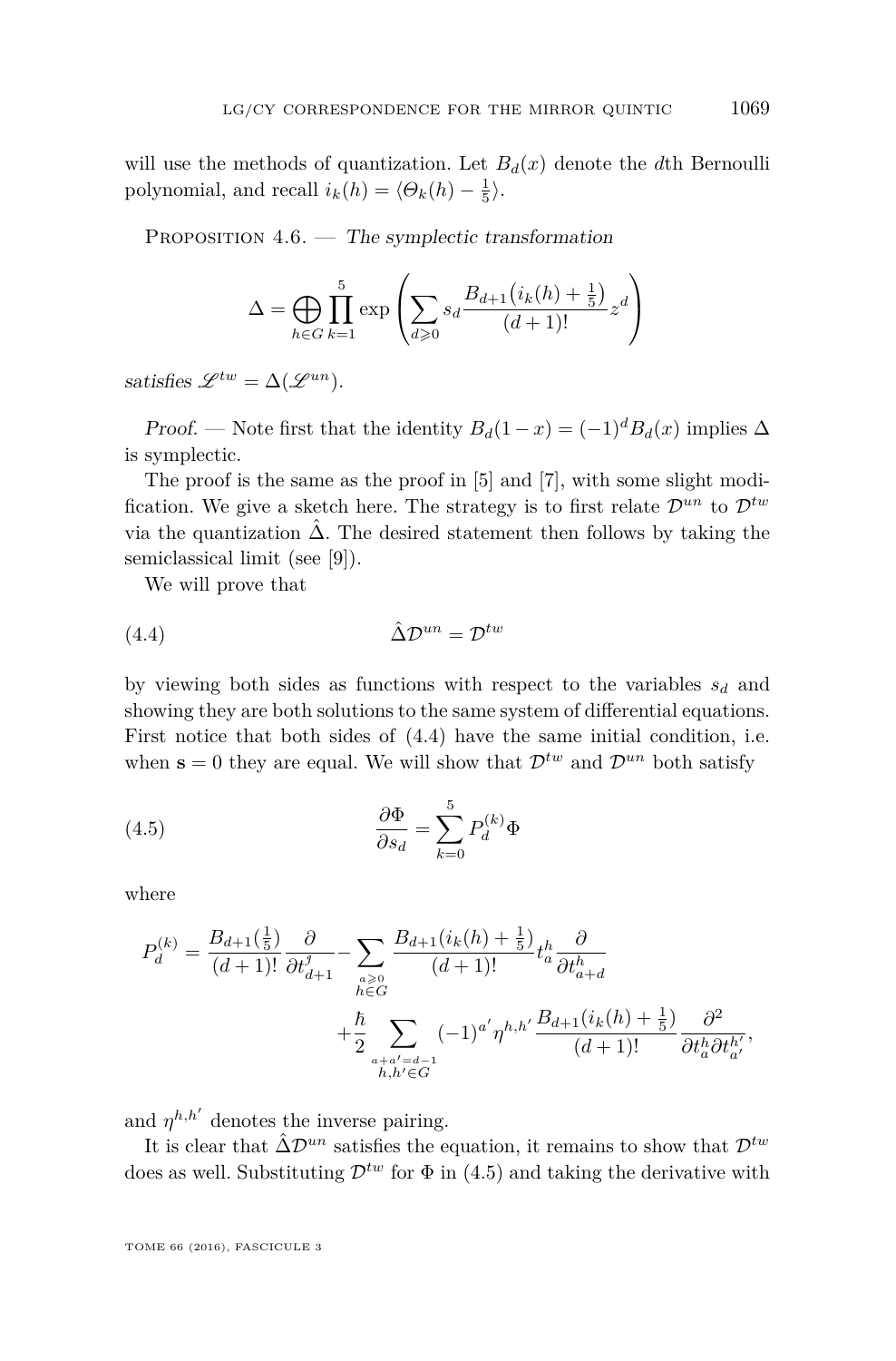respect to  $s_d$ , we see that the equation reduces to

$$
\sum_{n\geqslant 0} \frac{1}{n!} \left\langle \mathbf{t}(\psi), \dots, \mathbf{t}(\psi); \operatorname{ch}_{d}(R\pi_{*}(\widetilde{\mathbb{L}}_{k})) \cdot \mathbf{c}(R\pi_{*}(\bigoplus_{l} \widetilde{\mathbb{L}}_{l})) \right\rangle_{0,n}
$$
\n
$$
= P_{d}^{(k)} \mathcal{F}_{g}^{tw} + \frac{\hbar}{2} \sum_{\substack{a+a'=d-1\\h,h'\in G}} (-1)^{a'} \eta^{h,h'} \frac{B_{d+1}(i_{k}(h)+\frac{1}{5})}{(d+1)!} \frac{\partial \mathcal{F}_{g}^{tw}}{\partial t_{a}^{h}} \frac{\partial \mathcal{F}_{g}^{tw}}{\partial t_{a'}^{h'}}
$$

This equation was proven in [\[7\]](#page-46-16), and generalized to the extended state space in [\[5\]](#page-46-4). It is proved using Grothendieck–Riemann–Roch to give an expression for ch<sub>d</sub>( $R\pi_*(\mathbb{L}_k)$ ).

It will be useful to separate the summands of  $J^{un}(\mathbf{t},z)$  in terms of powers of  $t^h$ . Given a function  $\mathbf{n}: G \to \mathbb{Z}_{\geqslant 0}$ , let  $J_{\mathbf{n}}^{un}(\mathbf{t}, z)$  denote the  $\prod_{h \in G} (t^h)^{\mathbf{n}(h)}$ – summand of  $J^{un}(\mathbf{t}, z)$ . Proposition [1.4](#page-9-1) plus a straightforward  $\psi$ –class calculation shows that the correlator  $\langle \phi_{h_1}, \ldots, \phi_{h_n}, \psi^l \phi_h \rangle_{0,n+1}^{un} = 1$  when  $i_k(h) = \langle \frac{3}{5} - \sum_{m} i_k(h_m) \rangle$  and  $l = n - 2$ . It is zero otherwise. Furthermore,  $i_k(h^{-1}) = \langle \frac{3}{5} - i_k(h) \rangle$ . We arrive at the following pleasant formula

<span id="page-26-0"></span>
$$
J_{\mathbf{n}}^{un}(\mathbf{t},z) = \frac{\prod_{h \in G} (t^h)^{\mathbf{n}(h)}}{z^{|\mathbf{n}|-1} \prod_{h \in G} \mathbf{n}(h)!} \phi_{h_{\mathbf{n}}},
$$

with  $h_{\mathbf{n}}$  defined by  $i_k(h_{\mathbf{n}}) = \langle \sum_{h \in G} \mathbf{n}(h) i_k(h) \rangle$ .

We conclude that

(4.6) 
$$
J^{un}(\mathbf{t},z) = \sum_{\mathbf{n}} \frac{\prod_{h \in G} (t^h)^{\mathbf{n}(h)}}{z^{|\mathbf{n}|-1} \prod_{h \in G} \mathbf{n}(h)!} \phi_{h_{\mathbf{n}}}.
$$

Proposition [4.6](#page-25-2) allows us to describe  $\mathscr{L}^{tw}$  in terms of  $\mathscr{L}^{un}$ . Combining this with Equation [\(4.6\)](#page-26-0), we will obtain an explicit description of a slice of  $\mathscr{L}^{tw}$ . This will then determine  $J^{tw}(\mathbf{t}, z)$ .

Define  $D_h = t^h \frac{\partial}{\partial t_0^h}$ , and put  $D^k = \sum_{h \in G} i_k(h) D_h$ . Notice that  $D_h J_n^{un}(\mathbf{t}, z) = \mathbf{n}(h) J_n^{un}(\mathbf{t}, z)$ . Consider the following functions:

$$
\mathbf{s}(x) = \sum_{d \ge 0} s_d \frac{x^d}{d!}
$$

$$
G_y(x, z) = \sum_{l, m \ge 0} s_{l+m-1} \frac{B_m(y)}{m!} \frac{x^l}{l!} z^{m-1}.
$$

These functions satisfy the following:

$$
G_y(x, z) = G_0(x + yz, z)
$$
  

$$
G_0(x + z, z) = G_0(x, z) + \mathbf{s}(x)
$$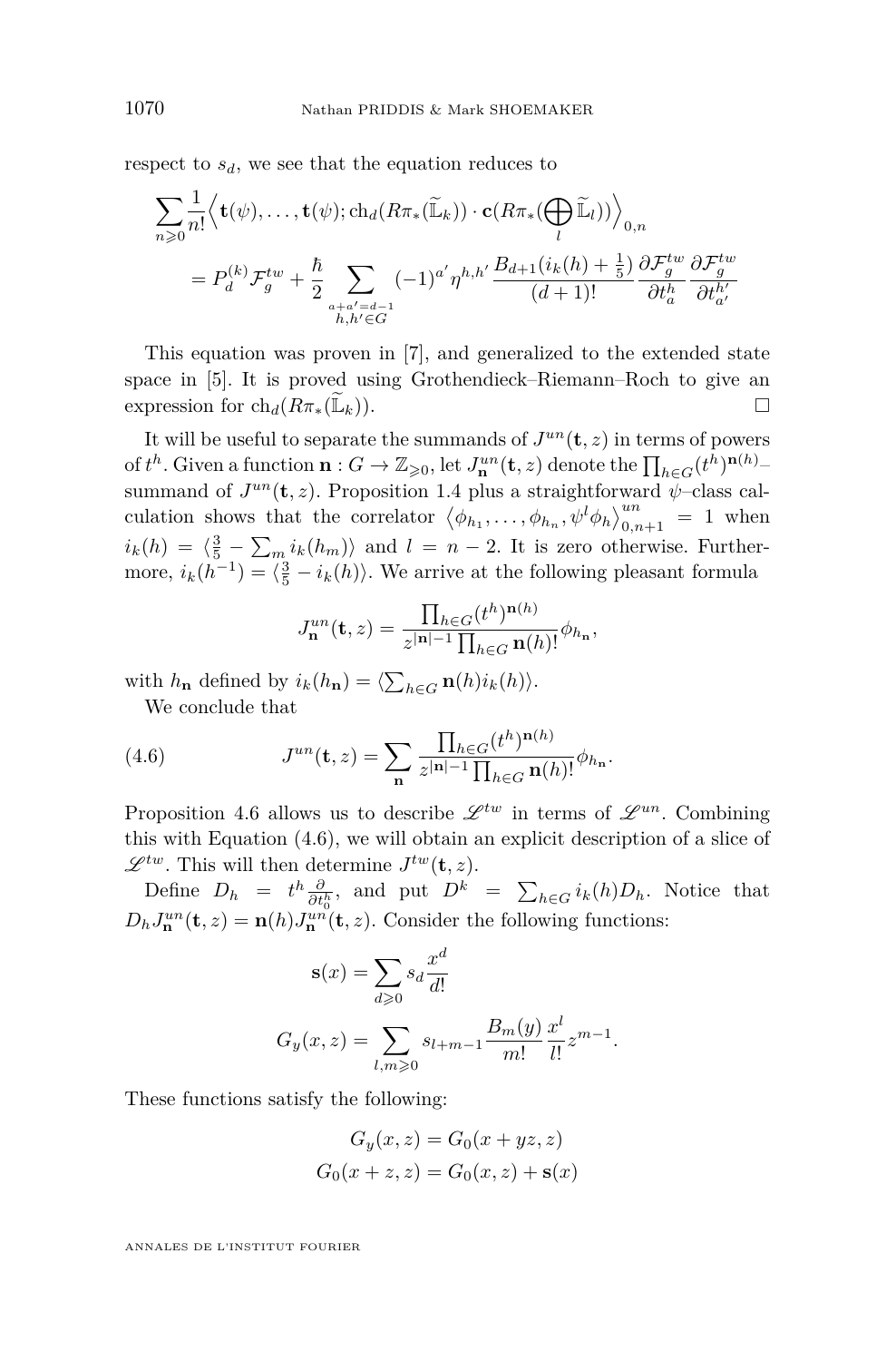PROPOSITION  $4.7.$  — The slice defined by

$$
J^{s}(\mathbf{t}, z) = \prod_{k=1}^{5} (\exp(-G_{1/5}(zD^{k}, z)) J^{un}(\mathbf{t}, z))
$$

lies on  $\mathscr{L}^{un}$ .

 $Proof.$  — This lemma appears in [\[10\]](#page-46-18) and [\[5\]](#page-46-4). We give it again here for the purpose of completeness. Any element  $f \in \mathcal{V}^{tw}$  can be written in the form

$$
f = -z\phi_j + \sum_{l \geq 0} \mathbf{t}_l z^l + \sum_{l \geq 0} \frac{\mathbf{p}_l(f)}{(-z)^{l+1}}
$$

for some  $\mathbf{p}_l(f) = \sum_{h \in G} p_{l,h}(f) \phi^h$ . If  $f \in \mathcal{L}^{un}$ , then we know

$$
\mathbf{p}_l(f) = \sum_{n\geqslant 0} \sum_{h\in G} \frac{1}{n!} \left\langle \mathbf{t}(\psi), \dots, \mathbf{t}(\psi), \psi^l \phi_h \right\rangle_{0, n+1}^{un} \phi^h
$$

The idea is to define

$$
E_l(f) = \mathbf{p}_l(f) - \sum_{n \geq 0} \sum_{h \in G} \frac{1}{n!} \left\langle \mathbf{t}(\psi), \dots, \mathbf{t}(\psi), \psi^l \phi_h \right\rangle_{0, n+1}^{un} \phi^h
$$

and show that  $E_l(J^s) = 0$ .

Let  $\deg s_d = d + 1$ , and proceed by induction on the degree. Since  $J^{un}(\mathbf{t}, z)$  lies on  $\mathscr{L}^{un}$ , the degree zero terms of  $E_l(J^s)$  vanish. Now assuming the degree *n* terms vanish, we will show that the degree  $n+1$  terms vanish. Because of the vanishing up to degree *n*, there exists another family  $J^s(\mathbf{t}, -z)$  such that  $E_l(J^s)$  and  $E_l(J^s)$  agree up to degree *n*. Differentiating, we obtain

$$
\frac{\partial}{\partial s_d} E_l(J_{\mathbf{s}}) = d_{J^{\mathbf{s}}} E_j(z^{-1} P_d J_{\mathbf{s}})
$$

where

$$
P_d = \sum_{k=1}^{5} \sum_{m=0}^{d+1} \frac{1}{m!(d+1-m)!} z^m B_m(\frac{1}{5}) (zD^k)^{d+1-m}.
$$

Up to degree *n*, the right hand side coincides with  $d_{\widetilde{J}^s} E_l(z^{-1}P_d\widetilde{J}^s)$ , which nishes because the term in parentheses lies on  $T_{d\sim}$   $\mathcal{L}^{un}$ . □ vanishes because the term in parentheses lies on  $T_{d_{\infty}}\mathcal{L}^{un}$ .

Applying  $\Delta$  to  $J^s(\mathbf{t}, -z)$  yields a slice of the twisted cone  $\mathscr{L}^{tw}$ . To facilitate computation, we express  $J^s(\mathbf{t}, -z)$  in terms of monomials in the  $t^h$ variables

$$
J^{\mathbf{s}}(\mathbf{t},-z) = \sum_{\mathbf{n}} \prod_{k=1}^{5} \exp\left(-G_{\frac{1}{5}}\left(\left(\sum_{h \in G} \mathbf{n}(h)i_k(h)\right)z,z\right)\right) J^{un}_{\mathbf{n}}(\mathbf{t},-z),
$$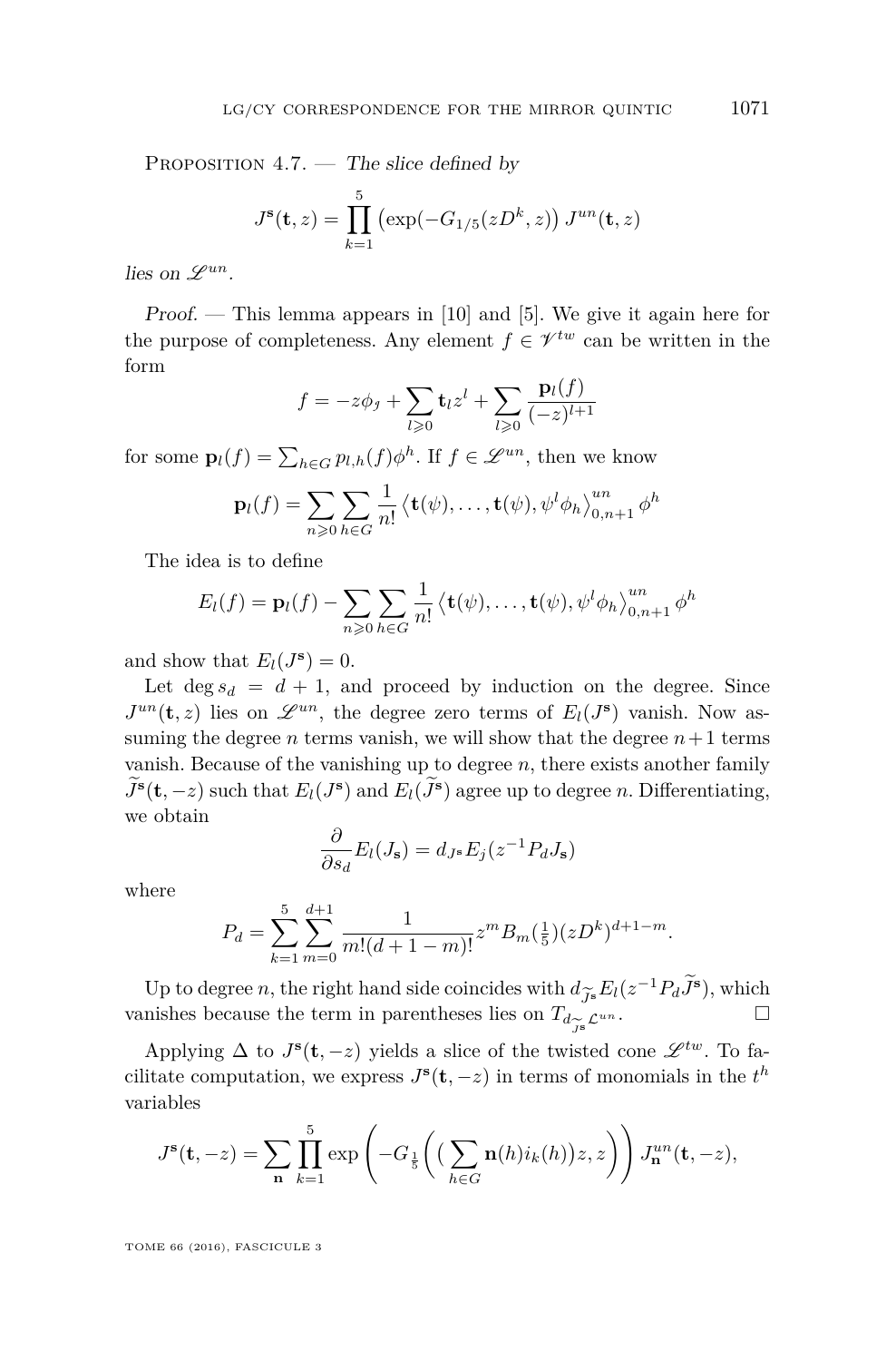and express  $\Delta$  as

$$
\Delta = \prod_{k=1}^{5} \bigoplus_{h \in G} \exp\left(G_{\frac{1}{5}}(i_k(h)z, z)\right).
$$

We can write

$$
\Delta (J^{s}(\mathbf{t}, -z))
$$
\n
$$
= \sum_{\mathbf{n}} \prod_{k=1}^{5} \exp \left( G_{\frac{1}{5}} \left( \left\langle \sum_{h \in G} \mathbf{n}(h) i_{k}(h) \right\rangle z, z \right) - G_{\frac{1}{5}} \left( \sum_{h \in G} \mathbf{n}(h) i_{k}(h) z, z \right) \right) J^{un}_{\mathbf{n}}(\mathbf{t}, z)
$$
\n
$$
= \sum_{\mathbf{n}} \prod_{k=1}^{5} \exp \left( \sum_{0 \leq b < \lfloor \sum_{h \in G} \mathbf{n}(h) i_{k}(h) \rfloor} -s \left( \frac{1}{5} z + \left\langle \sum_{h \in G} \mathbf{n}(h) i_{k}(h) \right\rangle z + bz \right) \right)
$$
\n
$$
\cdot J^{un}_{\mathbf{n}}(\mathbf{t}, z)
$$

Setting  $F_{\mathbf{n}} = \left[ \sum_{h \in G} \mathbf{n}(h) i_k(h) \right]$ , define the modification factor

$$
M_{\mathbf{n}}(z) = \prod_{k=1}^{5} \exp\left(\sum_{0 \leq b < F_{\mathbf{n}}} -\mathbf{s}\left(-\frac{1}{5}z - \left\langle \sum_{h \in G} \mathbf{n}(h)i_{k}(h) \right\rangle z - bz \right)\right)
$$

Setting  $s_d$  as in [\(4.3\)](#page-23-0), we get

$$
M_{\mathbf{n}}(z) = \prod_{\substack{1 \le k \le 5 \\ 0 \le b < F_{\mathbf{n}}}} \exp\left(-s_0 - \sum_{d > 0} s_d \frac{\left(-\frac{1}{5}z - \left\langle \sum_{h \in G} \mathbf{n}(h)i_k(h) \right\rangle z - bz\right)^d}{d!} \right)
$$
\n
$$
= \prod_{\substack{1 \le k \le 5 \\ 0 \le b < F_{\mathbf{n}}}} \exp\left(\ln \lambda + \sum_{d > 0} (-1)^{d-1} \frac{\left(\frac{1}{5}z + \left\langle \sum_{h \in G} \mathbf{n}(h)i_k(h) \right\rangle z + bz\right)^d}{d}\right)
$$
\n
$$
= \prod_{\substack{1 \le k \le 5 \\ 0 \le b < F_{\mathbf{n}}}} \lambda \exp\left(\ln \left(1 + \frac{\frac{1}{5}z + \left\langle \sum_{h \in G} \mathbf{n}(h)i_k(h) \right\rangle z + bz}{\lambda}\right)\right)
$$
\n
$$
= \prod_{\substack{1 \le k \le 5 \\ 0 \le b < F_{\mathbf{n}}}} \left(\lambda + \frac{1}{5}z + \left\langle \sum_{h \in G} \mathbf{n}(h)i_k(h) \right\rangle z + bz\right)
$$

<span id="page-28-0"></span>Define the *I*–function:

(4.7) 
$$
I^{tw}(\mathbf{t}, z) := \sum_{\mathbf{n}} M_{\mathbf{n}}(z) J_{\mathbf{n}}^{un}(\mathbf{t}, z)
$$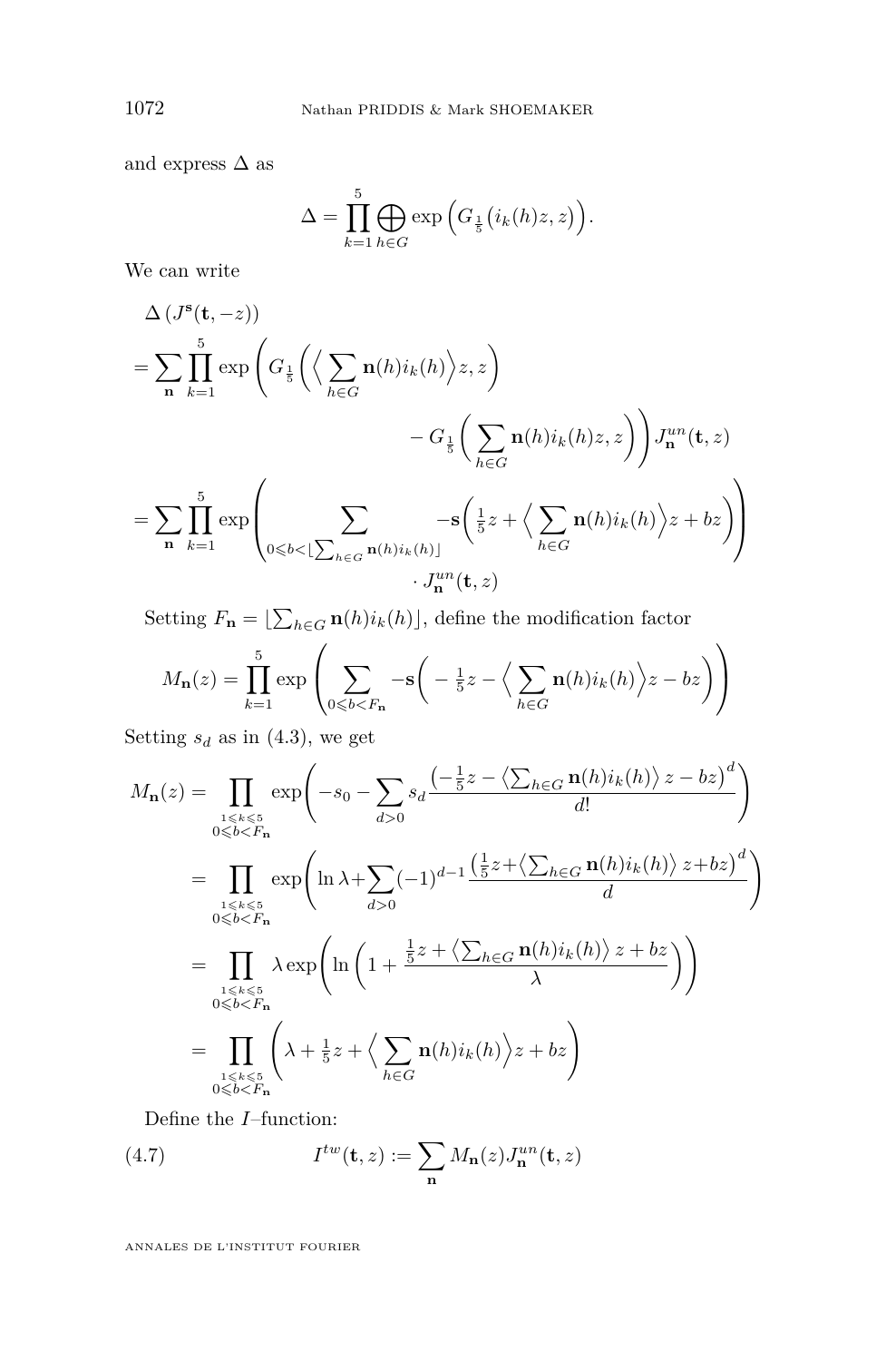By Proposition [4.6,](#page-25-2)  $I^{tw} \subset \mathcal{L}^{tw}$ . Furthermore, we know by Corollary [4.5](#page-24-0) taking the non–equivariant limit  $\lambda \mapsto 0$  recovers the FJRW invariants of (*W, G*). Define

<span id="page-29-0"></span>
$$
I^{(W,G)}(\mathbf{t},z) := \lim_{\lambda \to 0} I^{tw}(\mathbf{t},z)|_{\mathbf{t} \in \mathscr{H}_{W,G}^{nar}}.
$$

By Corollary [4.5,](#page-24-0) the function  $I^{(W,G)}(\mathbf{t},z)$  lies on  $\mathscr{L}^{(W,G)}$ .

To state the mirror theorem, we apply the following:

Convention. — From this point forward, we restriction to **t** of degree two in  $\mathcal{H}_{W,G}^{nar}$ . Let *t* denote the dual coordinate to  $\phi_{j^2}$ . Then we may write

(4.8) 
$$
\mathbf{t} = t\phi_{j2} + \sum_{\substack{h \in \hat{S} \setminus j^2 \\ \deg_W \phi_h = 2}} t^h \phi_h.
$$

We will need the following lemma.

<span id="page-29-1"></span>LEMMA 4.8. — For **t** as in [\(4.8\)](#page-29-0), we may expand the *I*–function as

(4.9) 
$$
I^{(W,G)}(\mathbf{t},z) = zF(\mathbf{t})\phi_{\mathit{f}} + \mathbf{G}(\mathbf{t}) + \mathcal{O}(z^{-1})
$$

with  $F(\mathbf{t}) = F_0(t) + \mathcal{O}(2)$  and

$$
\mathbf{G}(\mathbf{t}) = G_{j^2}(t)\phi_{j_2} + \sum_{\substack{h \in \hat{S} \setminus j^2 \\ \deg_W \phi_h = 1}} t^h G_h(t)\phi_h + \mathcal{O}(2).
$$

Here  $\mathcal{O}(2)$  denotes terms of degree at least two in the variables  $\{t^h | h \neq j^2\}$ .

Proof. — Applying the non–equivariant limit  $\lambda \mapsto 0$  to [\(4.7\)](#page-28-0), we can write

$$
I^{(W,G)}(\mathbf{t},z) = \sum_{\substack{\mathbf{h} = 1,\ldots,5 \\ 0 \le m < \lfloor \sum \mathbf{n}(h)i_k(h) \rfloor}} \left( \left( \left\langle \sum \mathbf{n}(h)i_k(h) \right\rangle + \frac{1}{5} + m \right) z \right) \frac{\prod_h t^{\mathbf{n}(h)}}{z^{|\mathbf{n}| - 1} \prod_h \mathbf{n}(h)!} \phi_{h_{\mathbf{n}}},
$$

where the first sum is now over  $\mathbf{n} : \hat{S} \to \mathbb{Z}_{\geq 0}$ .

For a given **n**, the power of *z* in the corresponding summand is

$$
1 - \sum_{h \in \hat{S}} \mathbf{n}(h) + \sum_{k=1}^{5} \left[ \sum_{h \in \hat{S}} \mathbf{n}(h) i_k(h) \right]
$$

where the first two terms are the contribution from  $J^{un}(\mathbf{t},z)$  and the last sum is from the modification factor  $M_{\mathbf{n}}$ . Since we have restricted to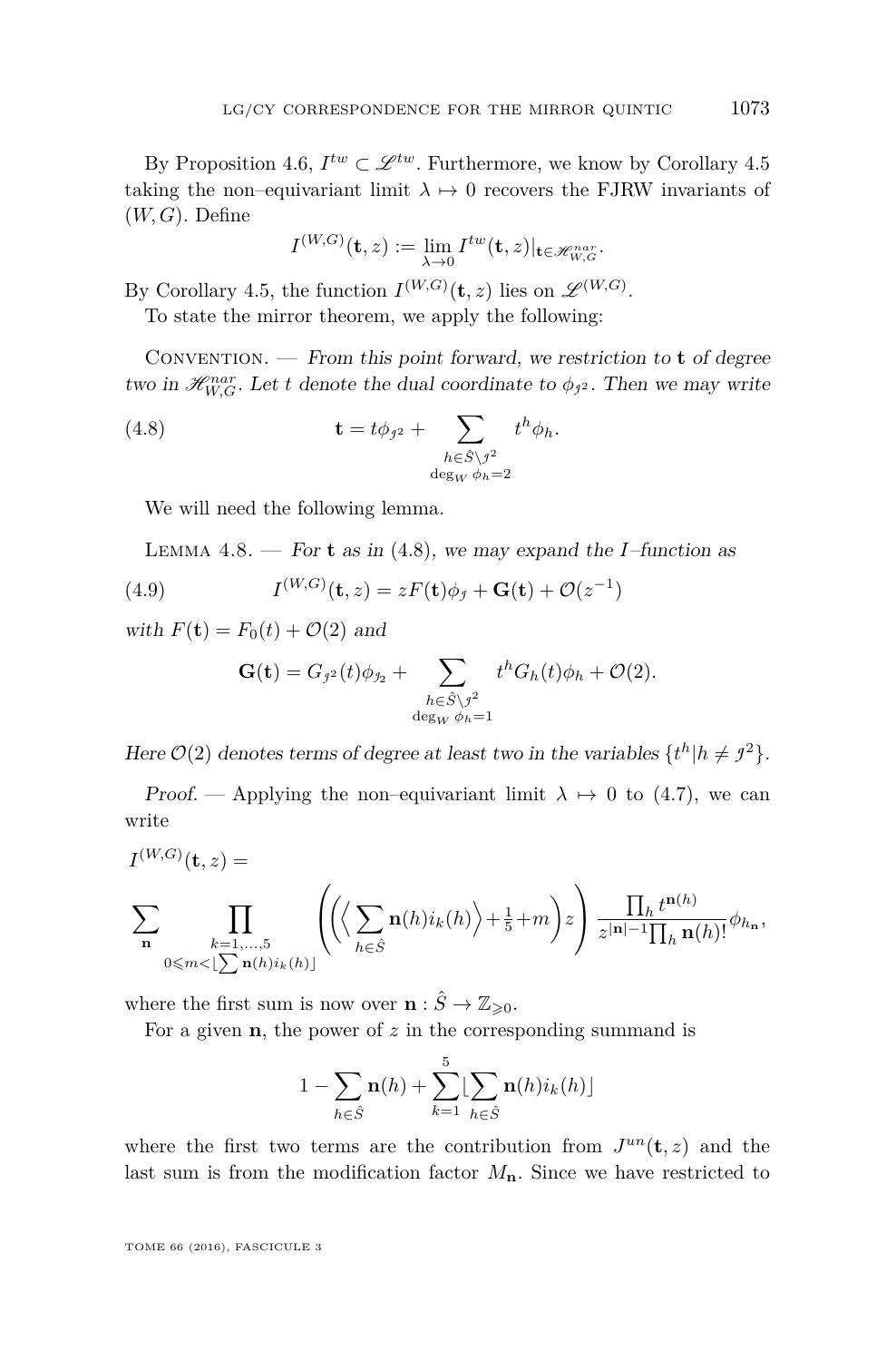$deg_W(\phi_h) \leq 2$ , we have

$$
1 - \sum_{h \in \hat{S}} \mathbf{n}(h) + \sum_{k=1}^{5} \left[ \sum_{h \in \hat{S}} \mathbf{n}(h) i_k(h) \right] \leq 1 - \sum_{h \in \hat{S}} \mathbf{n}(h) + \sum_{k=1}^{5} \sum_{h \in \hat{S}} \mathbf{n}(h) i_k(h) \leq 1.
$$

Consider the coefficient of  $z^1$ . For a particular **n** to contribute to this term, it must be the case that

$$
\sum_{h \in \hat{S}} \mathbf{n}(h) = \sum_{k=1}^{5} \left[ \sum_{h \in \hat{S}} \mathbf{n}(h) i_k(h) \right]
$$

which implies that

$$
\sum_{k=1}^{5} \left[ \sum_{h \in \hat{S}} \mathbf{n}(h) i_k(h) \right] = \sum_{k=1}^{5} \sum_{h \in \hat{S}} \mathbf{n}(h) i_k(h).
$$

Therefore  $i_k(h_n) = \langle \sum_{h \in \hat{S}} \mathbf{n}(h) i_k(h) \rangle = 0$  for  $1 \leq k \leq 5$ , and  $h_n = \mathcal{I}$ . This gives us the first term  $zF(\mathbf{t})\phi_j$ . It is clear that  $F(\mathbf{t}) = F_0(t) + \mathcal{O}(2)$ , because for  $\left\langle \sum_{h \in \hat{S}} \mathbf{n}(h) i_k(h) \right\rangle = 0$  to hold for all *k* there cannot be just one *t <sup>h</sup>* variable.

Now consider the coefficient of  $z^0$ . There are two kinds of summands we need to consider, those only in the variable *t* and those of the form  $C t^{h'}(t)^m$ for some  $h' \in \hat{S}$  and  $m \geqslant 0$ .

In the first case, consider the  $t^{5m+l}$ –term. Here  $\sum_{h \in \hat{S}} \mathbf{n}(h) i_k(h) = m + \frac{l}{5}$ , thus the power of *z* in this term is  $5m + 1 - 5m - l$ . Because this is zero, we arrive at  $l = 1$ , and thus  $i_k(h_{\bf{n}}) = \frac{1}{5}$  for all *k*.

The exponent of *z* in the coefficient of  $t^{h'} \cdot (t)^m$  is

(4.10) 
$$
\sum_{k=1}^{5} \lfloor \frac{m}{5} + i_k(h') \rfloor - m.
$$

When restricted to  $h' \in \hat{S}$ , we have

<span id="page-30-0"></span>
$$
\sum_{k=1}^{5} \lfloor \frac{m}{5} + i_k(h') \rfloor - m + \sum_{k=1}^{5} \langle \frac{m}{5} + i_k(h') \rangle = 1.
$$

Thus expression [\(4.10\)](#page-30-0) is equal to 0 if and only if  $\sum_{k=1}^{5} \langle \frac{m}{5} + i_k(h') \rangle = 1$ . One can easily check that this implies  $5|m$ , therefore  $\langle \sum_h \mathbf{n}(h)i_k(h) \rangle = \langle \frac{m}{k} + i_k(h') \rangle = i_k(h')$ . This gives the other terms of  $\mathbf{G}(\mathbf{t})$ .  $\frac{m}{5} + i_k(h') = i_k(h')$ . This gives the other terms of **G**(**t**).

Now we are prepared to state the mirror theorem.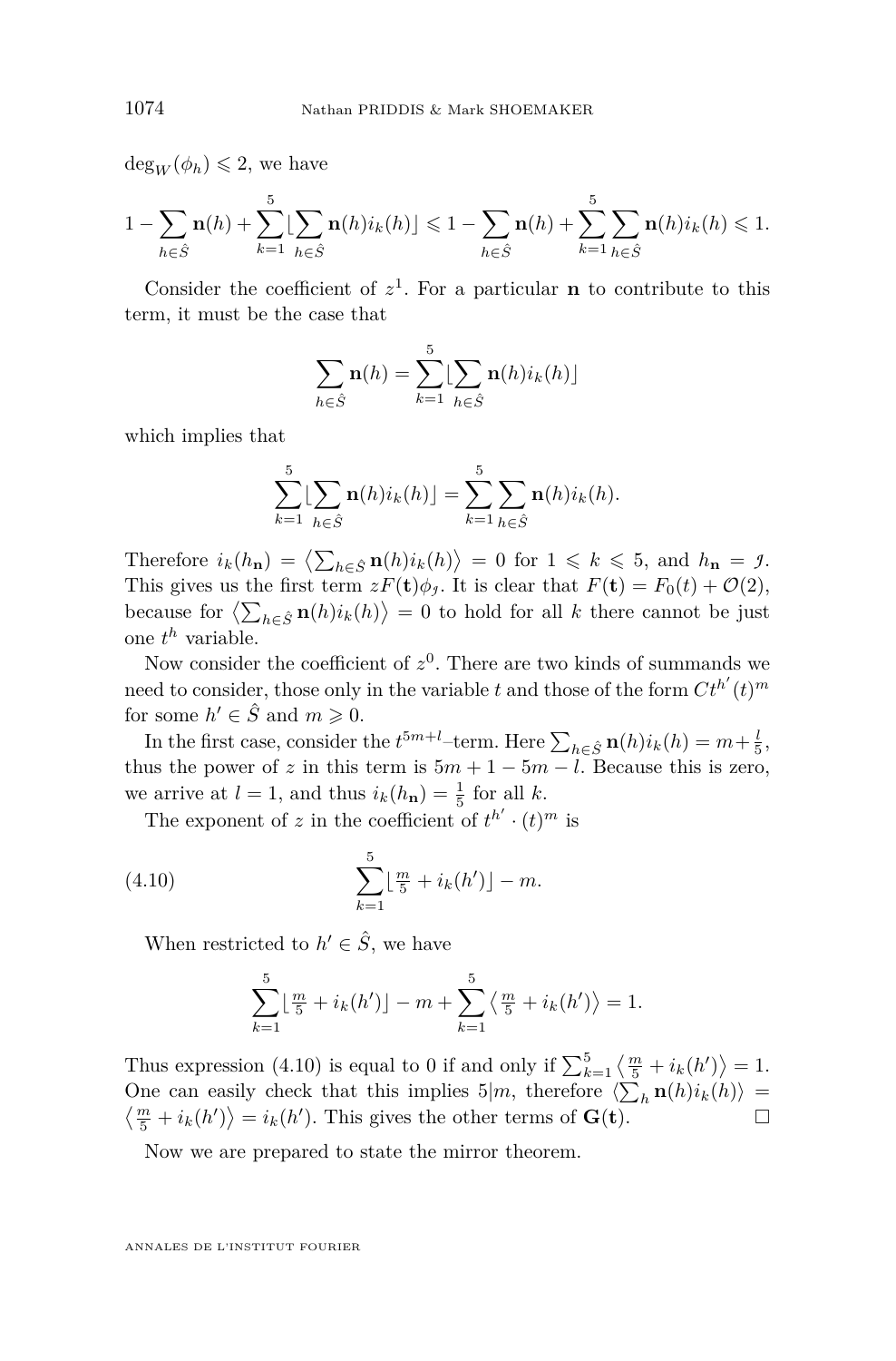<span id="page-31-2"></span>THEOREM 4.9 (LG Mirror Theorem). — With  $F(t)$  and  $G(t)$  as above, and **t** as in [\(4.8\)](#page-29-0),

<span id="page-31-0"></span>(4.11) 
$$
J^{(W,G)}(\tau(\mathbf{t}),z) = \frac{I^{(W,G)}(\mathbf{t},z)}{F(\mathbf{t})} \quad \text{where } \tau(\mathbf{t}) = \frac{G(\mathbf{t})}{F(\mathbf{t})}.
$$

Proof. — Recall that the *J*–function is uniquely characterized by the fact that is lies on  $\mathscr{L}^{(W,G)}$  and is of the form  $z\phi_j + \mathbf{t} + \mathcal{O}(z^{-1})$ . The theorem follows from this fact and the previous lemma.

Remark 4.10. — The function  $\tau(t)$  is referred to as the mirror transformation.

Let  $J_h^{(W,G)}$  $h^{(W,G)}(t,z)$  denote the derivative  $J_h^{(W,G)}$  $\theta_h^{(W,G)}(t,z) := z \frac{\partial}{\partial t}$  $\frac{\partial}{\partial t^h} J^{(W,G)}(\mathbf{t},z)|_{\mathbf{t}=t}.$ 

Recall by [\(3.4\)](#page-17-1) that these functions determine the small cone  $\mathscr{L}_{small}^{(W,G)}$ . The rest of the section will be devoted to calculating these functions. In fact as we shall see it is sufficient to compute  $J_h^{(W,G)}$  $h^{(W,G)}(t,z)$  for  $\phi_h$  of degree at most two. These will determine all others.

Expand 
$$
I^{(W,G)}(\mathbf{t}, z)
$$
 in terms of powers of  $t^h$  for  $h \neq j^2$   
\n
$$
I^{(W,G)}(\mathbf{t}, z) = I_j^{(W,G)}(t, z) + \frac{1}{z} \Big( \sum_h t^h I_h^{(W,G)}(t, z) \Big) + \Big( \frac{1}{z} \Big)^2 \Big( \sum_{h_1, h_2} t^{h_1} t^{h_2} I_{h_1, h_2}^{(W,G)}(t, z) \Big) + \cdots
$$

so that

<span id="page-31-1"></span>(4.12) 
$$
I_h^{(W,G)}(t,z) = z \frac{\partial}{\partial t^h} I^{(W,G)}(\mathbf{t},z)|_{\mathbf{t}=t}.
$$

As an immediate consequence of the previous theorem and Lemma [4.8](#page-29-1) we obtain the following corollary.

<span id="page-31-3"></span>COROLLARY 4.11. — Given  $h \in \hat{S}$  with  $\deg_W \phi_h \leq 2$ ,  $\phi_h \neq \phi_{j^2}$ , there exist functions  $F_0(t)$ ,  $G_{j^2}$ , and  $G_h(t)$  determined by  $I_h^{(W,G)}$  $h^{(W,G)}(t,z)$  such that *F*<sup>0</sup> and *G<sup>h</sup>* are invertible, and

$$
J_h^{(W,G)}(\tau(t), z) = \frac{I_h^{(W,G)}(t, z)}{G_h(t)} \quad \text{where } \tau(t) = \frac{G_{j^2}(t)}{F_0(t)}
$$

Proof. — For  $h = f$  this follows by setting  $\mathbf{t} = t$ .

For the other *h* use equation [\(4.11\)](#page-31-0), differentiate both sides with respect to  $t^h$ , and set  $t = t$ . By equation [\(4.12\)](#page-31-1), the left hand side equals

$$
\frac{G_h(t)}{F_0(t)}J_h^{(W,G)}(\tau(t),z)
$$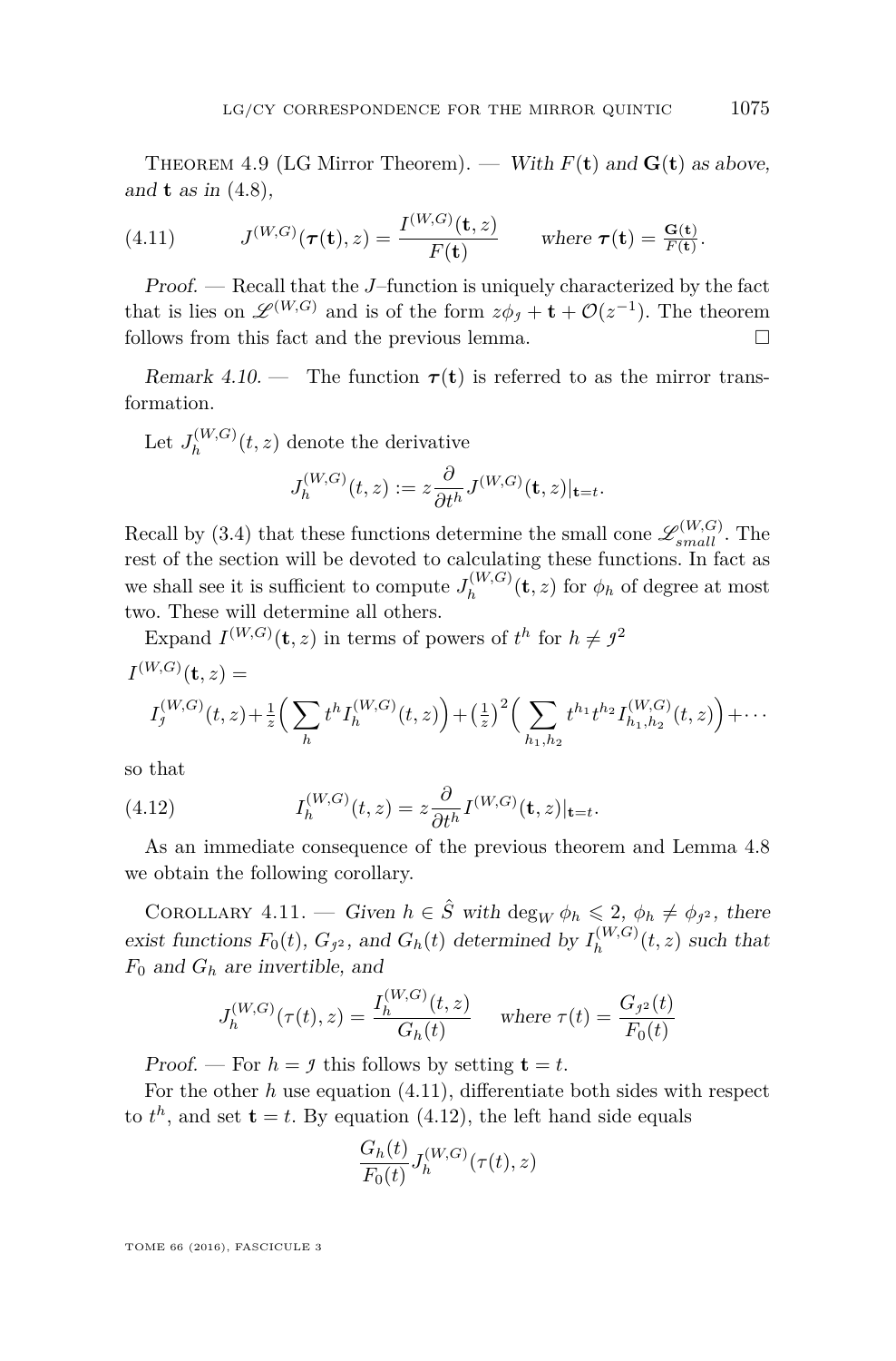and the right hand side equals

$$
\frac{I_h^{(W,G)}(t,z)}{F_0(t)}
$$

as desired.

<span id="page-32-0"></span>Remark  $4.12.$  — To justify the fact that we call Theorem [4.9](#page-31-2) and its corollary a "mirror theorem," one can check that up to a factor of  $t$  or  $t^2$ , the functions  $I_h^{(W,G)}$  $h_h^{(W,G)}(t,z)$  satisfy the Picard–Fuchs equations of the mirror family  $M_{\psi}$  around  $\psi = 0$ . These equations are found in [\[18\]](#page-46-9), Table 1 (where the variable *t* in our paper corresponds to  $\psi$  in [\[18\]](#page-46-9)). One may check this fact directly, or it follows immediately from Theorem [5.1.](#page-43-0) Combining this fact with Corollary [4.11](#page-31-3) yields Theorem [0.1.](#page-4-1)

The functions  $I_h(t, z)$  may be computed directly from [\(4.7\)](#page-28-0). We list below  $I_h(t, z)$  for  $h \in \hat{S} \setminus \mathcal{I}^2$  satisfying  $\deg(\phi_h) \leq 2$ . These formulas will be needed in the next section.

(i) For 
$$
h = f
$$
,  
\n
$$
tI_{j}^{(W,G)}(t, z) = \sum_{k=1,2,3,4} \phi_{jk} z^{2-k} \sum_{l\geq 0} t^{k+5l} \frac{\Gamma((k+5l)/5)^5}{\Gamma(k/5)\Gamma(k+5l)}
$$
\n(ii) For  $h = (\frac{1}{5}, \frac{1}{5}, \frac{1}{5}, \frac{3}{5}, \frac{4}{5})$  and  $h_1 = (\frac{4}{5}, \frac{4}{5}, \frac{4}{5}, \frac{1}{5}, \frac{2}{5})$ ,  
\n
$$
I_{h}^{(W,G)}(t, z) = z\phi_h \sum_{l\geq 0} t^{5l} \frac{\Gamma((1+5l)/5)^3\Gamma((3+5l)/5)\Gamma((4+5l)/5)}{\Gamma(1/5)^3\Gamma(3/5)\Gamma(4/5)\Gamma(1+5l)}
$$
\n
$$
+ \phi_{h_1} \frac{2}{25} \sum_{l\geq 0} t^{3+5l} \frac{\Gamma((4+5l)/5)^3\Gamma((6+5l)/5)\Gamma((7+5l)/5)}{\Gamma(4/5)^3\Gamma(6/5)\Gamma(7/5)\Gamma(4+5l)}
$$
\n(iii) For  $h = (\frac{2}{5}, \frac{2}{5}, \frac{2}{5}, \frac{3}{5}, \frac{1}{5})$  and  $h_1 = (\frac{3}{5}, \frac{3}{5}, \frac{3}{5}, \frac{4}{5}, \frac{2}{5})$ ,  
\n
$$
I_{h}^{(W,G)}(t, z) = z\phi_h \sum_{l\geq 0} t^{5l} \frac{\Gamma((2+5l)/5)^3\Gamma((3+5l)/5)\Gamma((1+5l)/5)}{\Gamma(2/5)^3\Gamma(3/5)\Gamma(1/5)\Gamma(1+5l)}
$$
\n
$$
+ \phi_{h_1} \sum_{l\geq 0} t^{1+5l} \frac{\Gamma((3+5l)/5)^3\Gamma((4+5l)/5)\Gamma((2+5l)/5)}{\Gamma(3/5)^3\Gamma(4/5)\Gamma(2/5)\Gamma(2+5l)}
$$
\n(iv) For  $h = (\frac{1}{5}, \frac{1}{5}, \frac{2}{5}, \frac{2}{5}, \frac{4}{5})$  and  $h_1 = (\frac{3}{5}, \frac$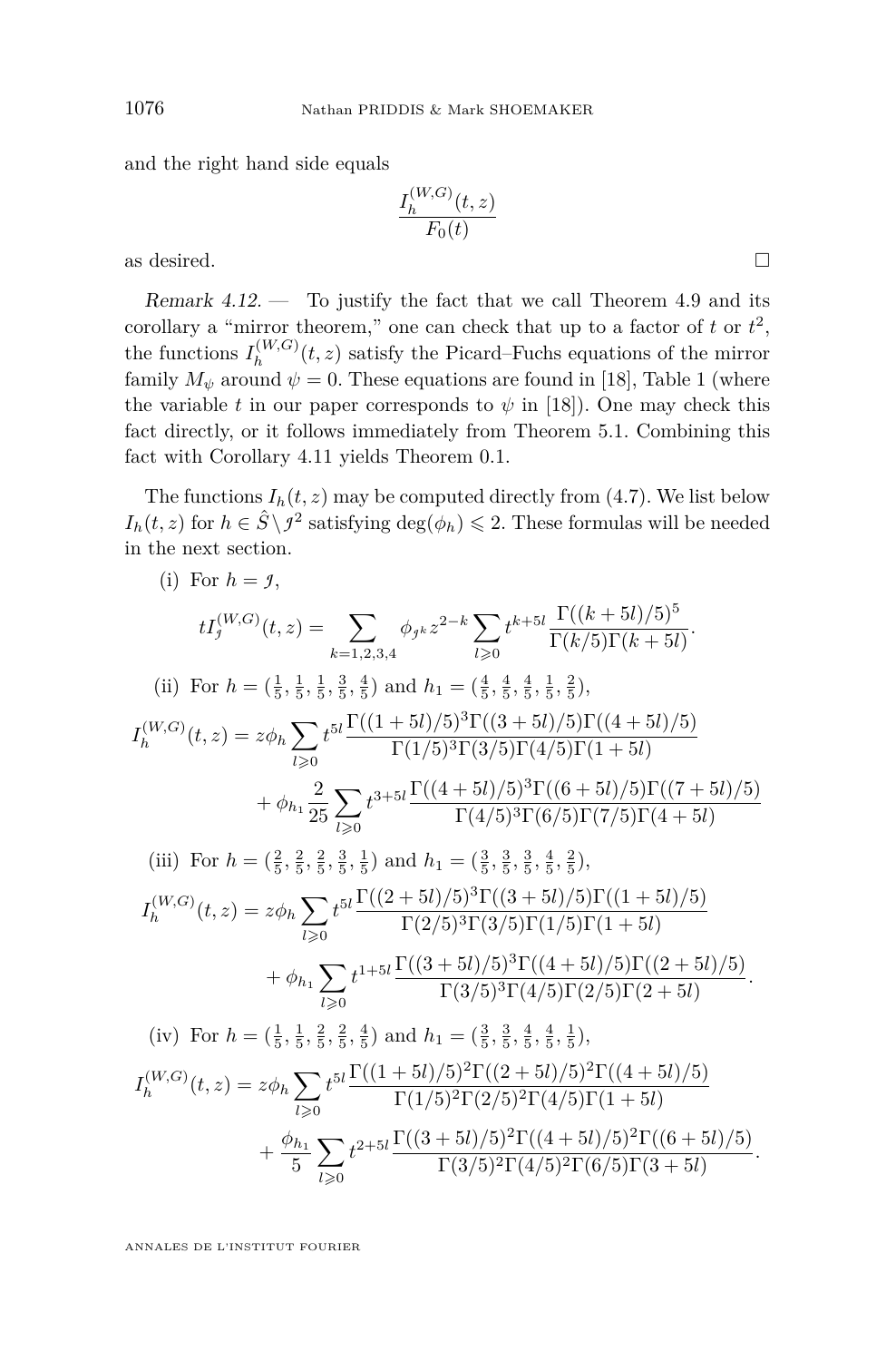(v) For 
$$
h = (\frac{1}{5}, \frac{1}{5}, \frac{3}{5}, \frac{3}{5}, \frac{2}{5})
$$
 and  $h_1 = (\frac{2}{5}, \frac{2}{5}, \frac{4}{5}, \frac{4}{5}, \frac{3}{5})$ ,  
\n
$$
I_h^{(W,G)}(t, z) = z\phi_h \sum_{l \geq 0} t^{5l} \frac{\Gamma((1+5l)/5)^2 \Gamma((3+5l)/5)^2 \Gamma((2+5l)/5)}{\Gamma(1/5)^2 \Gamma(3/5)^2 \Gamma(2/5) \Gamma(1+5l)}
$$
\n
$$
+ \phi_{h_1} \sum_{l \geq 0} t^{1+5l} \frac{\Gamma((2+5l)/5)^2 \Gamma((4+5l)/5)^2 \Gamma((3+5l)/5)}{\Gamma(2/5)^2 \Gamma(4/5)^2 \Gamma(3/5) \Gamma(2+5l)}.
$$

## **5. The LG/CY correspondence for the mirror quintic**

#### **5.1. The state space correspondence**

An isomorphism between the Landau–Ginzberg state space and the cohomology of corresponding Calabi–Yau hypersurfaces is proven in [\[6\]](#page-46-19). In the case of the mirror quintic, the work implies in particular an isomorphism between  $H_{CR}^{even}(\mathcal{W})$  and  $\mathcal{H}_{W,G}^{nar}$  as graded vector spaces. We will describe the correspondence explicitly below. Recall that  $H_{CR}^{even}(\mathcal{W})$  can be split into summands indexed by  $g \in \tilde{S}$ , where  $\tilde{S}$  is composed of elements  $g = (r_1, r_2, r_3, r_4, r_5) \in G$  such that at least two  $r_i$  are 0. The basis for  $\mathscr{H}_{W,G}^{nar}$  on the other hand is given by  $\{\phi_h\}_{h\in\hat{S}}$  where  $\hat{S}$  runs over elements  $h = (r_1, r_2, r_3, r_4, r_5) \in G$  such that  $r_i \neq 0$  for all *i*.

5.1.1. 
$$
\dim(\mathcal{W}_g) = 3
$$

For  $g = e$ , map

 $\mu: H^i \mapsto \phi_{j^{i+1}}.$ 

5.1.2.  $\dim(\mathcal{W}_q) = 1$ 

For  $g = (0, 0, 0, \frac{2}{5}, \frac{3}{5})$ , let  $h = (\frac{1}{5}, \frac{1}{5}, \frac{1}{5}, \frac{3}{5}, \frac{4}{5})$  and  $h_1 = (\frac{4}{5}, \frac{4}{5}, \frac{4}{5}, \frac{1}{5}, \frac{2}{5})$ , then  $\mu: \mathbf{1}_q \mapsto \phi_h$  $\mathbf{1}_g H \mapsto \phi_{h_1}.$ For  $g = (0, 0, 0, \frac{1}{5}, \frac{4}{5})$ , let  $h = (\frac{2}{5}, \frac{2}{5}, \frac{2}{5}, \frac{3}{5}, \frac{1}{5})$  and  $h_1 = (\frac{3}{5}, \frac{3}{5}, \frac{3}{5}, \frac{4}{5}, \frac{2}{5})$ , then  $\mu: \mathbf{1}_g \mapsto \phi_h$ 

$$
\mathbf{1}_g H \mapsto \phi_{h_1}.
$$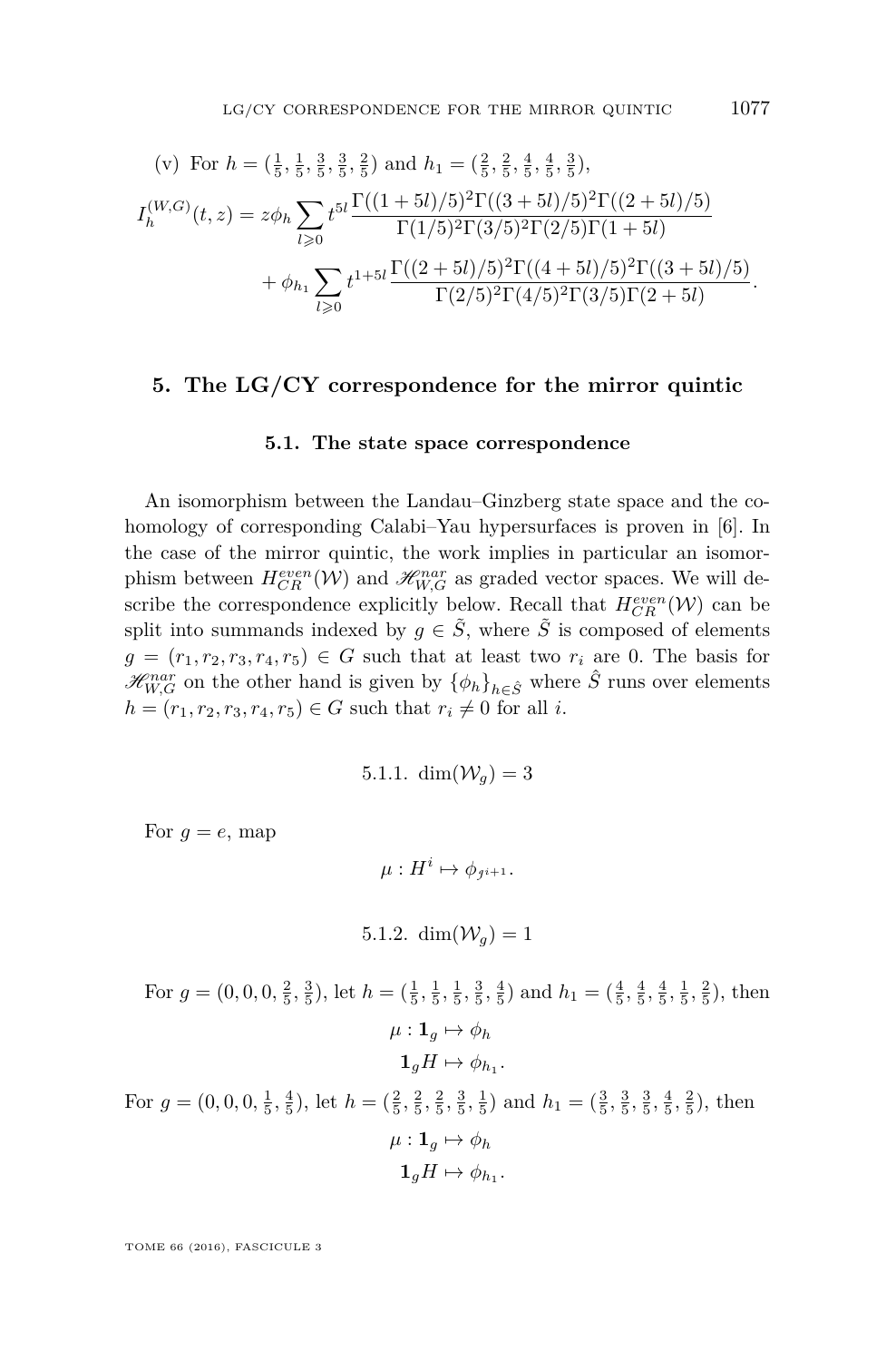5.1.3. dim $(\mathcal{W}_q) = 0$ 

Let

 $\mu: \mathbf{1}_q \mapsto \phi_h,$ 

where,

if  $g = (0, 0, \frac{1}{5}, \frac{1}{5}, \frac{3}{5})$ ,  $h = (\frac{1}{5}, \frac{1}{5}, \frac{2}{5}, \frac{2}{5}, \frac{4}{5})$ ; if  $g = (0, 0, \frac{4}{5}, \frac{4}{5}, \frac{2}{5}), h = (\frac{4}{5}, \frac{4}{5}, \frac{3}{5}, \frac{3}{5}, \frac{1}{5})$ ; if  $g = (0, 0, \frac{2}{5}, \frac{2}{5}, \frac{1}{5}), h = (\frac{1}{5}, \frac{1}{5}, \frac{3}{5}, \frac{3}{5}, \frac{2}{5});$ if  $g = (0, 0, \frac{3}{5}, \frac{3}{5}, \frac{4}{5})$ ,  $h = (\frac{4}{5}, \frac{4}{5}, \frac{2}{5}, \frac{2}{5}, \frac{3}{5})$ .

If *g* is a permutation of one of the above, define the map by permuting the *h* elements accordingly. By extending the above identification linearly, we obtain a map

$$
\mu: H_{CR}^{even}(\mathcal{W}) \to \mathcal{H}_{W,G}^{nar}
$$

identifying the state spaces. Note that this identification preserves the grading and (up to a constant factor) preserves the pairing.

## **5.2.** Analytic continuation of  $I^{\mathcal{W}}$

Let  $J^{\mathcal{W}}(\mathbf{s},z)$  denote the (big) *J*-function of the mirror quintic W. Let  $s^g$ denote the dual coordinate to the fundamental class  $\mathbf{1}_g$  on  $\mathcal{W}_g$ . We define

$$
J^{\mathcal{W}}_g(s,z):=z\frac{\partial}{\partial s^g}J^{\mathcal{W}}(\mathbf{s},z)|_{\mathbf{s}=sH}.
$$

For *g* of age at most 1, we know by [\[18\]](#page-46-9) that

<span id="page-34-0"></span>(5.1) 
$$
J_g^{\mathcal{W}}(\sigma(s), z) = \frac{I_g^{\mathcal{W}}(s, z)}{H_g(s)} \quad \text{where } \sigma(s) = \frac{G_0(s)}{F_0(s)},
$$

where here  $H_g$ ,  $G_0$ , and  $F_0$  are explicitly determined functions, and  $I_g^{\mathcal{W}}$  is given below. Let  $q = e^s$ , then

(i) If 
$$
g = e = (0, 0, 0, 0, 0)
$$
,  
\n
$$
I_e^{\mathcal{W}}(q, z) = zq^{H/z} \left( 1 + \sum_{\langle d \rangle = 0} q^d \frac{\prod_{\substack{\leq m \leq 5d \\ 0 < b \leq d}} (5H + mz)}{\prod_{\substack{0 < b \leq d \\ \langle b \rangle = 0}} (H + bz)^5} \right)
$$

*.*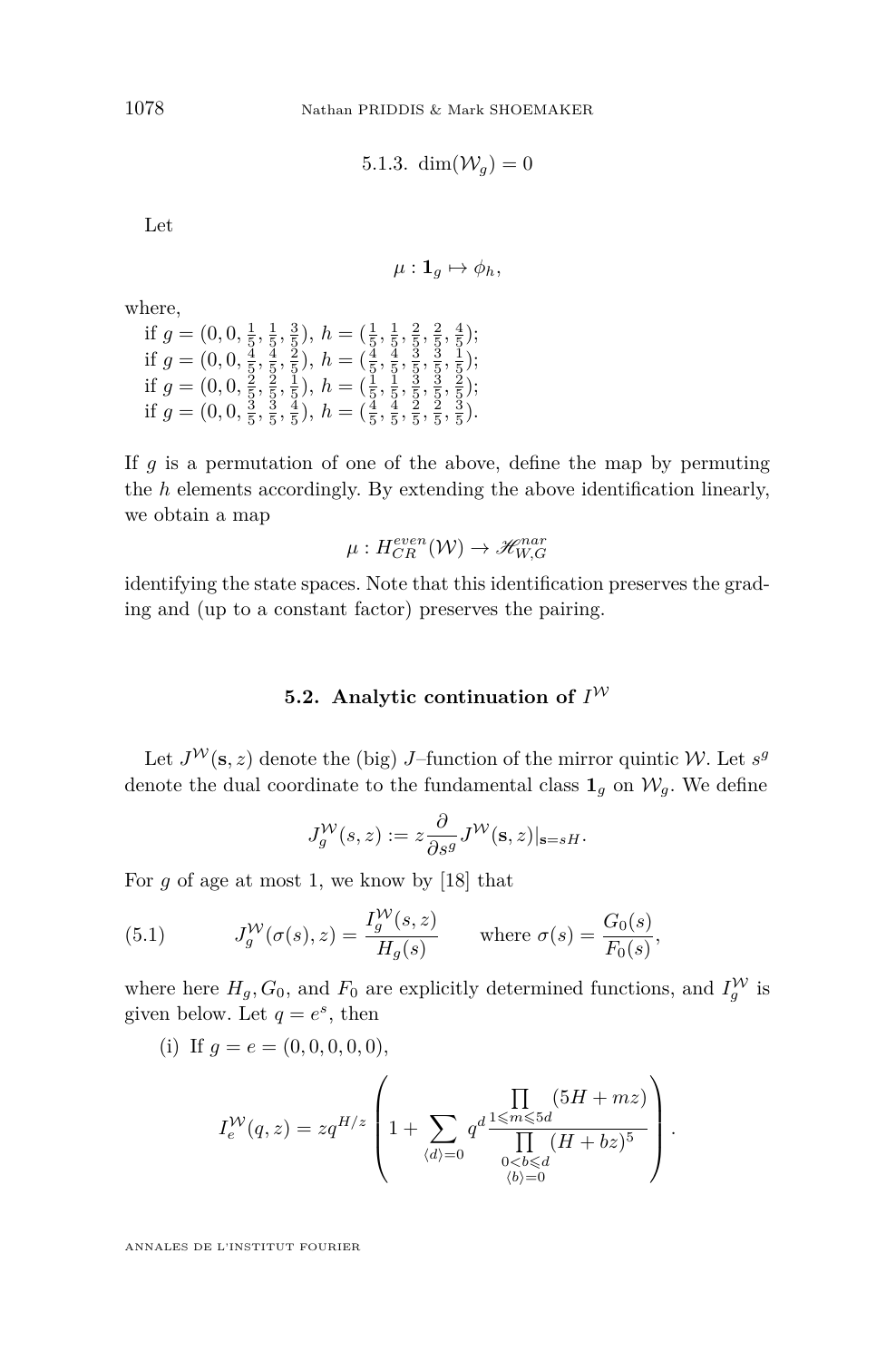(ii) If 
$$
g = (0, 0, 0, r_1, r_2)
$$
,  
\n
$$
I_g^W(q, z) =
$$
\n
$$
zq^{H/z} \mathbf{1}_g \left( 1 + \sum_{\substack{\langle d \rangle = 0}} q^d \frac{\prod_{\substack{1 \leq m \leq 5d \\ 0 < b \leq d}} (5H + mz)}{\prod_{\substack{0 < b \leq d \\ (b) = 0}} (H + bz) \prod_{\substack{0 < b \leq d \\ (b) = r_1}} (H + bz)} \right).
$$
\n(iii) If  $g = (0, 0, r_1, r_1, r_2)$ , let  $g_1 = (\langle -r_1 \rangle, \langle -r_1 \rangle, 0, 0, \langle r_2 - r_1 \rangle)$ . Then  
\n
$$
I_g^W(q, z) =
$$
\n
$$
zq^{H/z} \mathbf{1}_g \left( 1 + \sum_{\substack{\langle d \rangle = 0}} q^d \frac{\prod_{\substack{1 \leq m \leq 5d \\ 0 < b \leq d}} (5H + mz)}{\prod_{\substack{0 < b \leq d \\ (b) = (3r_2)}} (H + bz)^2 \prod_{\substack{0 < b \leq d \\ 0 < b \leq d}} (H + bz)} \right)
$$
\n
$$
+ zq^{H/z} \mathbf{1}_{g_1} \left( \sum_{\substack{\langle d \rangle = r_1}} q^d \frac{\prod_{\substack{1 \leq m \leq 5d \\ 0 < b \leq d}} (H + bz)^2 \prod_{\substack{0 < b \leq d \\ (b) = (3r_2)}} (H + bz)^2 \prod_{\substack{0 < b \leq d \\ (b) = (2r_1)}} (H + bz)} \right)
$$
\n
$$
+ zq^{H/z} \mathbf{1}_{g_1} \left( \sum_{\substack{\langle d \rangle = r_1}} q^d \frac{\prod_{\substack{1 \leq m \leq 5d \\ 0 < b \leq d}} (H + bz)^2 \prod_{\substack{0 < b \leq d \\ 0 < b \leq d}} (H + bz)^2 \prod_{\substack{0 < b \leq d \\ (b) = r_2}} (H + bz)} \right)
$$

We will analytic continue each of the above *I*–functions from  $q = 0$  to  $t = q^{-1/5} = 0$  using the Mellin–Barnes method as in [\[5\]](#page-46-4).

5.2.1. 
$$
g = e = (0, 0, 0, 0, 0)
$$

The *I*–function  $I_e^{\mathcal{W}}$  is identical to the *I*–function in [\[5,](#page-46-4) Equation (47)], after reinterpreting *H* as the hyperplane class in  $H^2(\mathcal{W})$ . We recall their analytic continuation and symplectic transformation in [5.3.1.](#page-38-0)

5.2.2. 
$$
g = (0, 0, 0, r_1, r_2)
$$

The Gamma function satisfies

$$
\Gamma(z+n)/\Gamma(z)=(z)(z+1)\cdots(z+n-1)
$$

and consequently

$$
\Gamma(1 + x/z + l) / \Gamma(1 + x/z) = z^{-l} \prod_{k=1}^{l} (x + kz).
$$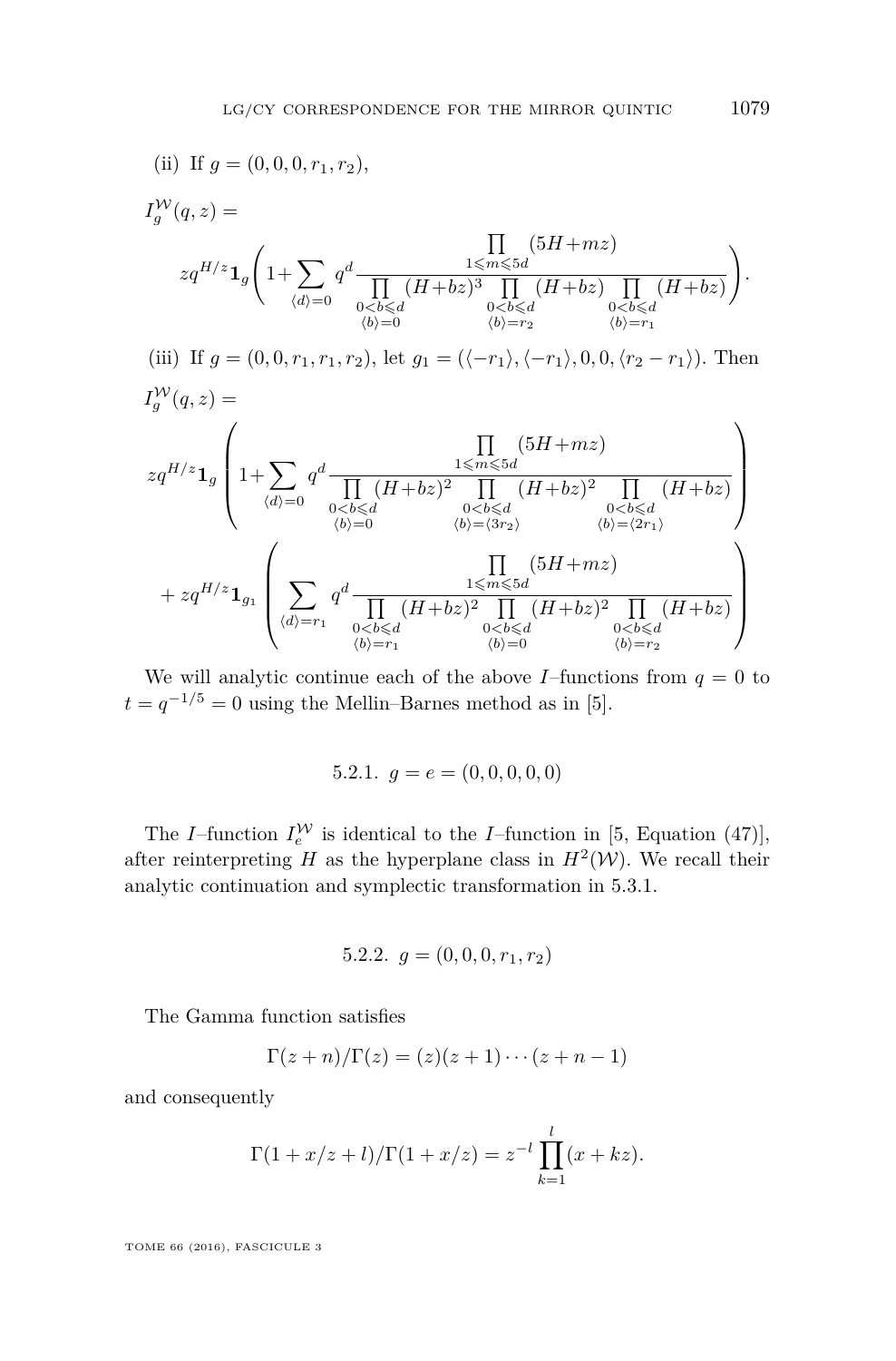With this we can rewrite our *I*–functions. In the present case we obtain

$$
I_g^{W}(q, z) = z \mathbf{1}_g q^{H/z}.
$$
  

$$
\sum_{\langle d \rangle = 0} q^d \frac{\Gamma(1+5H/z + 5d)\Gamma(1+H/z)^3 \Gamma(r_1+H/z) \Gamma(r_2+H/z)}{\Gamma(1+5H/z) \Gamma(1+H/z+d)^3 \Gamma(r_1+H/z+d) \Gamma(r_2+H/z+d)}.
$$

The function  $1/(e^{2\pi i s} - 1)$  has simple poles at each integer with residue 1. From this we can rewrite the function as a contour integral

$$
I_g^{\mathcal{W}}(q,z) = z \mathbf{1}_g q^{H/z} \frac{\Gamma(1+H/z)^3 \Gamma(r_1+H/z) \Gamma(r_2+H/z)}{\Gamma(1+5H/z)} \cdot \int_C \frac{1}{e^{2\pi i s} - 1} q^s \frac{\Gamma(1+5H/z+5s)}{\Gamma(1+H/z+s)^3 \Gamma(r_1+H/z+s) \Gamma(r_2+H/z+s)}.
$$

where the curve *C* goes from  $+i\infty$  to  $-i\infty$  and encloses all nonnegative integers to the right.

By closing the curve to the left, we obtain an expansion in terms of  $t = q^{-1/5}$ . The Gamma function has poles at nonpositive integers, so we obtain a sum of residues at  $s = -1 - l$  for  $l \ge 0$  and  $s = -H/z - m/5$  for  $m \geqslant 1$ . In this case, at negative integers, the residue is a multiple of  $H^2$ , and so vanishes on  $W_g$ . The residue similarly vanishes at  $s = -H/z - m/5$ when *m* is congruent to 0,  $5r_1$ , or  $5r_2$ . For the remaining values of *m*, we use

$$
\text{Res}_{s=-H/z-m/5} \Gamma(1+5H/z+5s) = -\frac{1}{5} \frac{(-1)^m}{\Gamma(m)},
$$

to obtain

$$
I_g^{W'}(t, z) = z \mathbf{1}_g \frac{\Gamma(1 + H/z)^3 \Gamma(r_1 + H/z) \Gamma(r_2 + H/z)}{5\Gamma(1 + 5H/z)} \cdot \frac{\sum_{0 < m \atop 0 < m \neq 0, 5r_1, 5r_2} \frac{(-\xi)^m 2\pi i}{e^{-2\pi i H/z} - \xi^m} \frac{t^m}{\Gamma(m)\Gamma(1 - m/5)^3 \Gamma(r_1 - m/5) \Gamma(r_2 - m/5)}.
$$

Here the prefactor of  $q^{H/z}$  cancels with a term in each residue. Note that  $\Gamma(r_1 - m/5) = \Gamma(1 - r_2 - m/5)$ . Recalling the identity  $\Gamma(x)\Gamma(1 - x) =$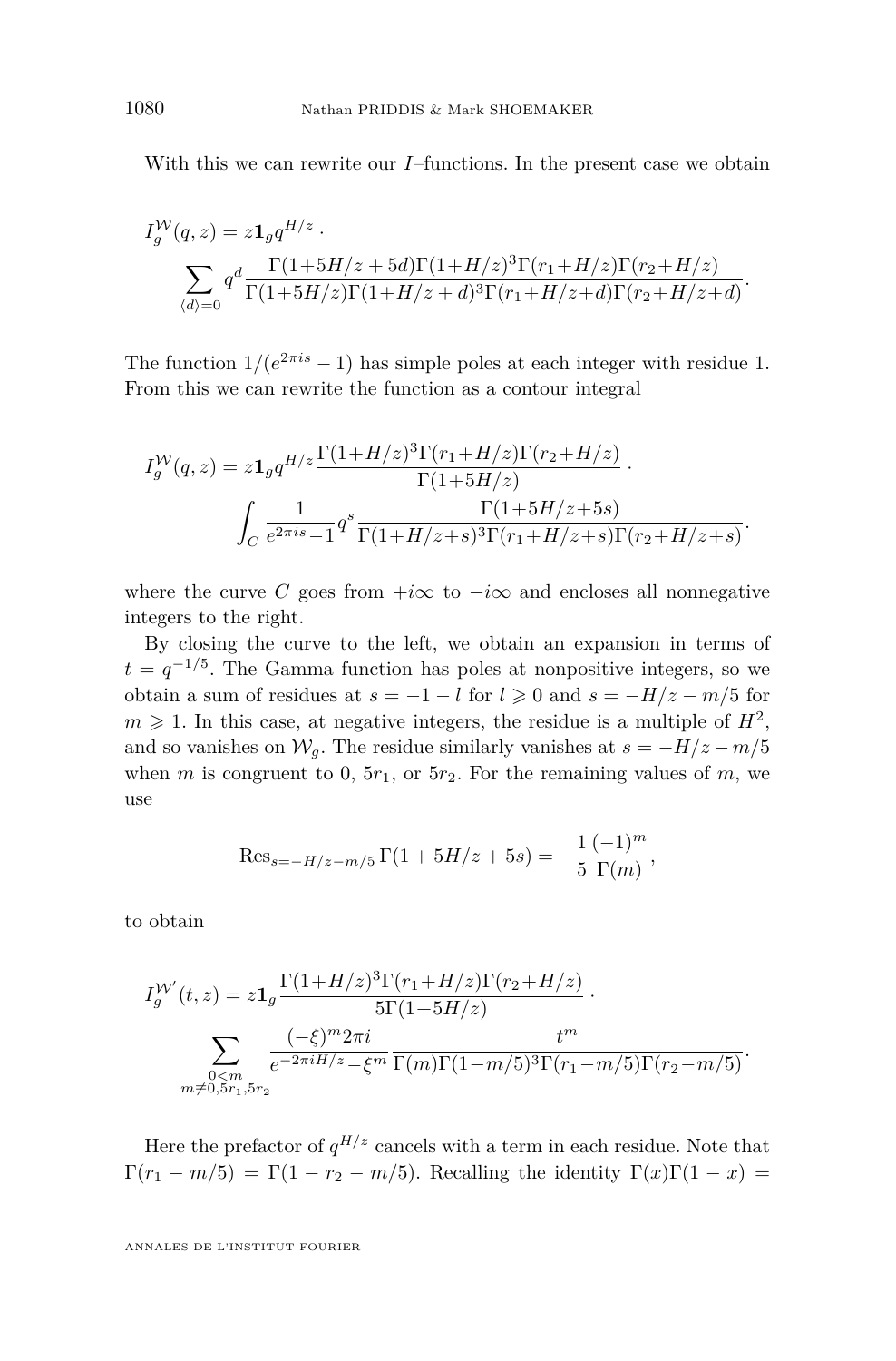$\pi/\sin(\pi x)$ , we simplify the above expression as

$$
I_y^{W'}(t, z)
$$
  
=  $z1_g \frac{\Gamma(1+H/z)^3 \Gamma(r_1+H/z) \Gamma(r_2+H/z)}{5\Gamma(1+5H/z)}$ .  

$$
\sum_{\substack{0 \le m \\ m \neq 0, 5r_1, 5r_2}} \left( \frac{(-\xi)^m 2\pi i}{e^{-2\pi i H/z} - \xi^m} \cdot \frac{t^m \pi^{-5} \Gamma(m/5)^3 \Gamma(r_1+m/5) \Gamma(r_2+m/5)}{\Gamma(m)(\sin(\pi m/5))^{-3} (\sin(\pi (r_1+m/5)))^{-1} (\sin(\pi (r_2+m/5)))^{-1}} \right)
$$
  
=  $z1_g \frac{\Gamma(1+H/z)^3 \Gamma(r_1+H/z) \Gamma(r_2+H/z)}{5\Gamma(1+5H/z)}$ .  

$$
\sum_{\substack{0 \le k \le 5 \\ k \neq 0, 5r_1, 5r_2}} \left( \frac{(-\xi)^k 2\pi i}{e^{-2\pi i H/z} - \xi^k} \frac{1}{\Gamma(1-k/5)^3 \Gamma(1-(r_1+k/5)) \Gamma(1-(r_2+k/5))} \cdot \frac{\sum_{l \ge 0} t^{k+l} \frac{\Gamma((k+l)/5)^3 \Gamma(r_1+(k+l)/5) \Gamma(r_2+(k+l)/5)}{\Gamma(k/5)^3 \Gamma(r_1+k/5) \Gamma(r_2+k/5) \Gamma(k+l)} \right).
$$

5.2.3. 
$$
g = (0, 0, r_1, r_1, r_2)
$$

Let  $g_1 = (\langle -r_1 \rangle, \langle -r_1 \rangle, 0, 0, \langle r_2 - r_1 \rangle)$ . Rewriting  $I_g^{\mathcal{W}}(t, z)$  in terms of Gamma functions yields

$$
I_g^W(q, z)
$$
  
=  $z\mathbf{1}_g \Gamma(1-r_1)^2 \Gamma(1-r_2) \left( \sum_{\langle d \rangle=0} q^d \frac{\Gamma(1+5d)}{\Gamma(1+d)^2 \Gamma(1-r_1+d)^2 \Gamma(1-r_2+d)} \right)$   
+  $\mathbf{1}_{g_1} \Gamma(r_1)^2 \Gamma(r_2) \left( \sum_{\langle d \rangle=r_1} q^d \frac{\Gamma(1+5d)}{\Gamma(1+d)^2 \Gamma(1-r_1+d)^2 \Gamma(1-r_2+d)} \right)$   
=  $z\mathbf{1}_g \Gamma(1-r_1)^2 \Gamma(1-r_2) \int_C \frac{1}{e^{2\pi i s} - 1} q^s \frac{\Gamma(1+5s)}{\Gamma(1+s)^2 \Gamma(1-r_1+s)^2 \Gamma(1-r_2+s)}$   
+  $\mathbf{1}_{g_1} \Gamma(r_1)^2 \Gamma(r_2) \int_C \frac{1}{e^{2\pi i (s-r_1)} - 1} q^s \frac{\Gamma(1+5s)}{\Gamma(1+s)^2 \Gamma(1-r_1+s)^2 \Gamma(1-r_2+s)}$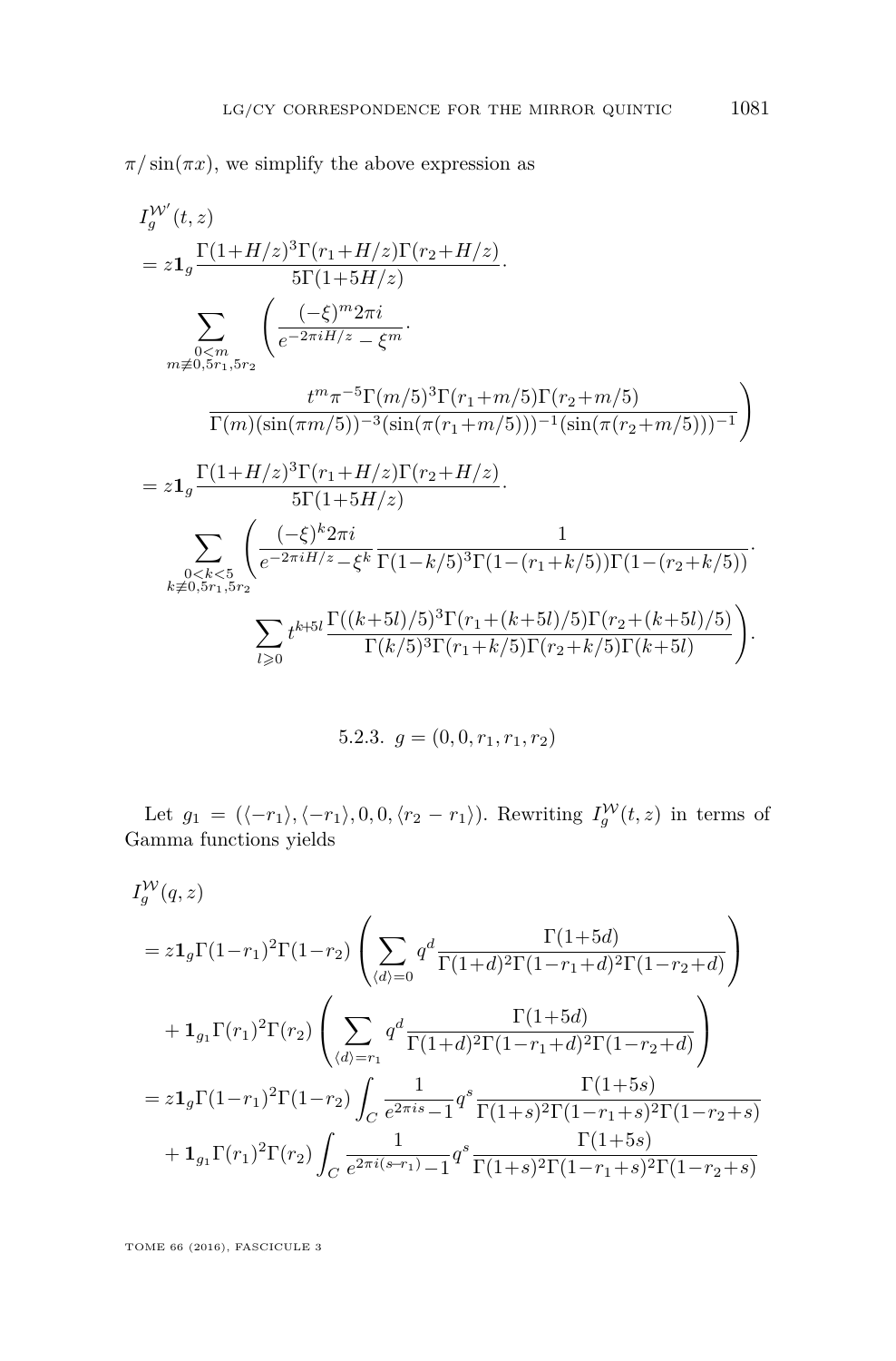Analytic continuing along the other side using the same method as above we obtain

$$
I_y^{W'}(t, z)
$$
  
=  $z \frac{1_g}{5} \Gamma(1 - r_1)^2 \Gamma(1 - r_2)$   

$$
\sum_{0 < k < 5|k \equiv 5r_1, 5r_2} \left( \frac{(-\xi)^k 2\pi i}{1 - \xi^k} \frac{1}{\Gamma(1 - k/5)^2 \Gamma(1 - (r_1 + k/5))^2 \Gamma(1 - (r_2 + k/5))} \right)
$$
  

$$
\sum_{l \ge 0} t^{k+5l} \frac{\Gamma((k+5l)/5)^2 \Gamma(r_1 + (k+5l)/5)^2 \Gamma(r_2 + (k+5l)/5)}{\Gamma(k/5)^2 \Gamma(r_1 + k/5)^2 \Gamma(r_2 + k/5) \Gamma(k+5l)} \right)
$$
  
+  $1_{g_1} \Gamma(r_1)^2 \Gamma(r_2)$ .  

$$
\sum_{0 < k < 5|k \equiv 5r_1, 5r_2} \left( \frac{(-1)^k \xi^{k+5r_1} 2\pi i}{1 - \xi^{k+5r_1}} \right)
$$
  

$$
\frac{1}{\Gamma(1 - k/5)^2 \Gamma(1 - (r_1 + k/5))^2 \Gamma(1 - (r_2 + k/5))}
$$
  

$$
\sum_{l \ge 0} t^{k+5l} \frac{\Gamma((k+5l)/5)^2 \Gamma(r_1 + (k+5l)/5)^2 \Gamma(r_2 + (k+5l)/5)}{\Gamma(k/5)^2 \Gamma(r_1 + k/5)^2 \Gamma(r_2 + k/5) \Gamma(k+5l)}
$$
.

## **5.3. The symplectic transformation**

$$
5.3.1. \, g = e
$$

<span id="page-38-0"></span>Here we recall calculations from [\[5\]](#page-46-4), and the symplectic transformation which they compute. Analytic continuation of  $I_e^{\mathcal{W}}(t, z)$  yields

$$
I_e^{W'}(t,z) = z \frac{\Gamma(1 + H/z)^5}{5\Gamma(1 + 5H/z)} \sum_{k=1,2,3,4} \frac{(-\xi)^k 2\pi i}{e^{-2\pi i H/z} - \xi^k} \frac{1}{\Gamma(1 - k/5)^5}
$$

$$
\sum_{l \ge 0} t^{k+5l} \frac{\Gamma((k+5l)/5)^5}{\Gamma(k/5)\Gamma(k+5l)}.
$$

On the other hand

$$
tI_j^{(W,G)}(t,z) = \sum_{k=1,2,3,4} \phi_{jk} z^{2-k} \sum_{l \ge 0} t^{k+5l} \frac{\Gamma((k+5l)/5)^5}{\Gamma(k/5)\Gamma(k+5l)}.
$$

Thus the transformation

$$
\mathbb{U}_{j^k} : \phi_{j^k} \mapsto z^{k-1} \frac{\Gamma(1+H/z)^5}{\Gamma(1+5H/z)} \frac{(-\xi)^k 2\pi i}{e^{-2\pi i H/z} - \xi^k} \frac{1}{\Gamma(1-k/5)^5}
$$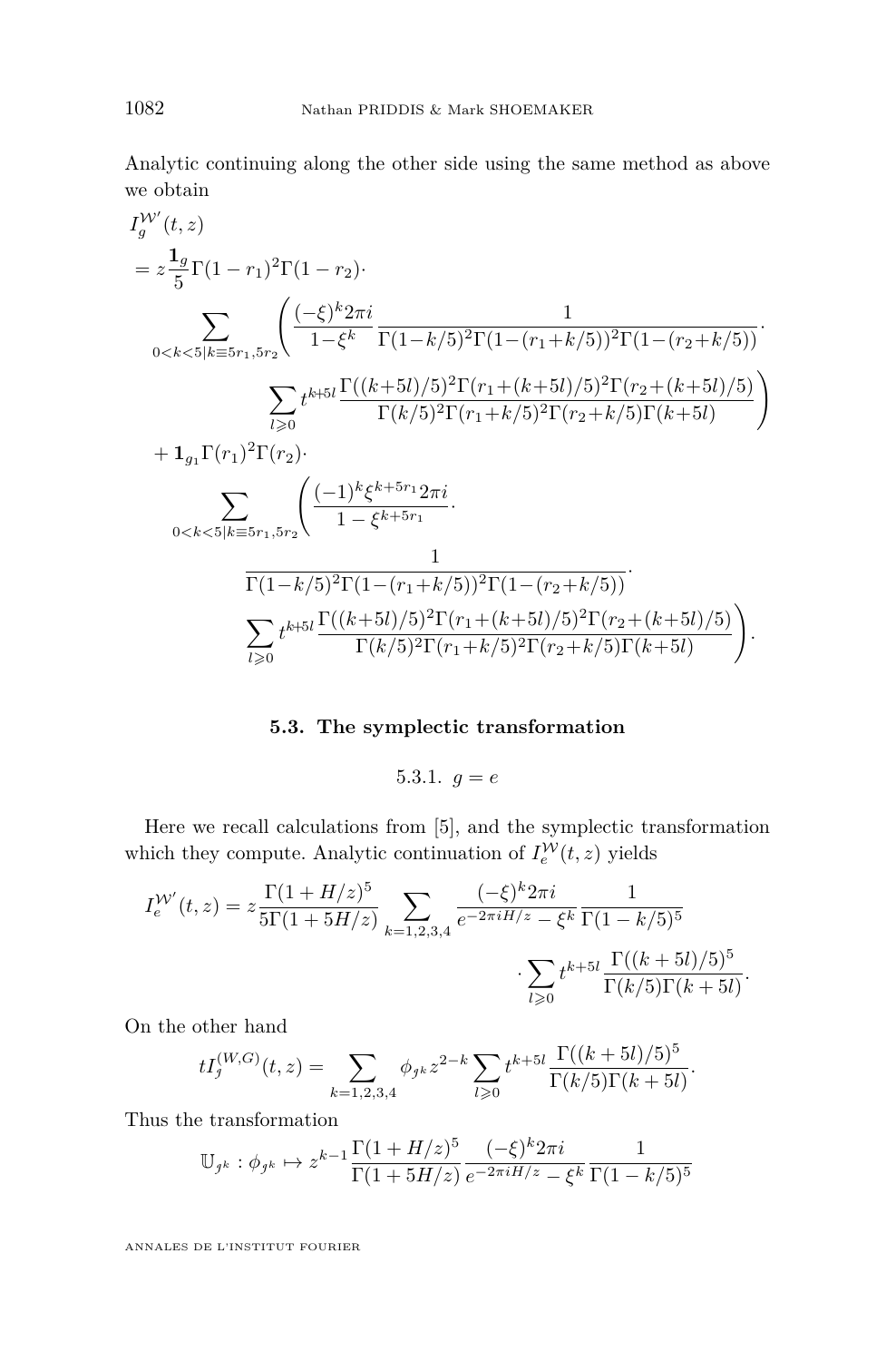sends  $\frac{t}{5}I_j^{(W,G)}(t,z)$  to  $I_e^{W'}(t,z)$ .

5.3.2. 
$$
g = (0, 0, 0, \frac{2}{5}, \frac{3}{5})
$$

In this case

$$
I_g^{W'}(t,z) = z \mathbf{1}_g \frac{\Gamma(1+H/z)^3 \Gamma(2/5+H/z) \Gamma(3/5+H/z)}{5\Gamma(1+5H/z)}.
$$
  

$$
\left(\frac{(-\xi)2\pi i}{e^{-2\pi i H/z} - \xi} \frac{1}{\Gamma(1-1/5)^3 \Gamma(1-3/5) \Gamma(1-4/5)}\right)
$$
  

$$
\sum_{l\geqslant 0} t^{1+5l} \frac{\Gamma((1+5l)/5)^3 \Gamma((3+5l)/5) \Gamma((4+5l)/5)}{\Gamma(1/5)^3 \Gamma(3/5) \Gamma(4/5) \Gamma(1+5l)} + \frac{(-\xi)^4 2\pi i}{e^{-2\pi i H/z} - \xi^4} \frac{1}{\Gamma(1-4/5)^3 \Gamma(1-6/5) \Gamma(1-7/5)}.
$$
  

$$
\sum_{l\geqslant 0} t^{4+5l} \frac{\Gamma((4+5l)/5)^3 \Gamma((6+5l)/5) \Gamma((7+5l)/5)}{\Gamma(4/5)^3 \Gamma(6/5) \Gamma(7/5) \Gamma(4+5l)}.
$$

Using the relation  $\Gamma(1+x) = x\Gamma(x)$ , we can rewrite the last summand, which gives us

$$
I_g^{W'}(t,z) = z \mathbf{1}_g \frac{\Gamma(1+H/z)^3 \Gamma(2/5+H/z) \Gamma(3/5+H/z)}{5\Gamma(1+5H/z)}.
$$

$$
\left(\frac{(-\xi)2\pi i}{e^{-2\pi i H/z} - \xi} \frac{1}{\Gamma(1-1/5)^3 \Gamma(1-3/5) \Gamma(1-4/5)}\right)
$$

$$
\sum_{l\geqslant 0} t^{1+5l} \frac{\Gamma((1+5l)/5)^3 \Gamma((3+5l)/5) \Gamma((4+5l)/5)}{\Gamma(1/5)^3 \Gamma(3/5) \Gamma(4/5) \Gamma(1+5l)} + \frac{(-\xi)^4 2\pi i}{e^{-2\pi i H/z} - \xi^4} \frac{1}{\Gamma(1-4/5)^3 \Gamma(1-1/5) \Gamma(1-2/5)}.
$$

$$
\frac{2}{25} \sum_{l\geqslant 0} t^{4+5l} \frac{\Gamma((4+5l)/5)^3 \Gamma((6+5l)/5) \Gamma((7+5l)/5)}{\Gamma(4/5)^3 \Gamma(6/5) \Gamma(7/5) \Gamma(4+5l)}.
$$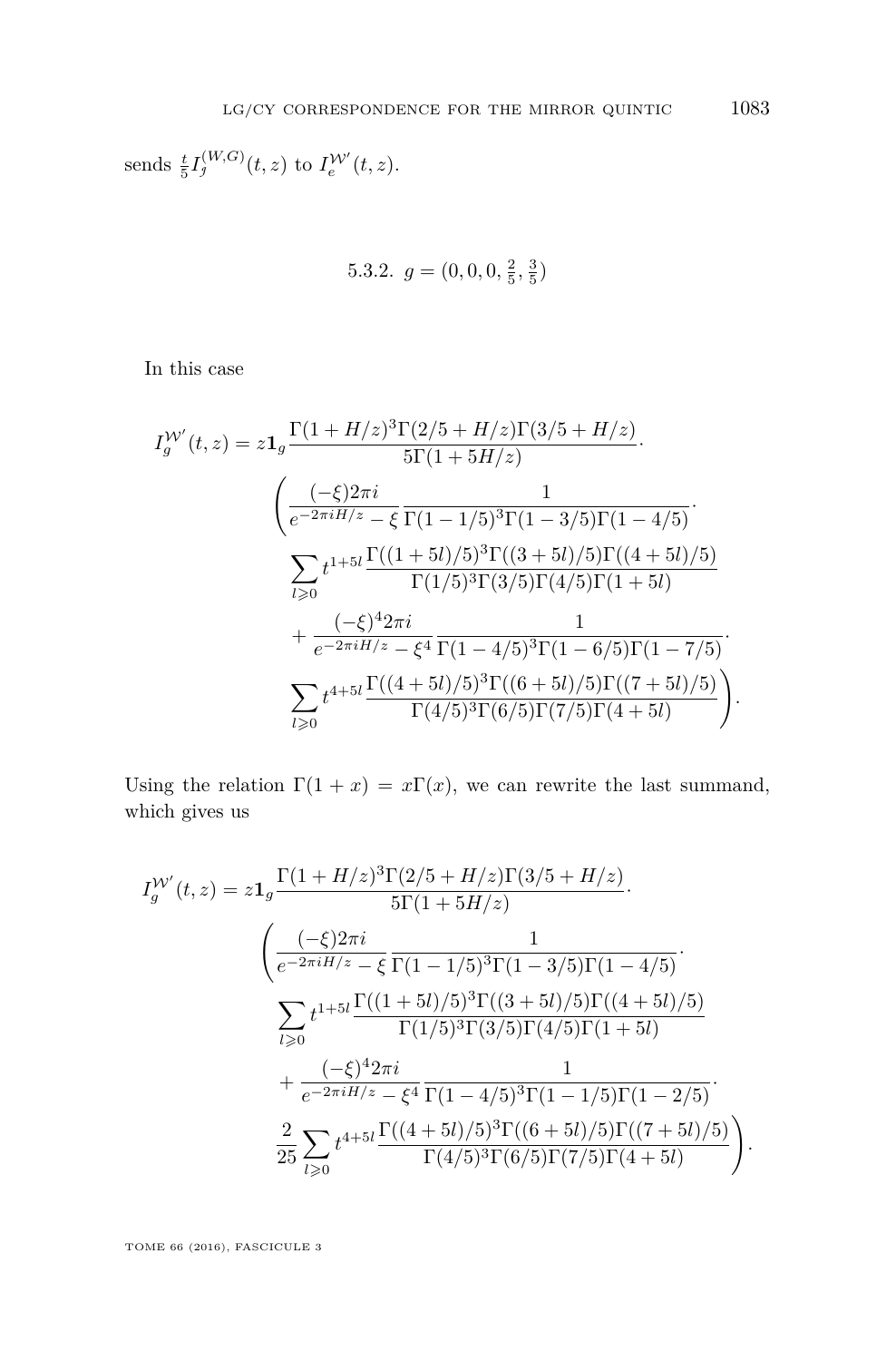If 
$$
h = (\frac{1}{5}, \frac{1}{5}, \frac{1}{5}, \frac{3}{5}, \frac{4}{5})
$$
 and  $h_1 = (\frac{4}{5}, \frac{4}{5}, \frac{4}{5}, \frac{1}{5}, \frac{2}{5})$ , we see that the transformation  
\n
$$
\mathbb{U}_h : \phi_h \mapsto \mathbf{1}_g \frac{\Gamma(1 + H/z)^3 \Gamma(2/5 + H/z) \Gamma(3/5 + H/z)}{\Gamma(1 + 5H/z)}.
$$
\n
$$
\frac{(-\xi)2\pi i}{e^{-2\pi i H/z} - \xi} \frac{1}{\Gamma(1 - 1/5)^3 \Gamma(1 - 3/5) \Gamma(1 - 4/5)},
$$
\n
$$
\mathbb{U}_{h_1} : \phi_{h_1} \mapsto z \mathbf{1}_g \frac{\Gamma(1 + H/z)^3 \Gamma(2/5 + H/z) \Gamma(3/5 + H/z)}{\Gamma(1 + 5H/z)}.
$$
\n
$$
\frac{(-\xi)^4 2\pi i}{e^{-2\pi i H/z} - \xi^4} \frac{1}{\Gamma(1 - 4/5)^3 \Gamma(1 - 1/5) \Gamma(1 - 2/5)}
$$
\ngends  $t I^{(W,G)}(t, z)$  to  $IV'(t, z)$ .

sends  $\frac{t}{5}I_h^{(W,G)}$  $\int_h^{(W,G)}(t,z)$  to  $I_g^{\mathcal{W}'}(t,z)$ .

5.3.3. 
$$
g = (0, 0, 0, \frac{1}{5}, \frac{4}{5})
$$

$$
I_g^{W'}(t,z) = z \mathbf{1}_g \frac{\Gamma(1+H/z)^3 \Gamma(1/5+H/z) \Gamma(4/5+H/z)}{5\Gamma(1+5H/z)}.
$$
  

$$
\begin{aligned}\n&\left(\frac{(-\xi)^2 2\pi i}{e^{-2\pi i H/z} - \xi^2} \frac{1}{\Gamma(1-2/5)^3 \Gamma(1-3/5) \Gamma(1-1/5)}\right. \\
&\left. (-\frac{1}{5}) \sum_{l\geqslant 0} t^{2+5l} \frac{\Gamma((2+5l)/5)^3 \Gamma((3+5l)/5) \Gamma((1+5l)/5)}{\Gamma(2/5)^3 \Gamma(3/5) \Gamma(1/5) \Gamma(1+5l)}\right. \\
&\left. + \frac{(-\xi)^3 2\pi i}{e^{-2\pi i H/z} - \xi^3} \frac{1}{\Gamma(1-3/5)^3 \Gamma(1-4/5) \Gamma(1-2/5)}\right. \\
&\left. (-\frac{1}{5}) \sum_{l\geqslant 0} t^{3+5l} \frac{\Gamma((3+5l)/5)^3 \Gamma((4+5l)/5) \Gamma((2+5l)/5)}{\Gamma(3/5)^3 \Gamma(4/5) \Gamma(2/5) \Gamma(2+5l)}\right). \\
\text{If } h = (\frac{2}{5}, \frac{2}{5}, \frac{2}{5}, \frac{3}{5}, \frac{1}{5}) \text{ and } h_1 = (\frac{3}{5}, \frac{3}{5}, \frac{3}{5}, \frac{4}{5}, \frac{2}{5}), \text{ the transformation} \\
&\mathbb{U}_h : \phi_h \mapsto \mathbf{1}_g \frac{\Gamma(1+H/z)^3 \Gamma(1/5+H/z) \Gamma(4/5+H/z)}{\Gamma(1+5H/z)}.\n\end{aligned}
$$

$$
\frac{-(\xi)^2 2\pi i}{e^{-2\pi i H/z} - \xi^2} \frac{1}{\Gamma(1-2/5)^3 \Gamma(1-3/5) \Gamma(1-1/5)},
$$

$$
e^{-2\pi i H/z} = \xi^2 \Gamma(1 - 2/5)^9 \Gamma(1 - 3/5) \Gamma(1 - 1/5)
$$
  

$$
\mathbb{U}_{h_1} : \phi_{h_1} \mapsto z \mathbf{1}_g \frac{\Gamma(1 + H/z)^3 \Gamma(1/5 + H/z) \Gamma(4/5 + H/z)}{\Gamma(1 + 5H/z)}.
$$
  

$$
\frac{(\xi)^3 2\pi i}{e^{-2\pi i H/z} - \xi^3} \frac{1}{\Gamma(1 - 3/5)^3 \Gamma(1 - 4/5) \Gamma(1 - 2/5)}
$$
  
sends  $\frac{t^2}{25} I_h^{(W,G)}(t, z)$  to  $I_g^{W'}(t, z)$ .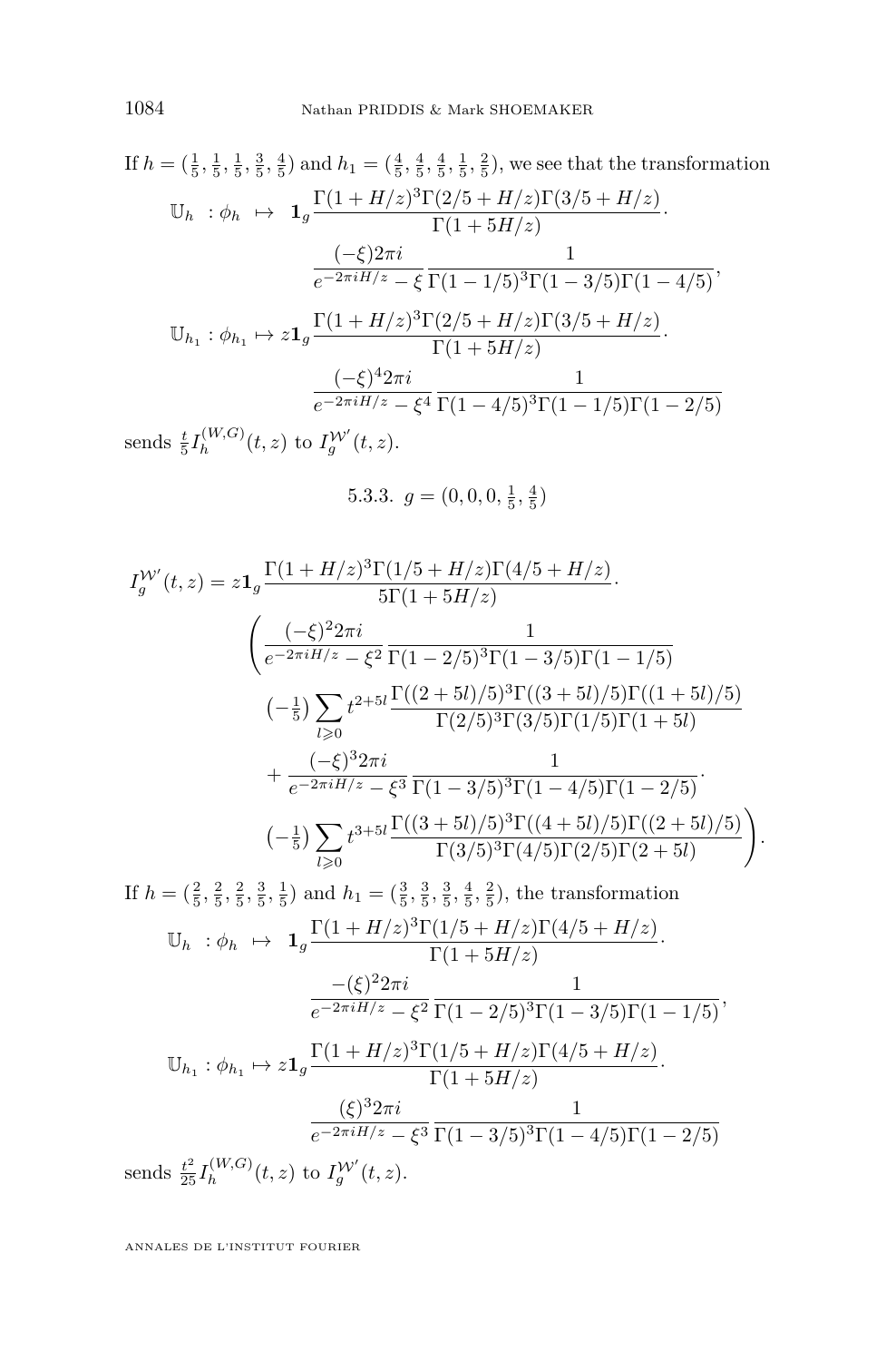5.3.4. 
$$
g = (0, 0, \frac{1}{5}, \frac{1}{5}, \frac{3}{5})
$$

Letting  $g_1 = (\frac{4}{5}, \frac{4}{5}, 0, 0, \frac{2}{5}),$ 

$$
I_{g}^{W'}(t,z) = z \frac{1_g}{5} \Gamma(1 - 1/5)^2 \Gamma(1 - 3/5)
$$
  
\n
$$
\left( \frac{(-\xi)2\pi i}{1 - \xi} \frac{1}{\Gamma(1 - 1/5)^2 \Gamma(1 - 2/5)^2 \Gamma(1 - 4/5)} \right)
$$
  
\n
$$
\sum_{l \geq 0} t^{1 + 5l} \frac{\Gamma((1 + 5l)/5)^2 \Gamma((2 + 5l)/5)^2 \Gamma((4 + 5l)/5)}{\Gamma(1/5)^2 \Gamma(2/5)^2 \Gamma(4/5) \Gamma(1 + 5l)}
$$
  
\n
$$
+ \frac{(-\xi)^3 2\pi i}{1 - \xi^3} \frac{1}{\Gamma(1 - 3/5)^2 \Gamma(1 - 4/5)^2 \Gamma(1 - 1/5)}
$$
  
\n
$$
(-\frac{1}{5}) \sum_{l \geq 0} t^{3 + 5l} \frac{\Gamma((3 + 5l)/5)^2 \Gamma((4 + 5l)/5)^2 \Gamma((6 + 5l)/5)}{\Gamma(3/5)^2 \Gamma(4/5)^2 \Gamma(6/5) \Gamma(3 + 5l)}
$$
  
\n
$$
+ \frac{1_{g_1}}{5} \Gamma(1/5)^2 \Gamma(3/5)
$$
  
\n
$$
\left( \frac{(-1)\xi^2 2\pi i}{1 - \xi^2} \frac{1}{\Gamma(1 - 1/5)^2 \Gamma(1 - 2/5)^2 \Gamma(1 - 4/5)}
$$
  
\n
$$
\sum_{l \geq 0} t^{1 + 5l} \frac{\Gamma((1 + 5l)/5)^2 \Gamma((2 + 5l)/5)^2 \Gamma((4 + 5l)/5)}{\Gamma(1/5)^2 \Gamma(2/5)^2 \Gamma(4/5) \Gamma(1 + 5l)}
$$
  
\n
$$
+ \frac{(-1)^3 \xi^4 2\pi i}{1 - \xi^4} \frac{1}{\Gamma(1 - 3/5)^2 \Gamma(1 - 4/5)^2 \Gamma(1 - 1/5)}
$$
  
\n
$$
(-\frac{1}{5}) \sum_{l \geq 0} t^{3 + 5l} \frac{\Gamma((3 + 5l)/5)^2 \Gamma((4 + 5l)/5)^2 \Gamma((6 + 5l)/5)}{\Gamma(3/5)^2 \Gamma(4/5)^2 \Gamma(
$$

Letting  $h = (\frac{1}{5}, \frac{1}{5}, \frac{2}{5}, \frac{2}{5}, \frac{4}{5})$  and  $h_1 = (\frac{3}{5}, \frac{3}{5}, \frac{4}{5}, \frac{1}{5})$ , the transformation

$$
\mathbb{U}_{h} : \phi_{h} \mapsto \mathbf{1}_{g} \Gamma(1 - 1/5)^{2} \Gamma(1 - 3/5) \cdot \frac{(-\xi)2\pi i}{1 - \xi} \frac{1}{\Gamma(1 - 1/5)^{2} \Gamma(1 - 2/5)^{2} \Gamma(1 - 4/5)} + \mathbf{1}_{g_{1}} \frac{\Gamma(1/5)^{2} \Gamma(3/5)}{z} \cdot \frac{(-1)\xi^{2} 2\pi i}{1 - \xi^{2}} \frac{1}{\Gamma(1 - 1/5)^{2} \Gamma(1 - 2/5)^{2} \Gamma(1 - 4/5)},
$$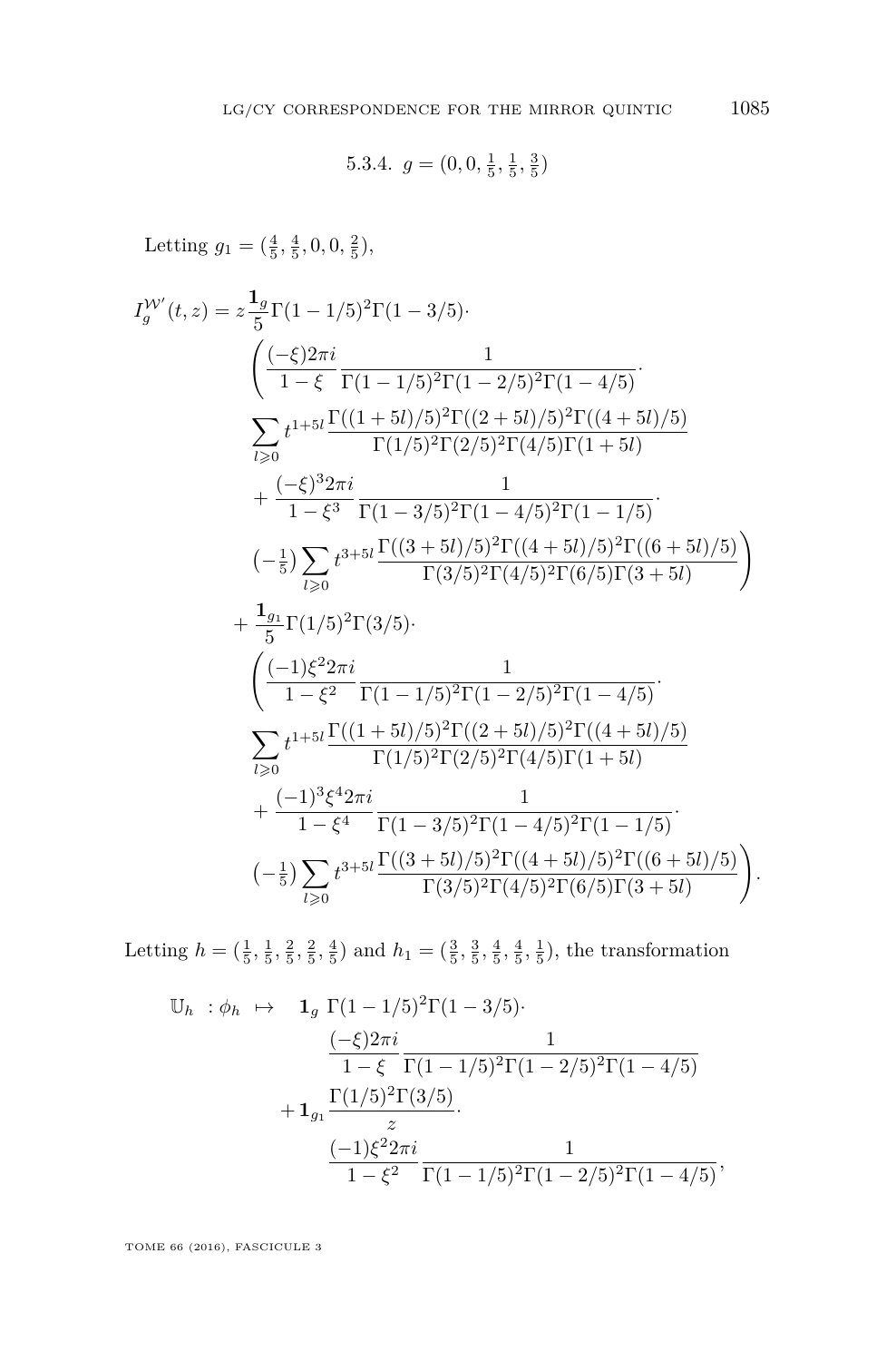$$
\mathbb{U}_{h_1}: \phi_{h_1} \mapsto z\mathbf{1}_g \Gamma(1-1/5)^2 \Gamma(1-3/5) \cdot \frac{(\xi)^3 2\pi i}{1-\xi^3} \frac{1}{\Gamma(1-3/5)^2 \Gamma(1-4/5)^2 \Gamma(1-1/5)} + \mathbf{1}_{g_1} \Gamma(1/5)^2 \Gamma(3/5) \cdot \frac{\xi^4 2\pi i}{1-\xi^4} \frac{1}{\Gamma(1-3/5)^2 \Gamma(1-4/5)^2 \Gamma(1-1/5)},
$$

sends  $\frac{t}{5}I_h^{(W,G)}$  $\int_{h}^{(W,G)}(t,z)$  to  $I_g^{\mathcal{W}'}(t,z)$ .

5.3.5. 
$$
g = (0, 0, \frac{2}{5}, \frac{2}{5}, \frac{1}{5})
$$

Letting 
$$
g_1 = (\frac{3}{5}, \frac{3}{5}, 0, 0, \frac{4}{5}),
$$
  
\n
$$
I_g^{W'}(t, z) = z \frac{1_g}{5} \Gamma(1 - 2/5)^2 \Gamma(1 - 1/5).
$$
\n
$$
\left( \frac{(-\xi)^2 2\pi i}{1 - \xi^2} \frac{1}{\Gamma(1 - 2/5)^2 \Gamma(1 - 4/5)^2 \Gamma(1 - 3/5)} \right)
$$
\n
$$
\sum_{l \geq 0} t^{2+5l} \frac{\Gamma((2+5l)/5)^2 \Gamma((4+5l)/5)^2 \Gamma((3+5l)/5)}{\Gamma(2/5)^2 \Gamma(4/5)^2 \Gamma(3/5) \Gamma(2 + 5l)} \frac{(-\xi) 2\pi i}{1 - \xi} \frac{1}{\Gamma(1 - 1/5)^2 \Gamma(1 - 3/5)^2 \Gamma(1 - 2/5)}.
$$
\n
$$
\sum_{l \geq 0} t^{1+5l} \frac{\Gamma((1+5l)/5)^2 \Gamma((3+5l)/5)^2 \Gamma((2+5l)/5)}{\Gamma(1/5)^2 \Gamma(3/5)^2 \Gamma(2/5) \Gamma(1 + 5l)} \right)
$$
\n
$$
+ \frac{1_{g_1}}{5} \Gamma(2/5)^2 \Gamma(1/5).
$$
\n
$$
\left( \frac{(-1)^2 \xi^4 2\pi i}{1 - \xi^4} \frac{1}{\Gamma(1 - 2/5)^2 \Gamma(1 - 4/5)^2 \Gamma(1 - 3/5)} \right).
$$
\n
$$
\sum_{l \geq 0} t^{2+5l} \frac{\Gamma((2+5l)/5)^2 \Gamma((4+5l)/5)^2 \Gamma((3+5l)/5)}{\Gamma(2/5)^2 \Gamma(4/5)^2 \Gamma(3/5) \Gamma(2 + 5l)} + \frac{(-1)\xi^3 2\pi i}{1 - \xi^3} \frac{1}{\Gamma(1 - 1/5)^2 \Gamma(1 - 3/5)^2 \Gamma(1 - 2/5)}.
$$
\n
$$
\sum_{l \geq 0} t^{1+5l} \frac{\Gamma((1+5l)/5)^2 \Gamma((3+5l)/5)^2 \Gamma(2/5) \Gamma(1 + 5l)}{\Gamma(1/5)^2 \Gamma(3/5)^2 \Gamma(2/5) \Gamma(1 + 5l)}
$$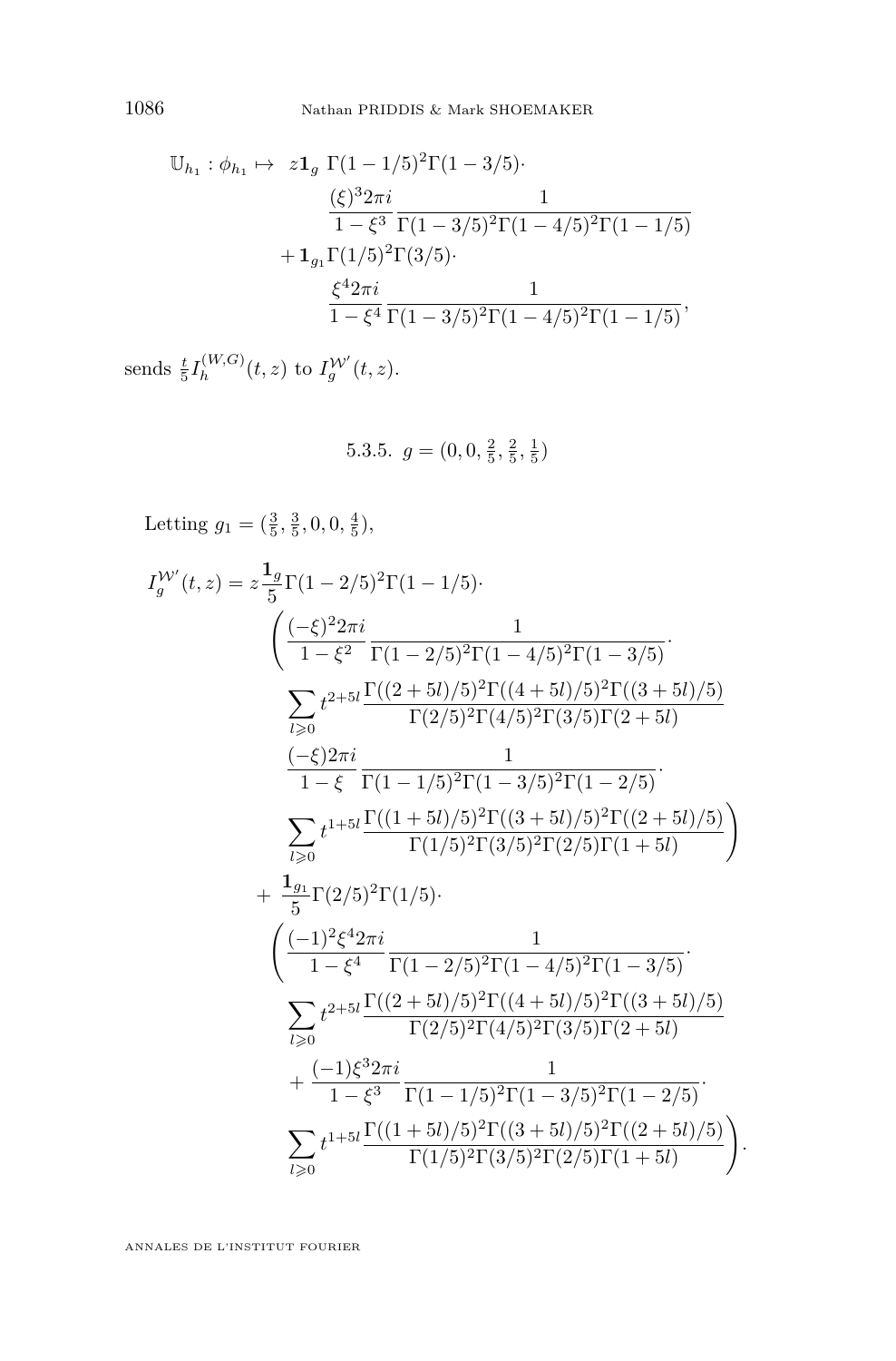Letting  $h = (\frac{1}{5}, \frac{1}{5}, \frac{3}{5}, \frac{3}{5}, \frac{2}{5})$  and  $h_1 = (\frac{2}{5}, \frac{2}{5}, \frac{4}{5}, \frac{4}{5}, \frac{3}{5})$ , the transformation  $\mathbb{U}_b : \phi_b \mapsto \mathbf{1}_a \Gamma(1 - 2/5)^2 \Gamma(1 - 1/5)$ · (−*ξ*)2*πi* 1 − *ξ* 1 Γ(1 − 1*/*5)<sup>2</sup>Γ(1 − 3*/*5)<sup>2</sup>Γ(1 − 2*/*5)  $+$   ${\bf 1}_{g_1}$ Γ(2*/*5)<sup>2</sup>Γ(1*/*5)  $rac{1}{z}$ . (−1)*ξ* <sup>3</sup>2*πi*  $1 - \xi^3$  $\frac{1}{\Gamma(1-1/5)^2 \Gamma(1-3/5)^2 \Gamma(1-2/5)},$  $\mathbb{U}_{h_1}: \phi_{h_1} \mapsto z\mathbf{1}_g \Gamma(1-2/5)^2\Gamma(1-1/5)$ · (−*ξ*) <sup>2</sup>2*πi*  $1 - \xi^2$ 1 Γ(1 − 2*/*5)<sup>2</sup>Γ(1 − 4*/*5)<sup>2</sup>Γ(1 − 3*/*5)  $+ \mathbf{1}_q \Gamma(2/5)^2 \Gamma(1/5)$ ·  $(-1)<sup>2</sup>ξ<sup>4</sup>2π*i*$  $1 - \xi^4$  $\frac{1}{\Gamma(1-2/5)^2 \Gamma(1-4/5)^2 \Gamma(1-3/5)},$ 

sends  $\frac{t}{5}I_h^{(W,G)}$  $\int_{h}^{(W,G)}(t,z)$  to  $I_g^{\mathcal{W}'}(t,z)$ .

5.3.6. Putting things together

The above calculations define a map

 $\mathbb{U}_h: \phi_h \to \mathscr{V}^{\mathcal{W}}$ 

for each  $h \in \hat{S}$ . Extending linearly, we may define the transformation  $\mathbb{U}$ ,

$$
\mathbb{U}:=\bigoplus_{h\in \hat{S}}\mathbb{U}_h:\mathscr{V}^{(W,G)}\to \mathscr{V}^{\mathcal{W}}.
$$

Expressing U in terms of the bases

$$
\{\phi_h\}_{h\in \hat{S}}
$$
 and  $\{\mathbf{1}_g, \mathbf{1}_g H, \ldots, \mathbf{1}_g H^{\dim(\mathcal{W}_g)}\}_{g\in \tilde{S}}$ ,

U takes the form of a block matrix which is zero away from the diagonal blocks. The first diagonal block (corresponding to the non–twisted sector of W) is size  $4 \times 4$  and all others are  $2 \times 2$ . Each block is nonsingular, thus U is also.

Furthermore, one can check via a direct calculation on blocks that U is symplectic. This proves the following.

<span id="page-43-0"></span>THEOREM 5.1. — There is a  $\mathbb{C}[z, z^{-1}]$ -valued degree-preserving symplectic transformation U identifying  $\mathcal{V}^{(W,G)}$  with  $\mathcal{V}^{\mathcal{W}}$ . Furthermore, for  $h \in \hat{S}$  satisfying deg( $\phi_h$ )  $\leq 2$ ,

$$
\mathbb{U}\left(c_h \cdot I_h^{(W,G)}(t,z)\right) = I_{\mu^{-1}(h)}^{\mathcal{W}'}(t,z)
$$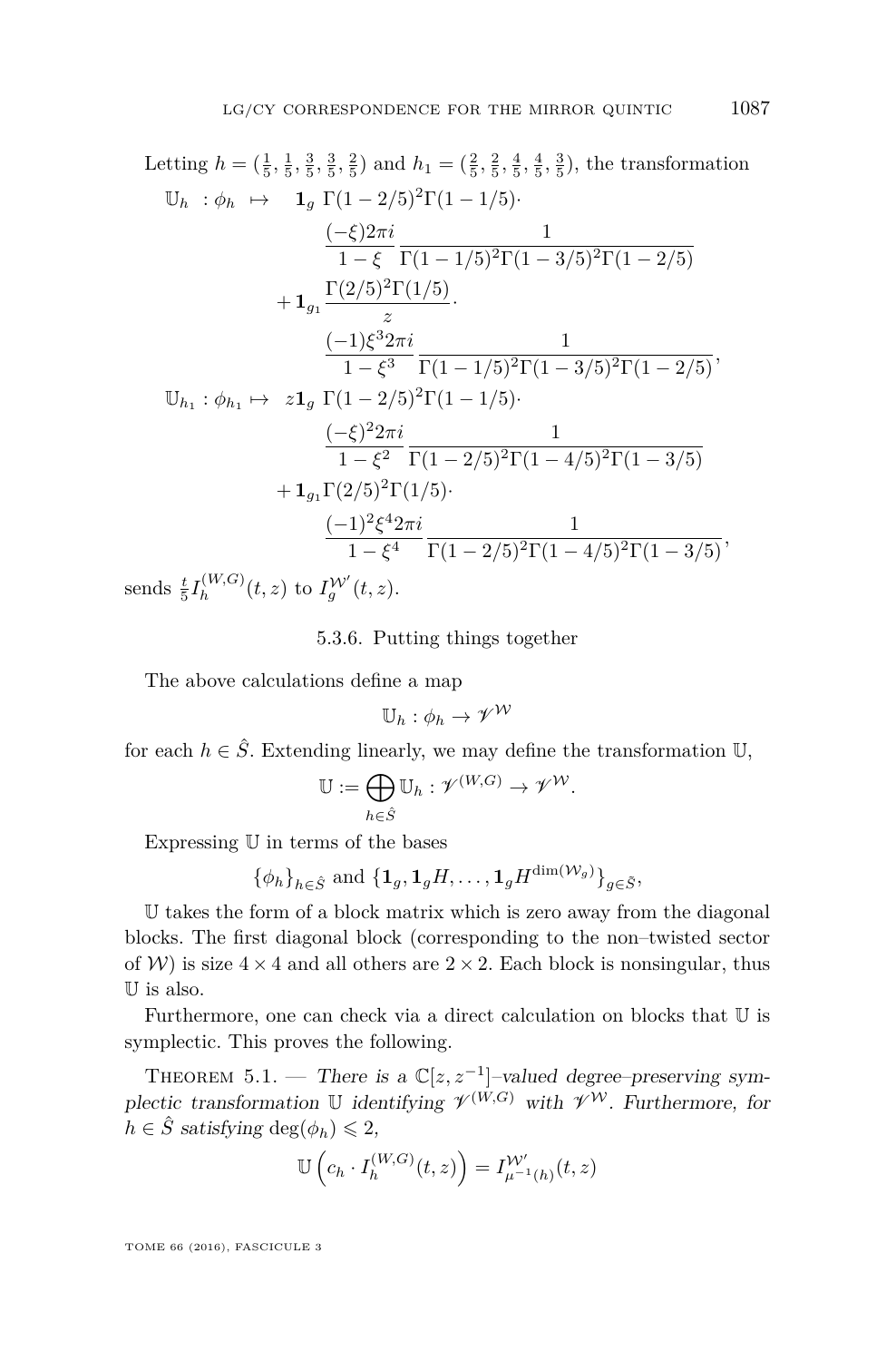where  $c_h$  is the factor  $\frac{t}{5}$  or  $\frac{t^2}{25}$  depending on *h*.

#### 5.3.7. The main theorem

By equation [\(3.4\)](#page-17-1), the slice  $\mathscr{L}^W \cap L_{J^W(s,-z)}$  of the ruling is generated by  $z\frac{\partial}{\partial s^i}J^{\mathcal{W}}(s,z)$  where *i* runs over a basis of  $H_{CR}^{even}(\mathcal{W})$ . Thus the small slice  $\mathscr{L}^{\mathcal{W}}_{small}$  of the Lagrangian cone is completely determined by the first derivatives of  $J^{\mathcal{W}}(\mathbf{s}, z)$  evaluated at points  $sH \in H^2(\mathcal{W})$ . This implies the following:

LEMMA 5.2. — The small slice of the Lagrangian cone  $\mathscr{L}^{\mathcal{W}}$  is determined by

$$
\{I_g^{\mathcal{W}}(q,z)\}_{\{g\in \tilde{G}|\deg {\bf 1}_g\leqslant 2\}}.
$$

Proof. — For  $s \in H^2(\mathcal{W})$ , each point of  $\mathscr{L}^{\mathcal{W}} \cap L_{J^{\mathcal{W}}(s,-z)}$  is of the form

$$
z\sum_{i\in I}c_i(s,z)\frac{\partial}{\partial s^i}J^{\mathcal{W}}(s,-z).
$$

where *I* is a choice of basis for  $H_{CR}^{even}(\mathcal{W})$ . By choosing a particular basis, we will show that such linear combinations are completely determined by the set  $\{I_g^{\mathcal{W}}(q, z)\}_{\{g \in \tilde{G} \mid \deg \mathbf{1}_g \leqslant 2\}}$ .

The main result of [\[18\]](#page-46-9) states that after choosing suitable coordinates (i.e. the mirror transformation) the *I*-functions  $I_g^{\mathcal{W}}$  and their derivatives give the rows of the solution matrix of  $\nabla_s^{\mathcal{W}}$  for  $\mathcal{W}$  when restricted to  $H^2(\mathcal{W})$ . Here  $\nabla_s^{\mathcal{W}}$  denotes the Dubrovin connection, defined in terms of the quantum cohomology of  $W$  (see [\[11\]](#page-46-20) and [\[18\]](#page-46-9)). We summarize the content of the theorem below. Consider the subset of  $H_{CR}^{even}(\mathcal{W})$  given by

$$
\{(\nabla_s^{\mathcal{W}})^k 1\}_{0 \leq k \leq 3} \cup \{\mathbf{1}_g, \nabla_s^{\mathcal{W}} \mathbf{1}_g\}_{\deg(\mathbf{1}_g) = 2}.
$$

We can check that this set forms a basis by using properties of the *J*– function. Note first that the elements of  $\{1\} \cup \{1_g\}_{\text{deg}(\mathbf{1}_g)=2}$  are linearly independent. For  $s \in H_{un}^2(\mathcal{W}), \nabla_s^{\mathcal{W}} \mathbf{1}_g = \frac{1}{z} H *_{s} \mathbf{1}_g$  is a degree four class supported in a particular component of *IW*. If  $g = (0, 0, 0, r_1, r_2), \frac{1}{z}H *_{s} \mathbf{1}_{g}$ is a multiple of  $\mathbf{1}_g H$ , and if  $g = (0, 0, r_1, r_1, r_2)$ ,  $\frac{1}{z} H *_{s} \mathbf{1}_g$  is a multiple of  $\mathbf{1}_{g_1}$ where  $g_1 = (\langle -r_1 \rangle, \langle -r_1 \rangle, 0, 0, \langle r_2 - r_1 \rangle)$ . We can check that these multiples are non–zero by observing that the periods of  $\frac{1}{z}H *_{s} \mathbf{1}_{g}$  are obtained as the coefficients of  $\frac{d}{ds}J_g^{\mathcal{W}}(s,z)$  (see Definition 1.4 in [\[18\]](#page-46-9)) which are nonzero by [\(5.1\)](#page-34-0). This shows that  ${\{\mathbf 1_g, \nabla_s^{\mathcal W}\mathbf 1_g\}_{\text{deg}(\mathbf 1_g)=2}}$  are linearly independent. Similarly,  $(\nabla_s^z)^k 1$  is a nonzero class of degree *k* supported on the non twisted sector. We conclude that

$$
\{(\nabla_s^{\mathcal{W}})^k 1\}_{0 \leqslant k \leqslant 3} \cup \{\mathbf{1}_g, \nabla_s^{\mathcal{W}} \mathbf{1}_g\}_{\deg(\mathbf{1}_g) = 2}
$$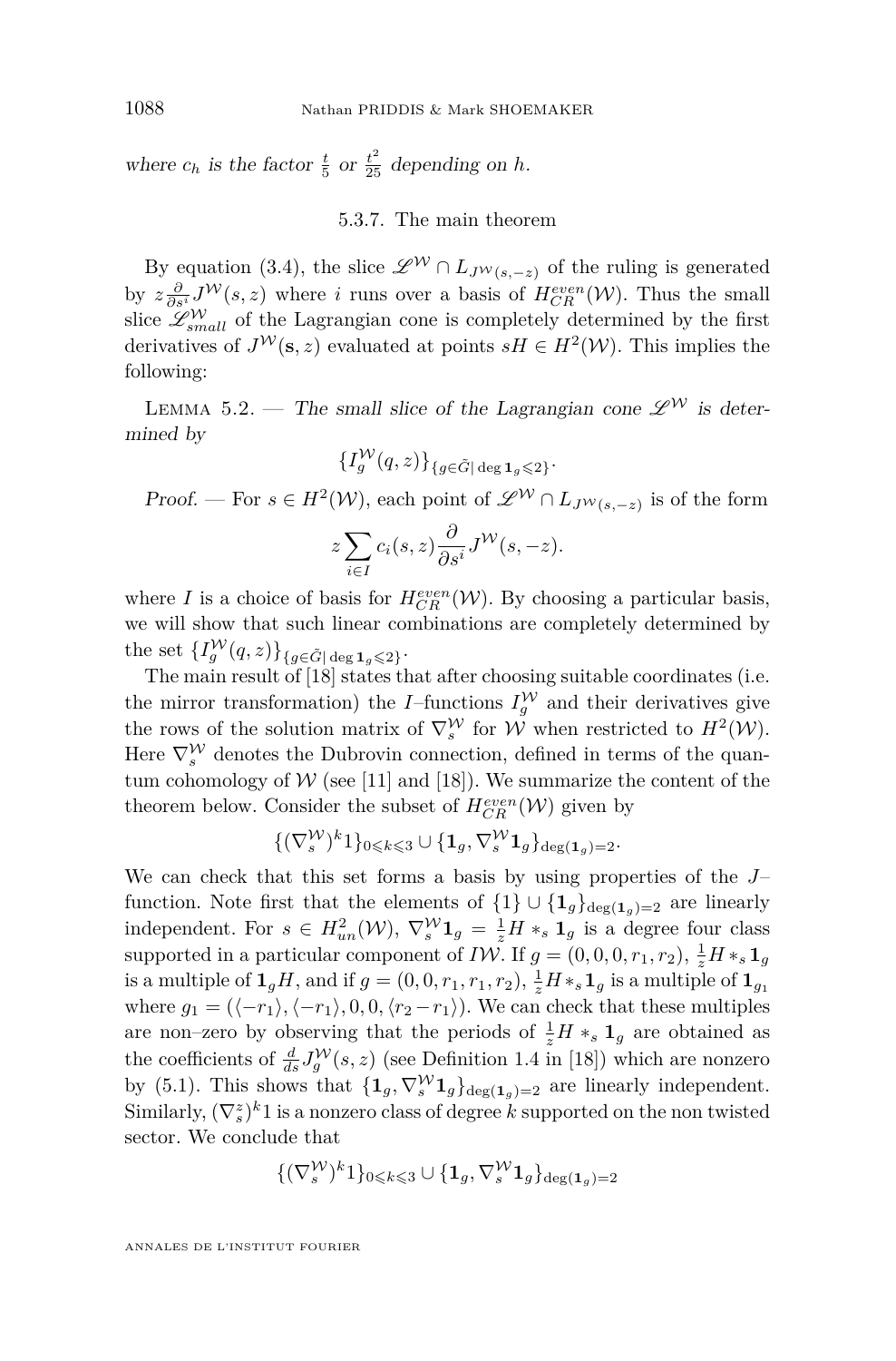is a set of  $204 = \dim(H_{CR}^{even}(\mathcal{W}))$  linearly independent elements and thus forms a basis.

By definition, for  $\mathbf{1}_q$  of degree at most 2,

$$
z\frac{\partial}{\partial s^g}J^{\mathcal{W}}(\mathbf{s},-z)|_s=J_g^{\mathcal{W}}(s,-z).
$$

Because the *J*–function satisfies the quantum differential equation (equa-tion 5 in [\[14\]](#page-46-15)), if  $s^{g'}$  is the dual coordinate to  $\nabla_s^{\mathcal{W}} \mathbf{1}_g$ , we have the following

$$
z\frac{\partial}{\partial s^{g'}}J^{\mathcal{W}}(\mathbf{s},-z)|_{s}=\frac{d}{ds}J^{\mathcal{W}}_{g}(s,-z).
$$

Similarly if  $s^k$  is dual to  $(\nabla_s^{\mathcal{W}})^k 1$ ,

$$
z\frac{\partial}{\partial s^k}J^{\mathcal{W}}(\mathbf{s},-z)|_s = \left(\frac{d}{ds}\right)^k J_e^{\mathcal{W}}(s,-z).
$$

Therefore, for  $s \in H^2(\mathcal{W})$ ,  $\mathscr{L}^{\mathcal{W}} \cap L_{J^{\mathcal{W}}(s,-z)}$  is completely determined by the  $\mathbb{C}[z]$ -span of  $\{J_g^{\mathcal{W}}(s, -z)\}_{\text{age}(g)\leqslant 2}$ .

But, by the mirror theorem [\(5.1\)](#page-34-0), the span of  $J_g^{\mathcal{W}}(s, -z)$  is equal to the span of  $I_g^{\mathcal{W}}(\sigma^{-1}(s), -z)$  where  $\sigma$  is the mirror map.

In FJRW theory, we have the analogous result.

LEMMA 5.3. — The small slice of the Lagrangian cone  $\mathscr{L}^{(W,G)}$  is determined by  $(T, V, G)$ 

$$
\{I_h^{(W,G)}(t,z)\}_{\{h \in \hat{S} \mid \deg(\phi_h) \leqslant 2, h \neq j^2\}}.
$$

Proof. — The proof is essentially the same as in the previous lemma.  $\Box$ 

<span id="page-45-0"></span>THEOREM  $5.4.$  — The symplectic transformation  $\mathbb U$  identifies the analytic continuation of the small slice of  $\mathscr{L}^{\mathcal{W}}$  with the small slice of  $\mathscr{L}^{(W,G)}$ .

Proof. — The result follows immediately from Theorem [5.1](#page-43-0) and the previous two lemmas.

Remark 5.5. — Theorem [5.4](#page-45-0) proves the first part of Conjecture [3.1](#page-18-0) restricted to the small parameters  $sH \in H_{CR}^{even}(\mathcal{W})$  and  $t\phi_{j^2} \in \mathcal{H}_{W,G}^{nar}$ (see [3.1.1\)](#page-18-1). Note that although we have restricted all calculations to the small parameters, this is enough to completely determine U.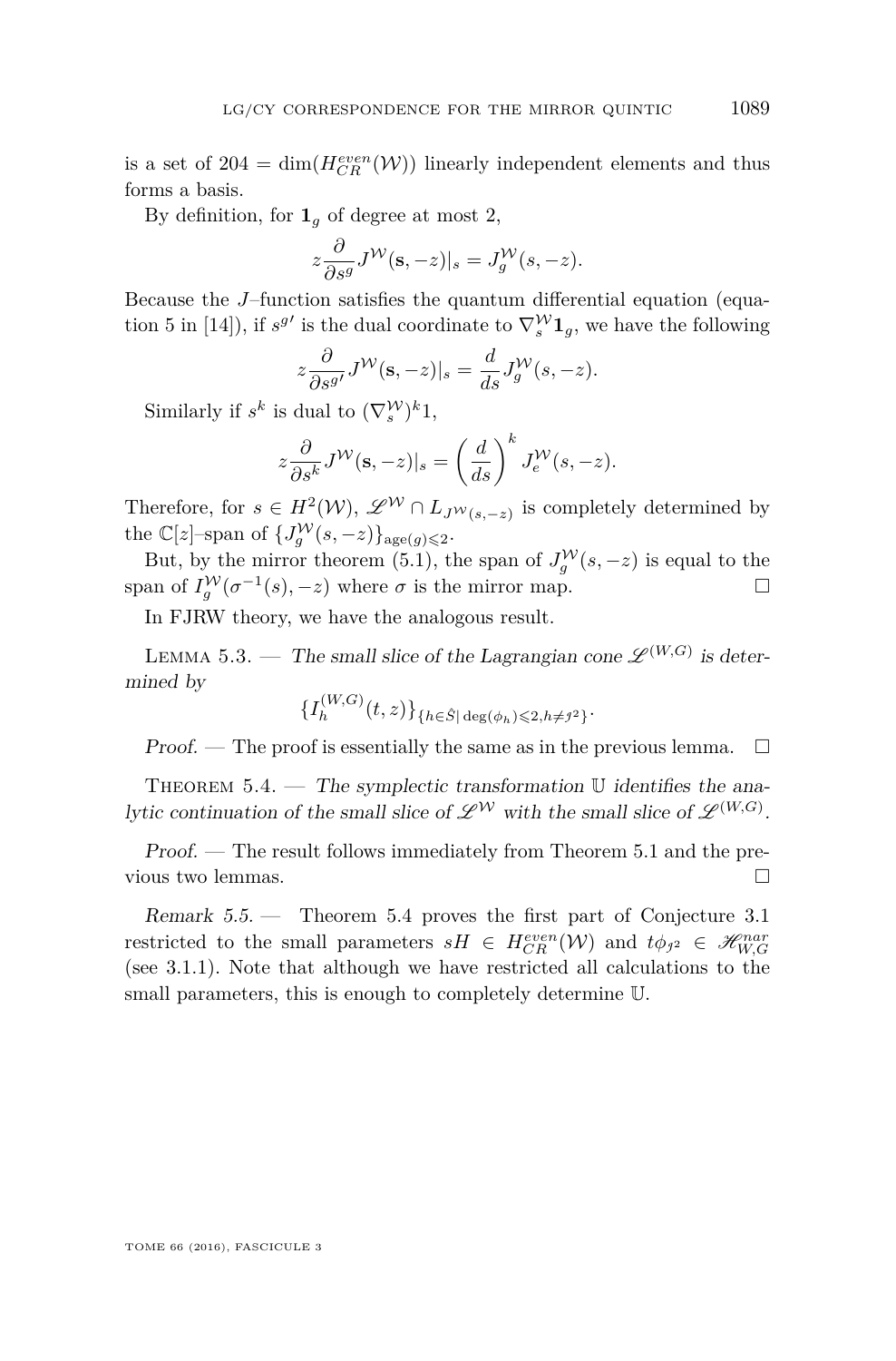#### BIBLIOGRAPHY

- <span id="page-46-12"></span>[1] D. Abramovich, T. Graber & A. Vistoli, "Gromov–Witten theory of Deligne– Mumford stacks", Amer. J. Math. **130** (2008), no. 5, p. 1337-1398.
- <span id="page-46-13"></span>[2] W. Chen & Y. Ruan, "Orbifold Gromov–Witten theory", in Orbifolds in mathematics and physics (Madison, WI, 2001), Contemp. Math., vol. 310, Amer. Math. Soc., Providence, RI, 2002, p. 25-85.
- <span id="page-46-11"></span>[3] ——, "A new cohomology theory of orbifold", Comm. Math. Phys. **248** (2004), no. 1, p. 1-31.
- <span id="page-46-5"></span>[4] A. Chiodo, H. Iritani & Y. Ruan, "Landau-Ginzburg/Calabi–Yau correspondence, global mirror symmetry and Orlov equivalence", Publ. Math. Inst. Hautes Études Sci. **119** (2014), p. 127-216.
- <span id="page-46-4"></span>[5] A. CHIODO & Y. RUAN, "Landau–Ginzburg/Calabi–Yau correspondence for quintic three–folds via symplectic transformations", Invent. Math. **182** (2010), no. 1, p. 117- 165.
- <span id="page-46-19"></span>[6] ——— , "LG/CY correspondence: the state space isomorphism", Adv. Math. **227** (2011), no. 6, p. 2157-2188.
- <span id="page-46-16"></span>[7] A. CHIODO & D. ZVONKINE, "Twisted  $r$ -spin potential and Givental's quantization", Adv. Theor. Math. Phys. **13** (2009), no. 5, p. 1335-1369.
- <span id="page-46-7"></span>[8] E. CLADER, "Landau–Ginzburg/Calabi–Yau correspondence for the complete intersections *X*3*,*<sup>3</sup> and *X*2*,*2*,*2*,*2", <http://arxiv.org/abs/1301.5530v3>, 2013.
- <span id="page-46-17"></span>[9] E. CLADER, N. PRIDDIS & M. SHOEMAKER, "Geometric Quantization with Applications to Gromov–Witten Theory", <http://arxiv.org/abs/1309.1150>, 2013.
- <span id="page-46-18"></span>[10] T. Coates, A. Corti, H. Iritani & H.-H. Tseng, "Computing genus–zero twisted Gromov–Witten invariants", Duke Math. J. **147** (2009), no. 3, p. 377-438.
- <span id="page-46-20"></span>[11] D. A. Cox & S. Katz, Mirror symmetry and algebraic geometry, Mathematical Surveys and Monographs, vol. 68, American Mathematical Society, Providence, RI, 1999, xxii+469 pages.
- <span id="page-46-2"></span>[12] H. Fan, T. Jarvis & Y. Ruan, "The Witten equation, mirror symmetry, and quantum singularity theory", Ann. of Math. (2) **178** (2013), no. 1, p. 1-106.
- <span id="page-46-8"></span>[13] A. B. Givental, "Equivariant Gromov–Witten invariants", Internat. Math. Res. Notices (1996), no. 13, p. 613-663.
- <span id="page-46-15"></span>[14] ——— , "Symplectic geometry of Frobenius structures", in Frobenius manifolds, Aspects Math., E36, Friedr. Vieweg, Wiesbaden, 2004, p. 91-112.
- <span id="page-46-10"></span>[15] T. Graber & R. Pandharipande, "Localization of virtual classes", Invent. Math. **135** (1999), no. 2, p. 487-518.
- <span id="page-46-3"></span>[16] J. Guéré, "A Landau–Ginzburg mirror theorem without concavity", [http://](http://arxiv.org/abs/1307.5070) [arxiv.org/abs/1307.5070](http://arxiv.org/abs/1307.5070), to appear in Duke Math. J., 2013.
- <span id="page-46-6"></span>[17] M. Krawitz & Y. Shen, "Landau–Ginzburg/Calabi–Yau Correspondence of all Genera for Elliptic Orbifold  $\mathbb{P}^1$ ", <http://arxiv.org/abs/1106.6270>, 2011.
- <span id="page-46-9"></span>[18] Y.-P. LEE & M. SHOEMAKER, "A mirror theorem for the mirror quintic", Geom. Topol. **18** (2014), no. 3, p. 1437-1483.
- <span id="page-46-14"></span>[19] H.-H. Tseng, "Orbifold quantum Riemann–Roch, Lefschetz and Serre", Geom. Topol. **14** (2010), no. 1, p. 1-81.
- <span id="page-46-0"></span>[20] C. Vafa & N. Warner, "Catastrophes and the classification of conformal theories", Phys. Lett. B **218** (1989), no. 1, p. 51-58.
- <span id="page-46-1"></span>[21] E. WITTEN, "Mirror manifolds and topological field theory", in Essays on mirror manifolds, Int. Press, Hong Kong, 1992, p. 120-158.